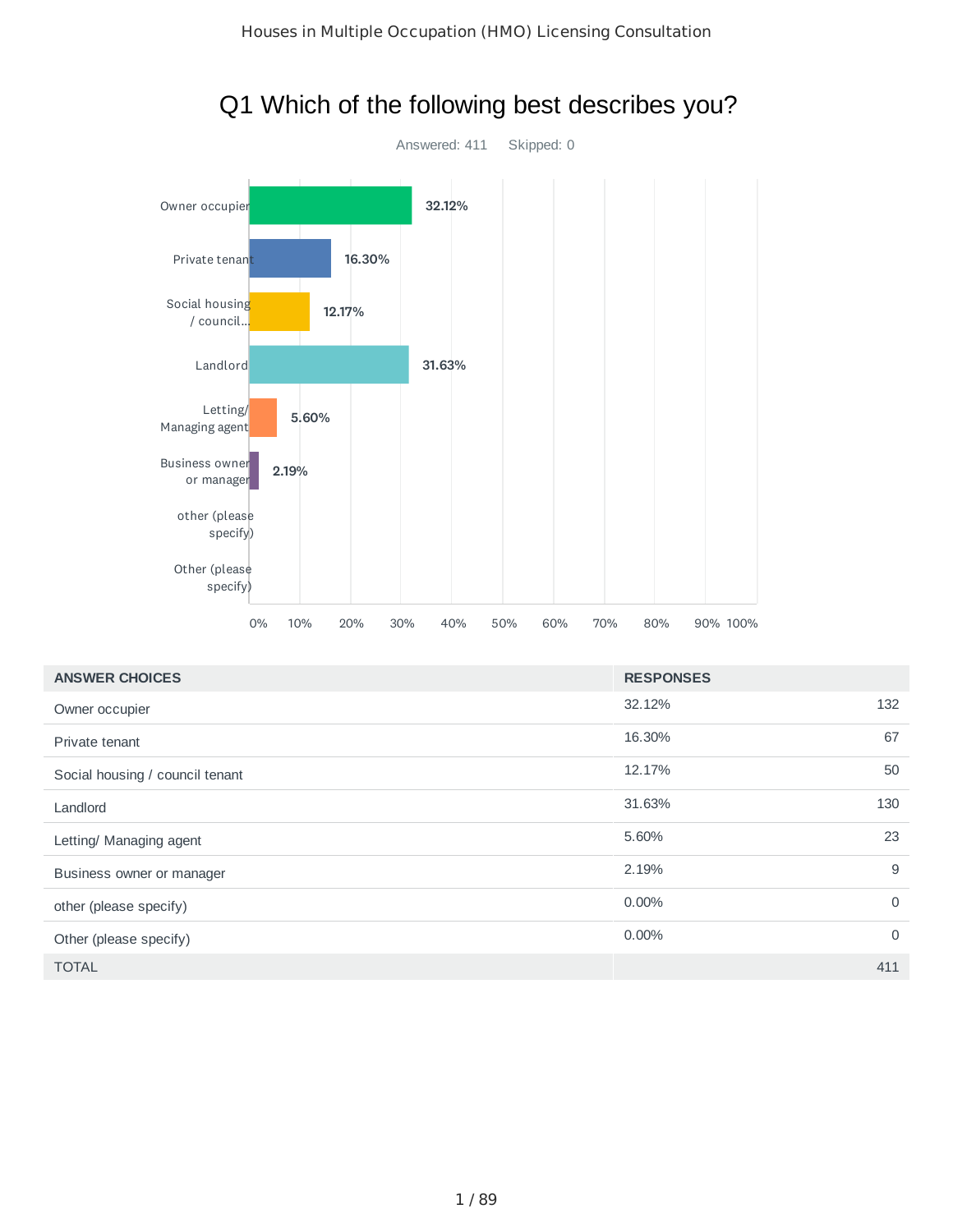## Q2 If you're a private tenant, did your landlord/agent provide you with the following at the start of your tenancy (select all that apply)?



| <b>ANSWER CHOICES</b>                                                                                                               | <b>RESPONSES</b> |    |
|-------------------------------------------------------------------------------------------------------------------------------------|------------------|----|
| A written tenancy agreement?                                                                                                        | 94.55%           | 52 |
| A copy of the electrical safety certificate?                                                                                        | 47.27%           | 26 |
| A copy of the energy performance certificate?                                                                                       | 49.09%           | 27 |
| A copy of the Governments official 'How to Rent Guide'?                                                                             | 40.00%           | 22 |
| Information about the fire safety arrangements in the house, e.g. what to do if there is a fire, how to use a fire blanket,<br>etc? | 34.55%           | 19 |
| Total Respondents: 55                                                                                                               |                  |    |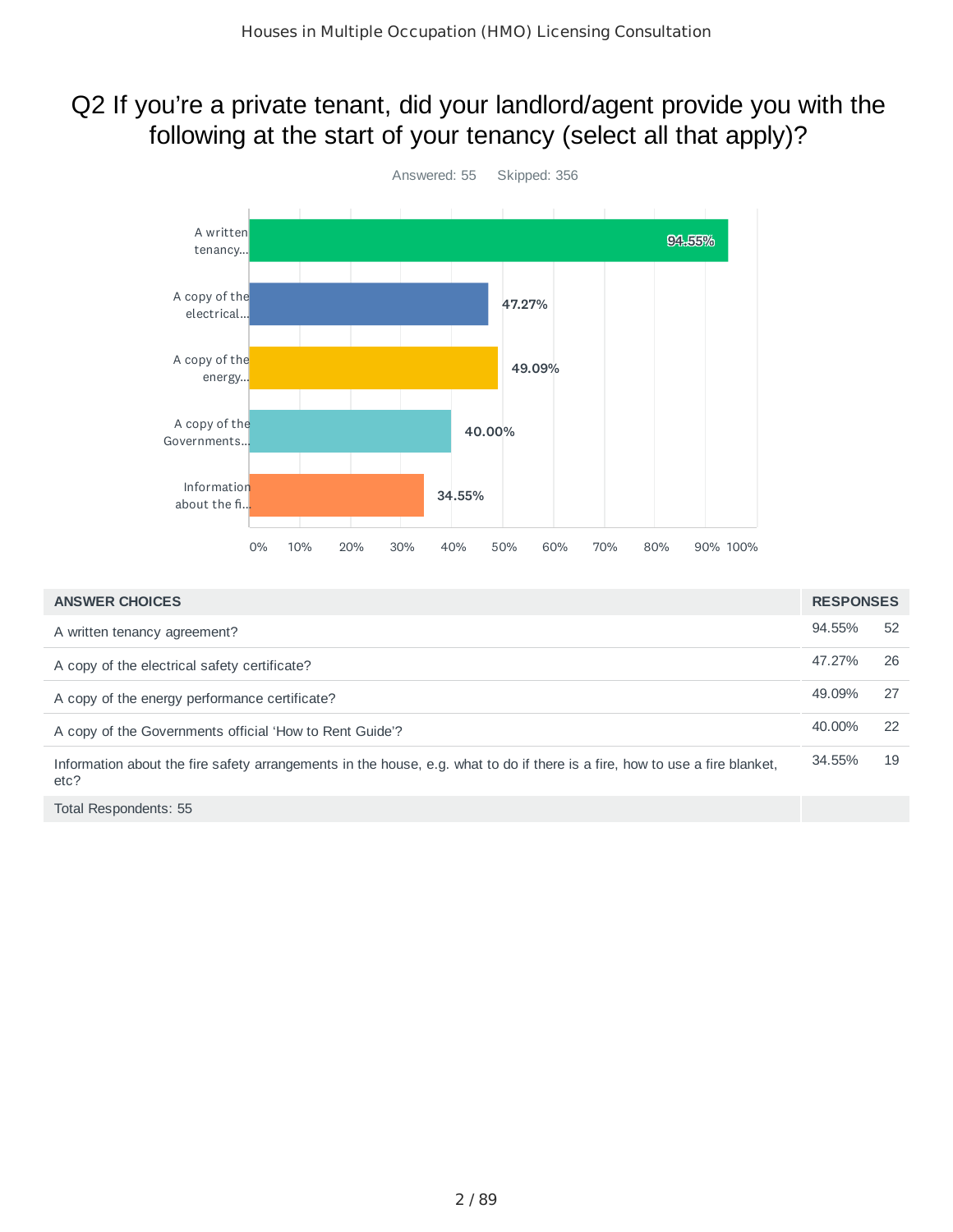## Q3 If you're a private tenant, do you know the name of your landlord (not your letting agent)?



| <b>ANSWER CHOICES</b> | <b>RESPONSES</b> |    |
|-----------------------|------------------|----|
| Yes II                | 83.33%           | 50 |
| No <sub>1</sub>       | 16.67%           | 10 |
| <b>TOTAL</b>          |                  | 60 |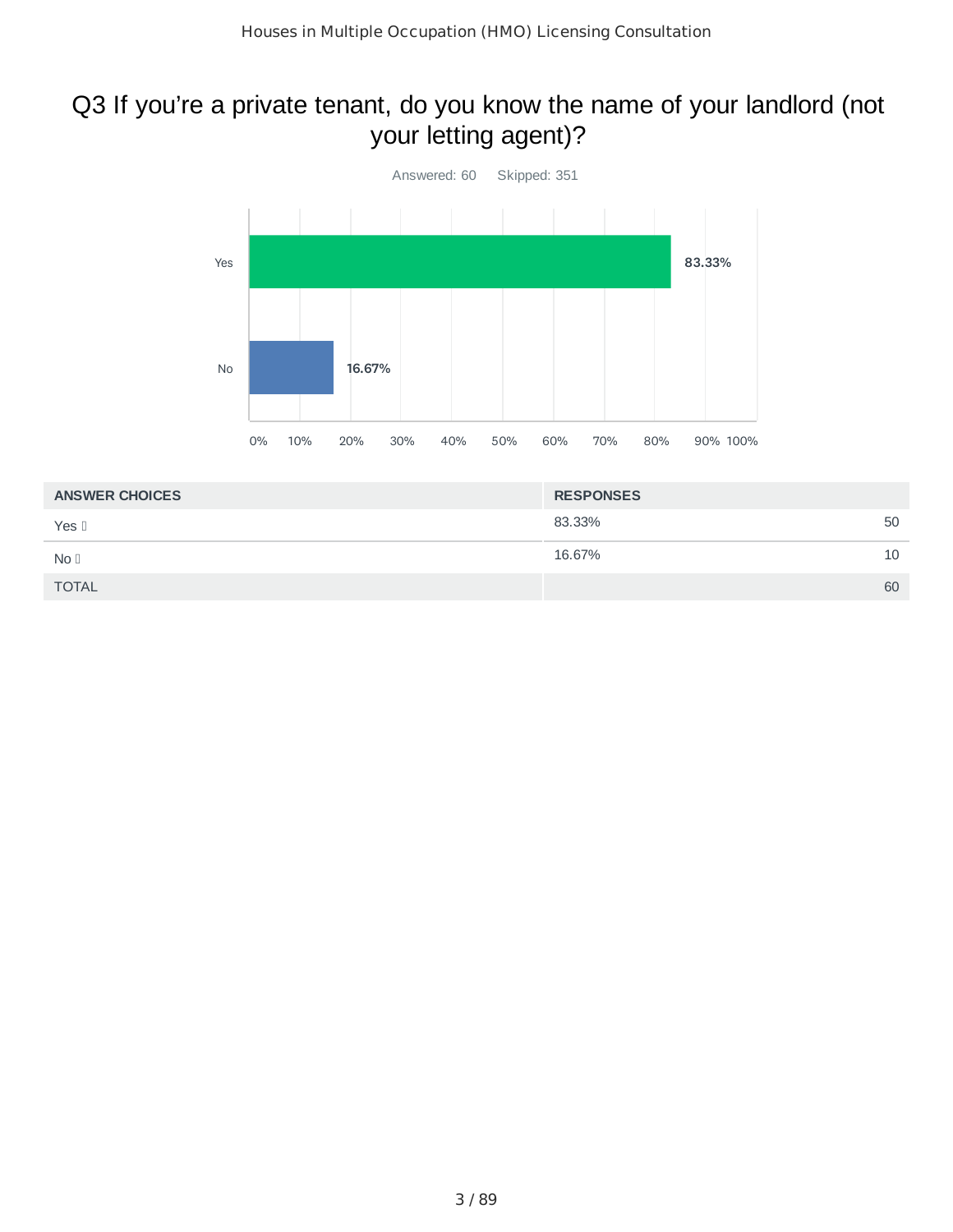

## Q4 Does the property have gas heating?

| <b>ANSWER CHOICES</b> | <b>RESPONSES</b> |    |
|-----------------------|------------------|----|
| Yes                   | 85.00%           | 51 |
| <b>No</b>             | 15.00%           | 9  |
| <b>TOTAL</b>          |                  | 60 |
|                       |                  |    |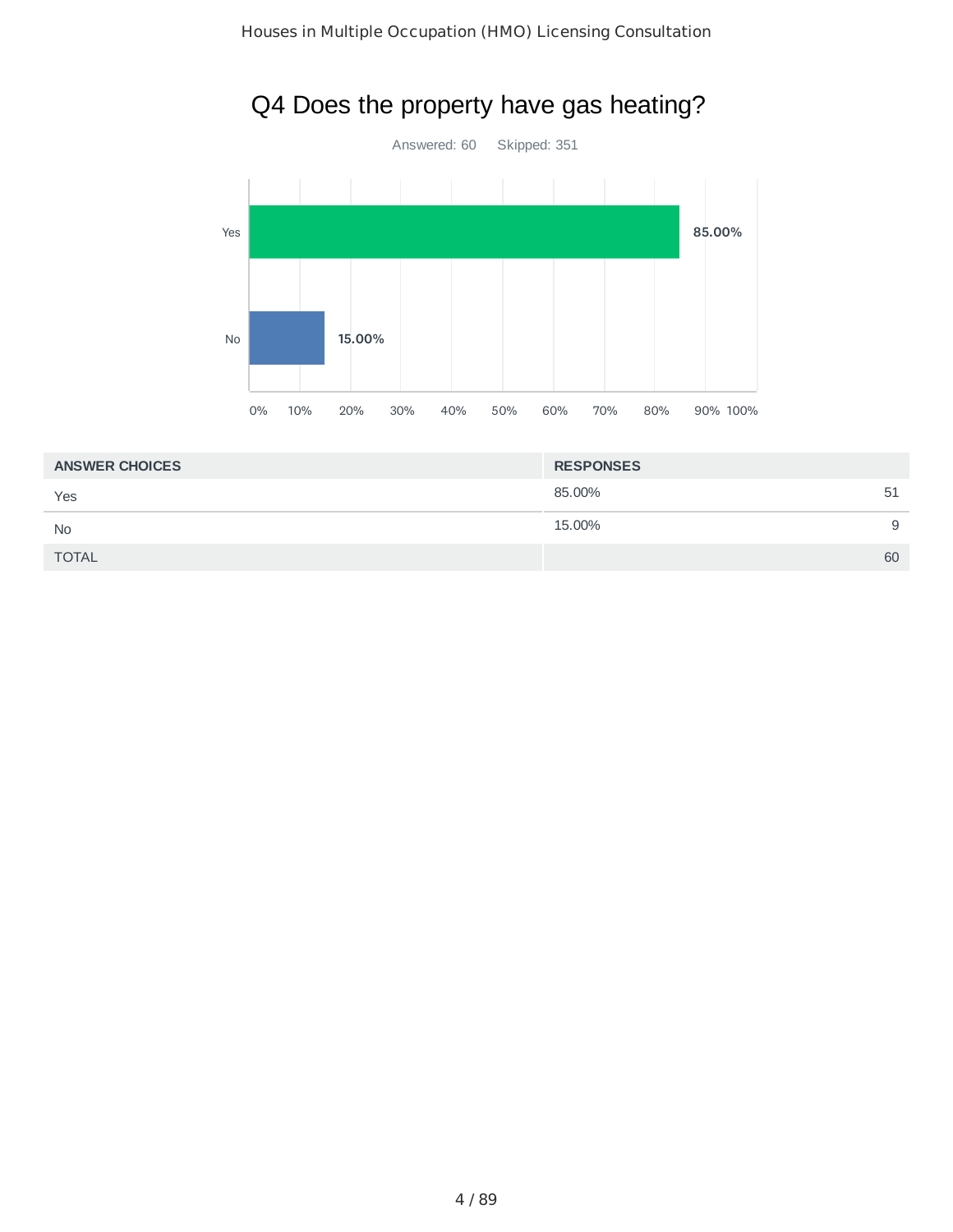

## Q5 Did the landlord take a deposit?

| <b>ANSWER CHOICES</b> | <b>RESPONSES</b> |    |
|-----------------------|------------------|----|
| Yes                   | 78.33%           | 47 |
| <b>No</b>             | 21.67%           | 13 |
| <b>TOTAL</b>          |                  | 60 |
|                       |                  |    |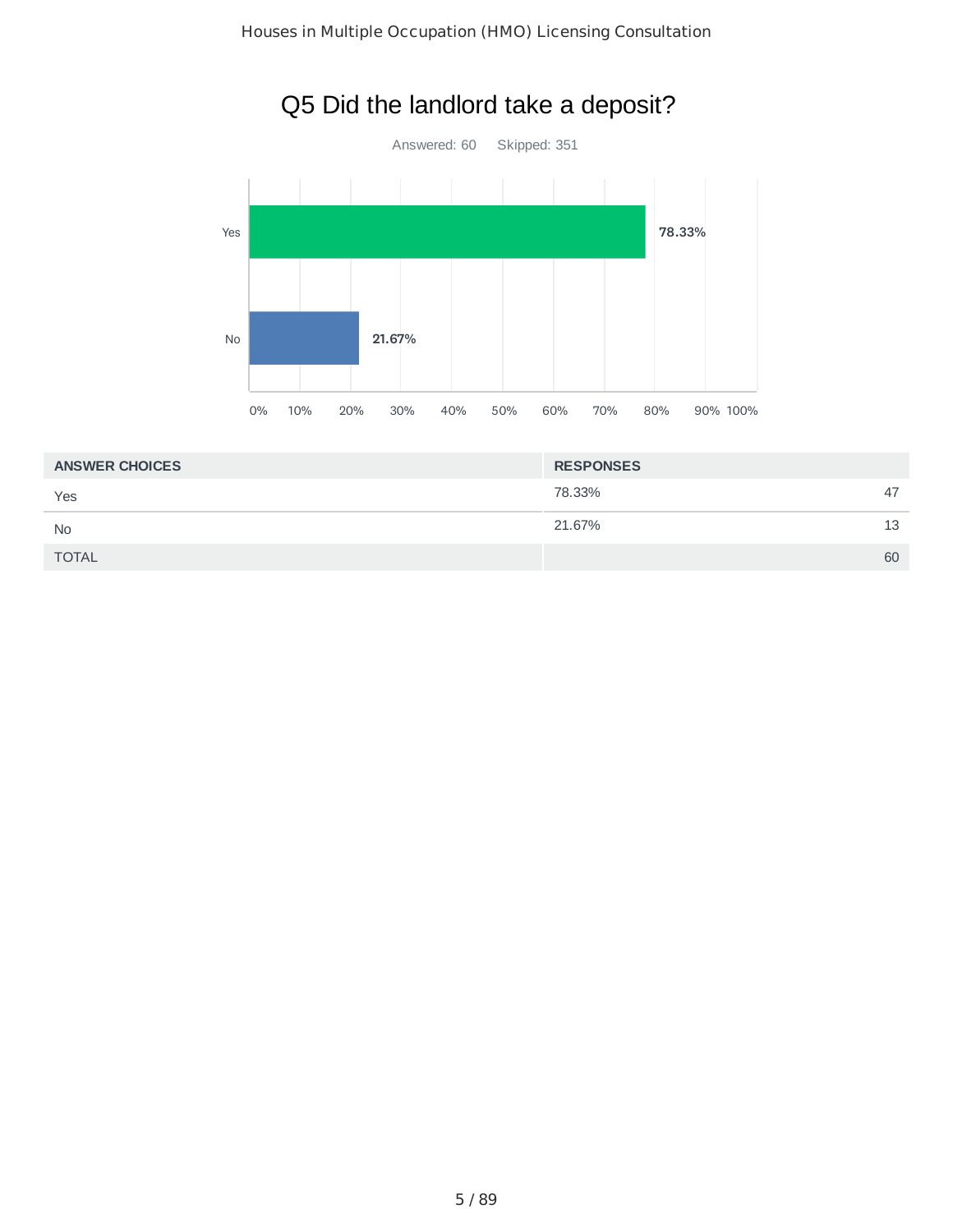### Q6 If the property has gas heating do you have a copy of the gas safety certificate?



| <b>ANSWER CHOICES</b> | <b>RESPONSES</b> |    |
|-----------------------|------------------|----|
| Yes                   | 69.39%           | 34 |
| <b>No</b>             | 30.61%           | 15 |
| <b>TOTAL</b>          |                  | 49 |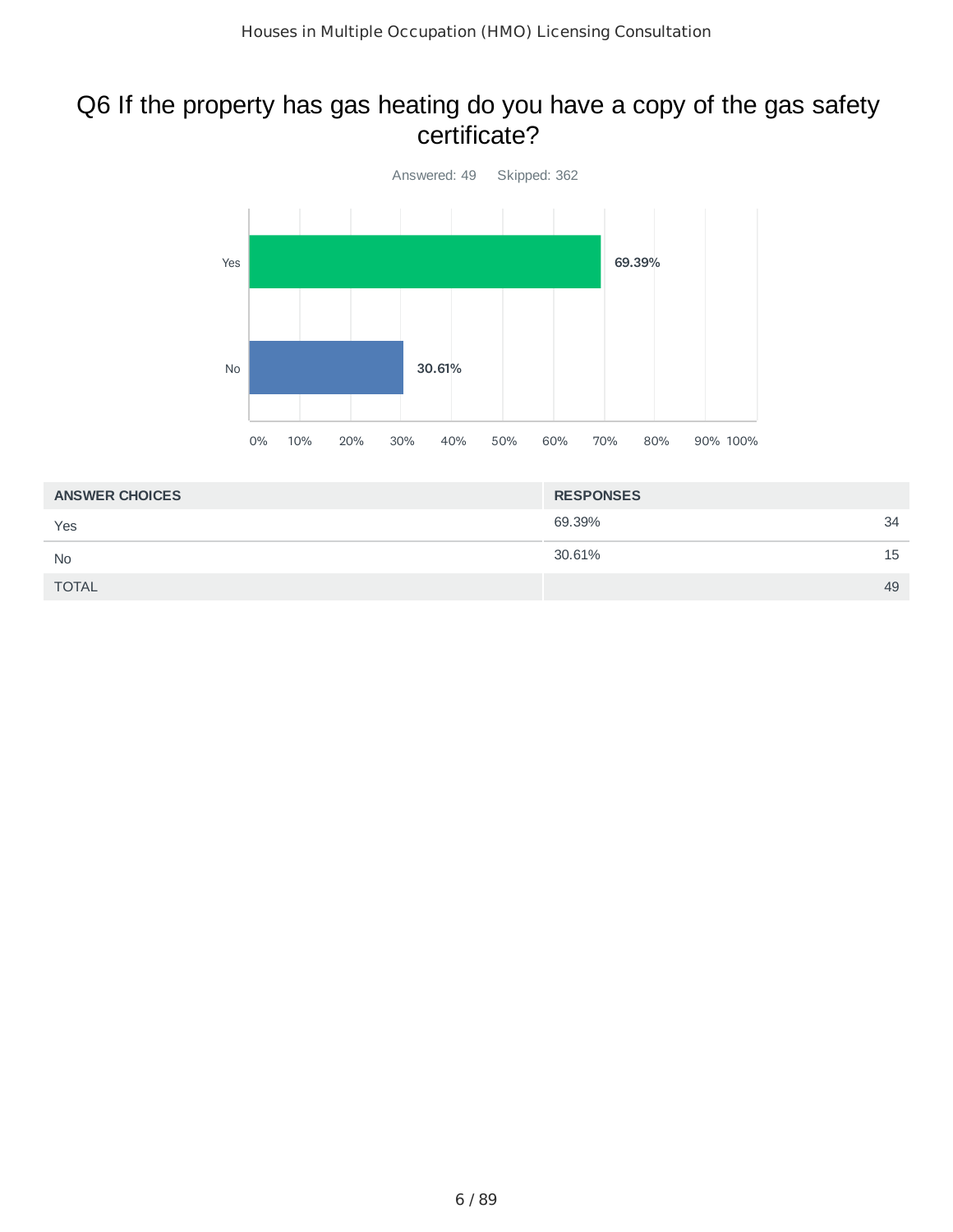## Q7 If you paid a deposit do you have information about the tenancy deposit scheme they used to secure the deposit?



| <b>ANSWER CHOICES</b> | <b>RESPONSES</b> |    |
|-----------------------|------------------|----|
| Yes                   | 69.57%           | 32 |
| <b>No</b>             | 30.43%           | 14 |
| <b>TOTAL</b>          |                  | 46 |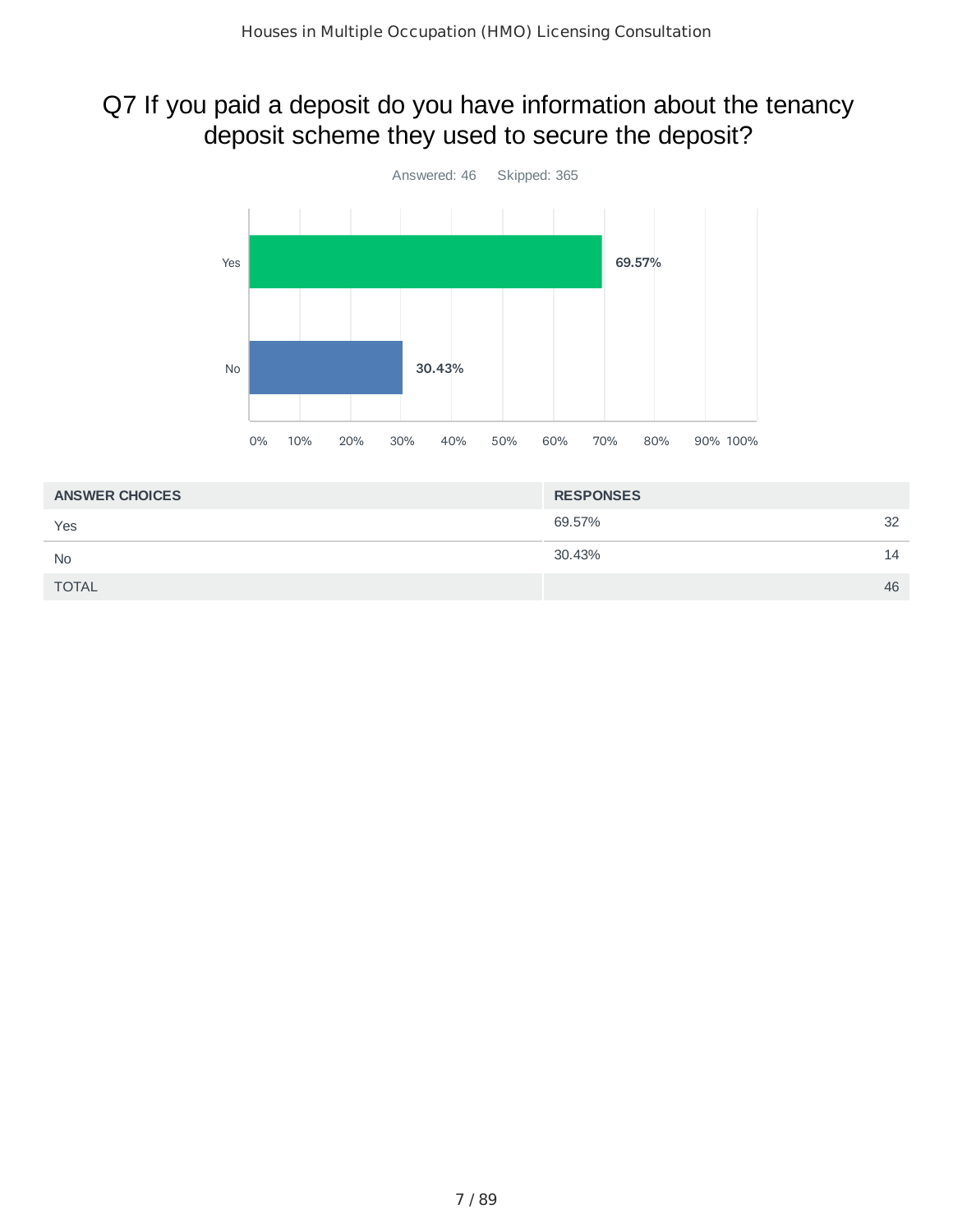## Q8 Thinking about private housing in Lambeth. How much of a problem are the following on a scale of 1-5, with 1 being the lowest and 5 being the highest.

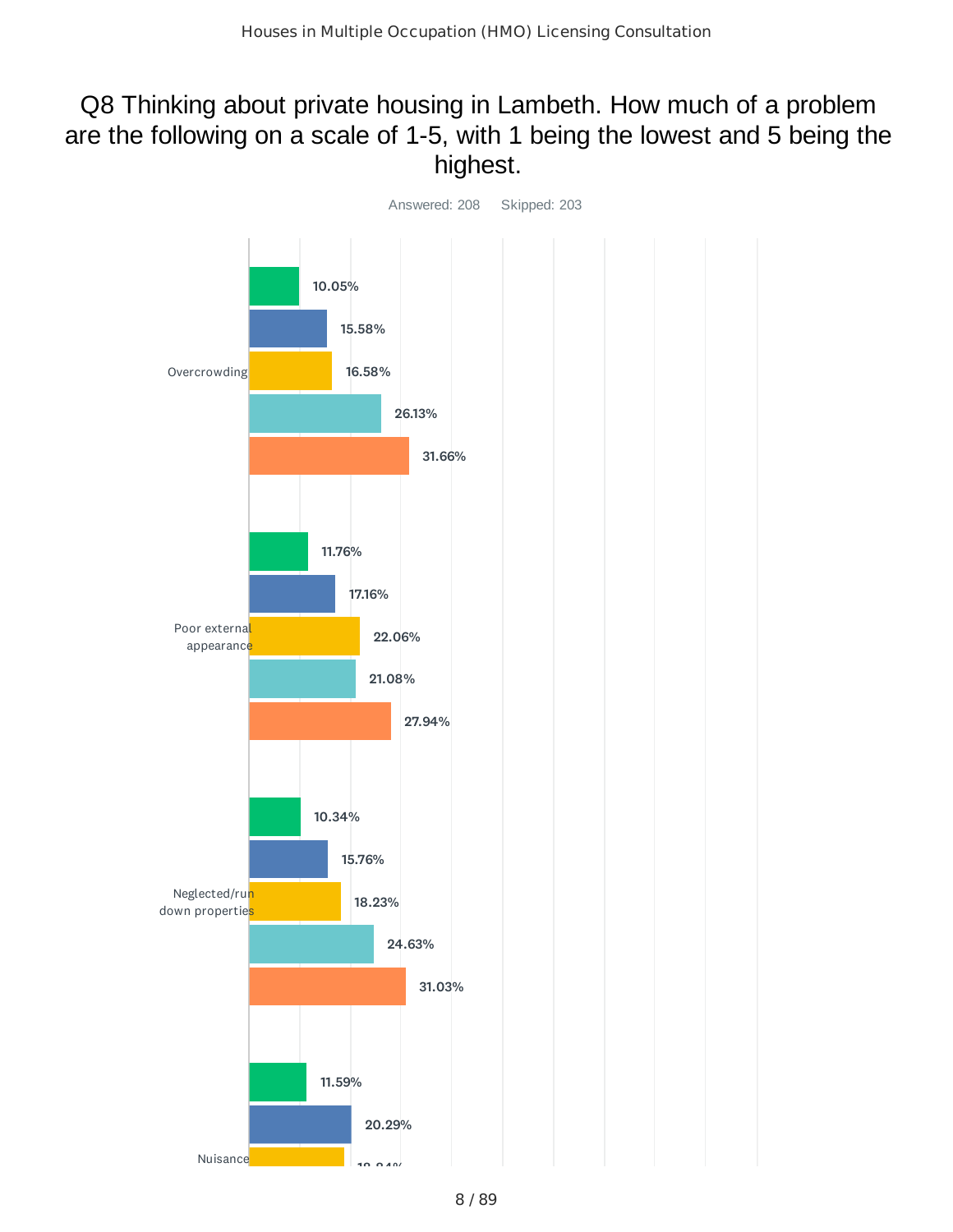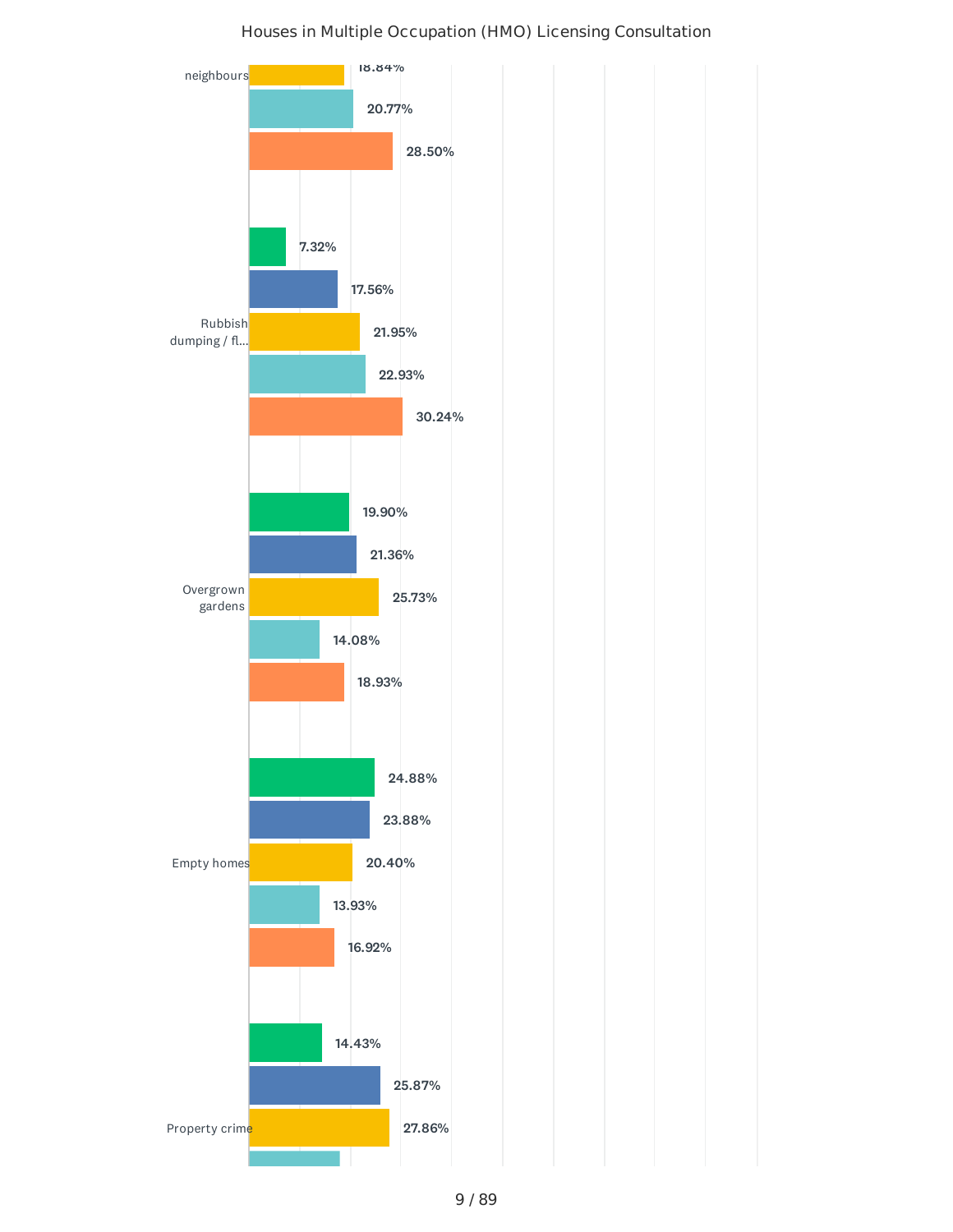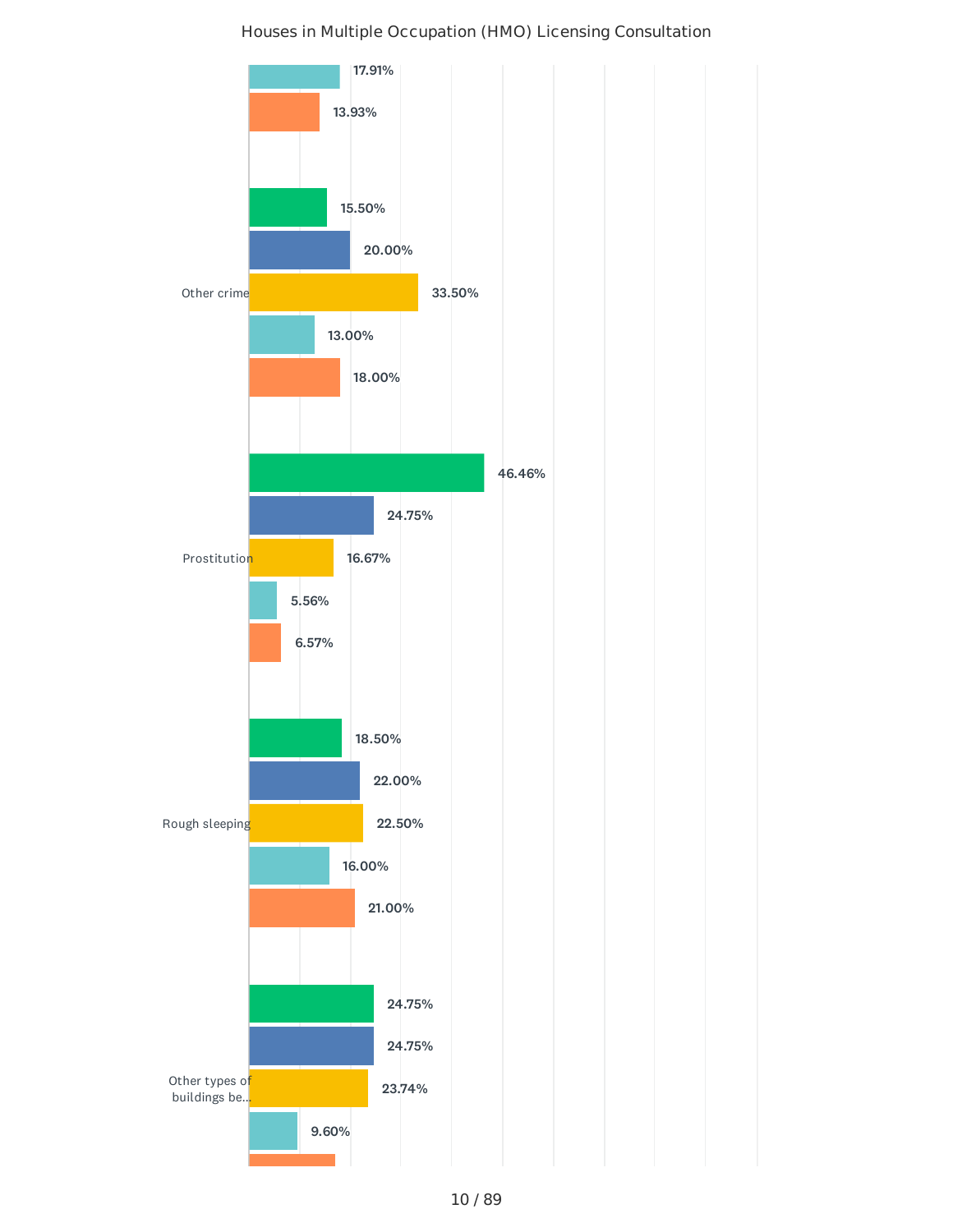

#### **1** lowest 2 3 4 5 highest

|                                                                        | $\mathbf{1}$<br><b>LOWEST</b> | $\overline{2}$ | 3            | 4            | 5<br><b>HIGHEST</b> | <b>TOTAL</b> |
|------------------------------------------------------------------------|-------------------------------|----------------|--------------|--------------|---------------------|--------------|
| Overcrowding                                                           | 10.05%<br>20                  | 15.58%<br>31   | 16.58%<br>33 | 26.13%<br>52 | 31.66%<br>63        | 199          |
| Poor external appearance                                               | 11.76%<br>24                  | 17.16%<br>35   | 22.06%<br>45 | 21.08%<br>43 | 27.94%<br>57        | 204          |
| Neglected/run down properties                                          | 10.34%<br>21                  | 15.76%<br>32   | 18.23%<br>37 | 24.63%<br>50 | 31.03%<br>63        | 203          |
| Nuisance neighbours                                                    | 11.59%<br>24                  | 20.29%<br>42   | 18.84%<br>39 | 20.77%<br>43 | 28.50%<br>59        | 207          |
| Rubbish dumping / fly tipping                                          | 7.32%<br>15                   | 17.56%<br>36   | 21.95%<br>45 | 22.93%<br>47 | 30.24%<br>62        | 205          |
| Overgrown gardens                                                      | 19.90%<br>41                  | 21.36%<br>44   | 25.73%<br>53 | 14.08%<br>29 | 18.93%<br>39        | 206          |
| Empty homes                                                            | 24.88%<br>50                  | 23.88%<br>48   | 20.40%<br>41 | 13.93%<br>28 | 16.92%<br>34        | 201          |
| Property crime                                                         | 14.43%<br>29                  | 25.87%<br>52   | 27.86%<br>56 | 17.91%<br>36 | 13.93%<br>28        | 201          |
| Other crime                                                            | 15.50%<br>31                  | 20.00%<br>40   | 33.50%<br>67 | 13.00%<br>26 | 18.00%<br>36        | 200          |
| Prostitution                                                           | 46.46%<br>92                  | 24.75%<br>49   | 16.67%<br>33 | 5.56%<br>11  | 6.57%<br>13         | 198          |
| Rough sleeping                                                         | 18.50%<br>37                  | 22.00%<br>44   | 22.50%<br>45 | 16.00%<br>32 | 21.00%<br>42        | 200          |
| Other types of buildings being used as homes, eg sheds,<br>garages etc | 24.75%<br>49                  | 24.75%<br>49   | 23.74%<br>47 | 9.60%<br>19  | 17.17%<br>34        | 198          |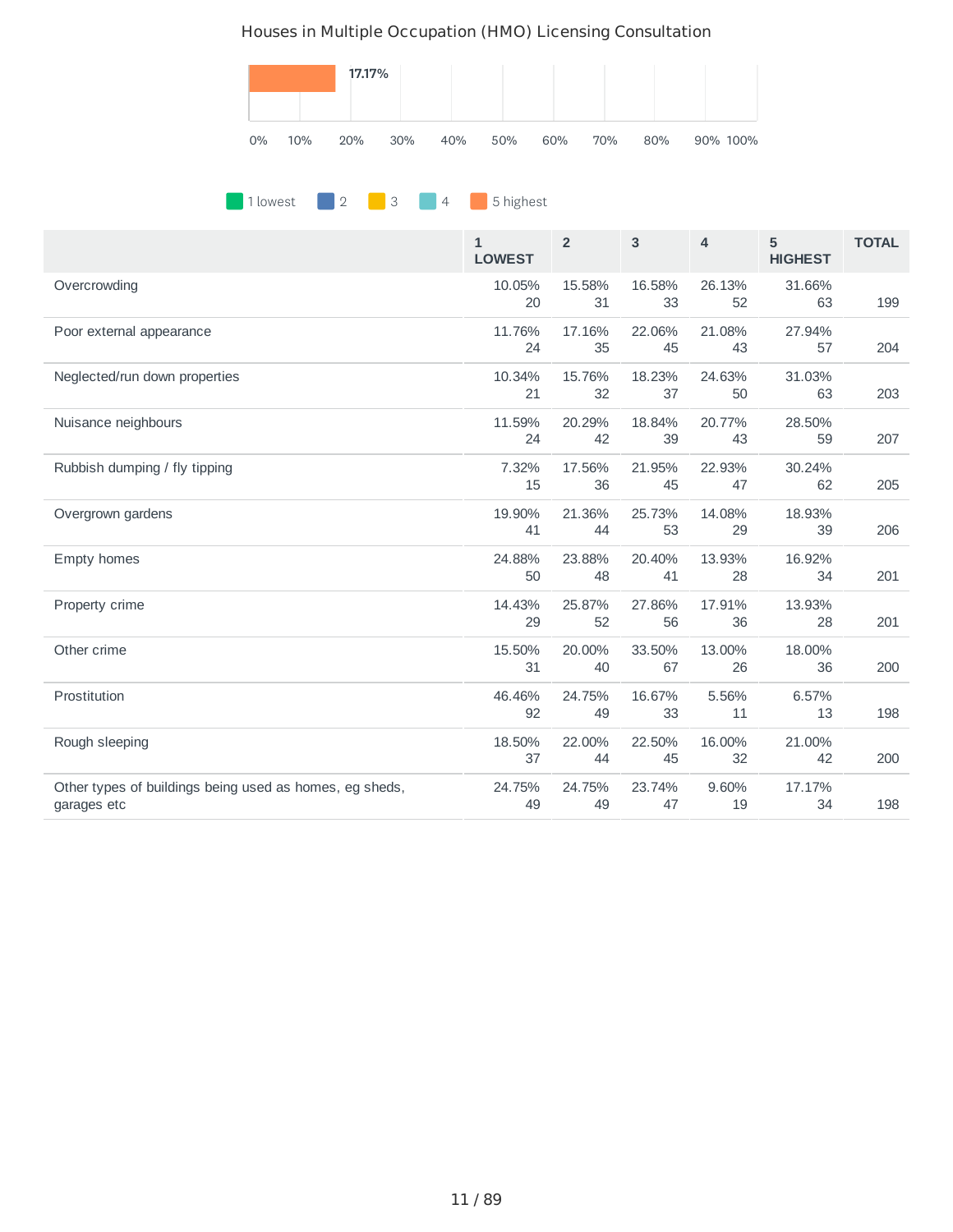### Q9 Have you ever witnessed or been a victim of anti-social behaviour in the local area?



| <b>ANSWER CHOICES</b> | <b>RESPONSES</b> |     |
|-----------------------|------------------|-----|
| Yes                   | 55.34%           | 114 |
| <b>No</b>             | 44.66%           | 92  |
| <b>TOTAL</b>          |                  | 206 |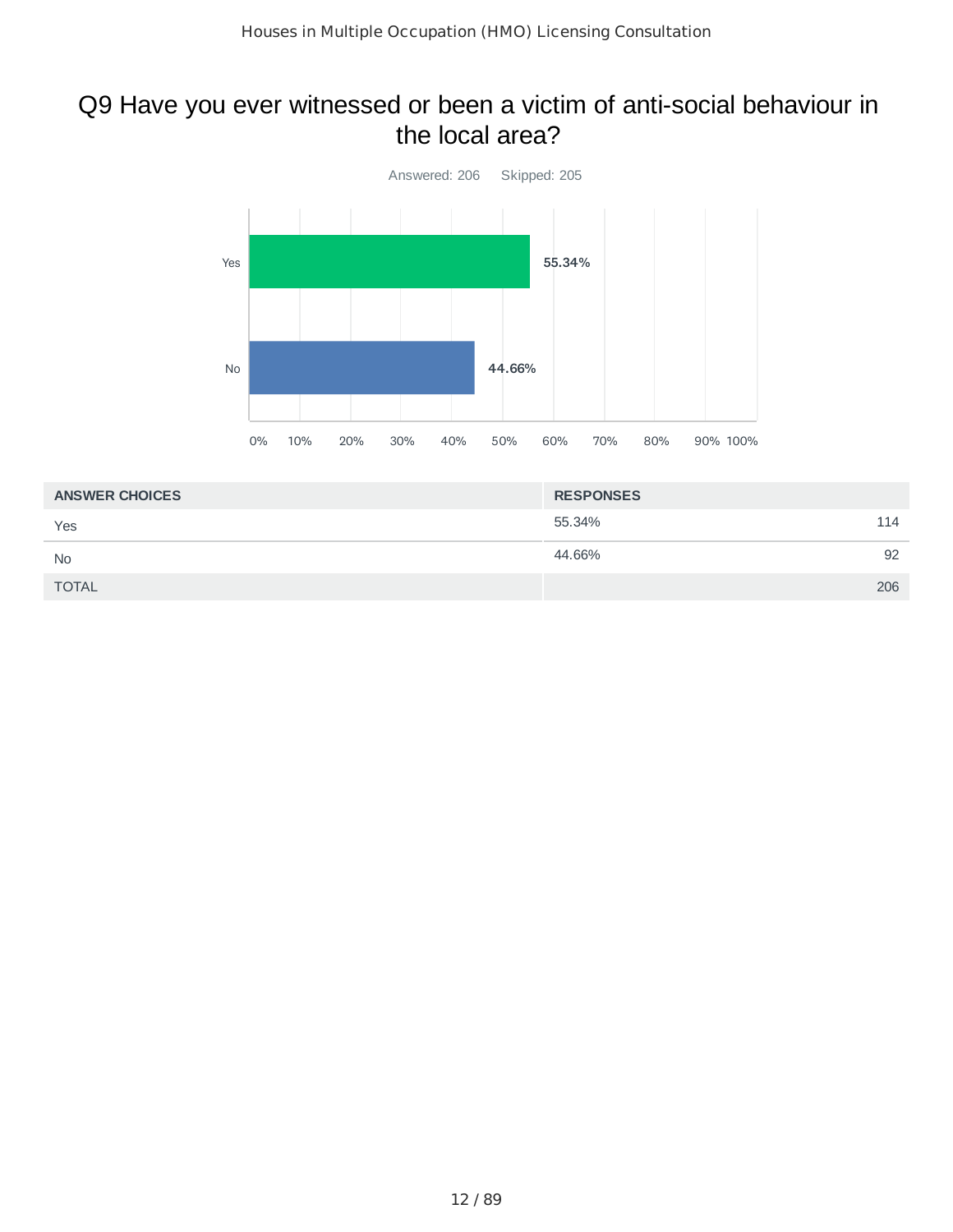# Q10 If yes, please give details

Answered: 105 Skipped: 306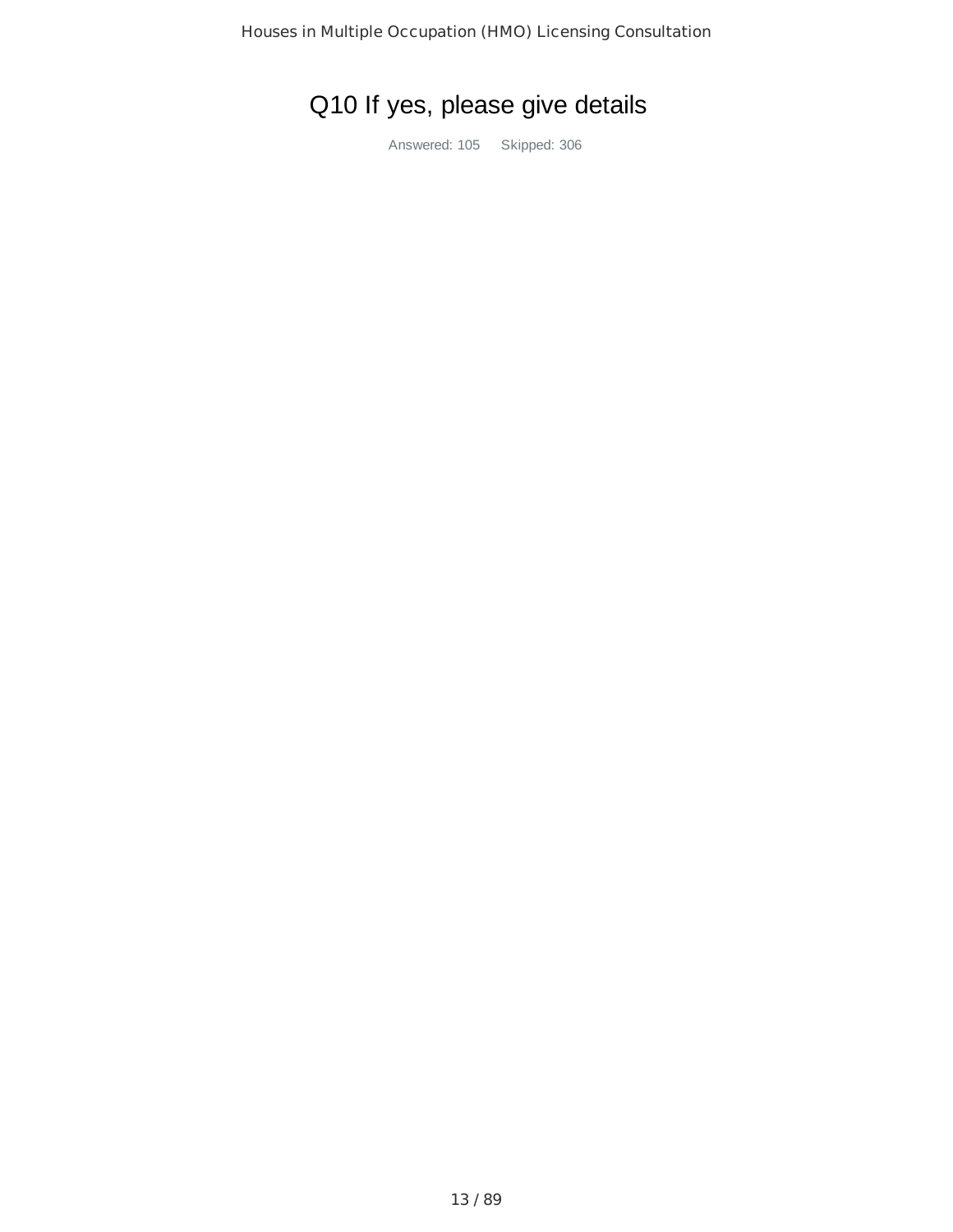### Q11 Have you ever witnessed or been a victim of crime in your home and / or the local area?



| <b>ANSWER CHOICES</b> | <b>RESPONSES</b> |     |
|-----------------------|------------------|-----|
| Yes                   | 42.93%           | 88  |
| <b>No</b>             | 57.07%           | 117 |
| <b>TOTAL</b>          |                  | 205 |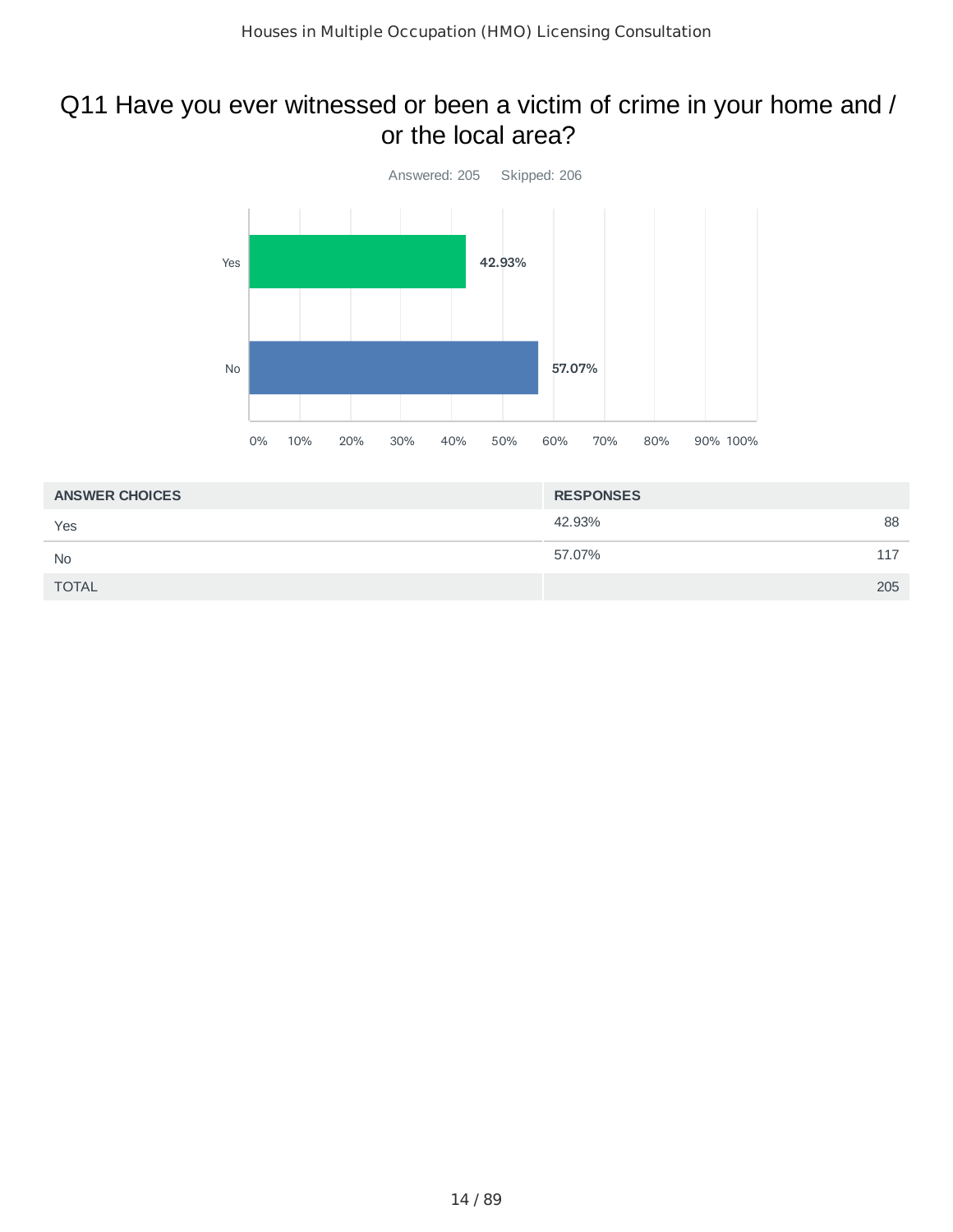# Q12 If yes, please give details

Answered: 80 Skipped: 331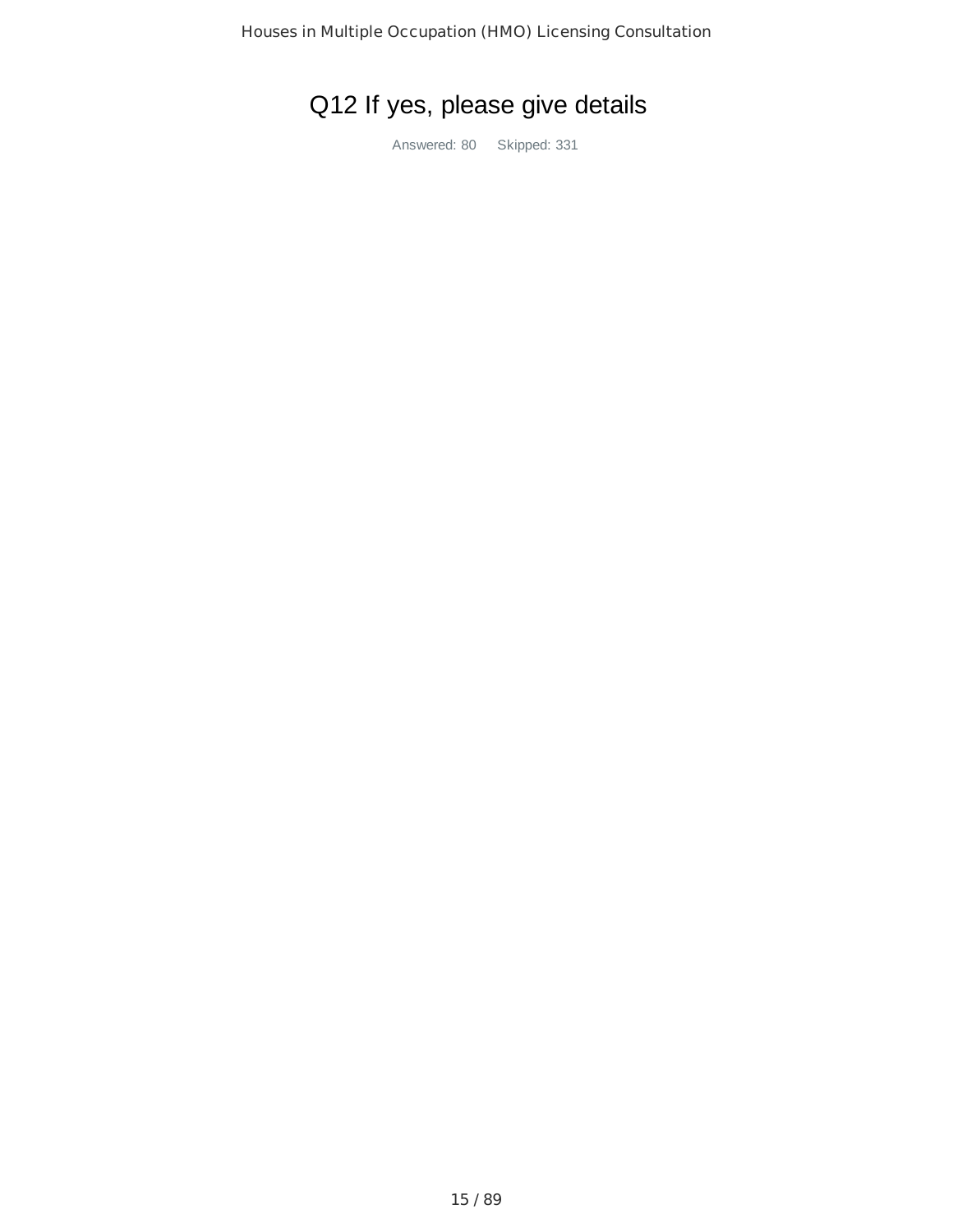## Q13 How safe do you feel in your own home and the local area?

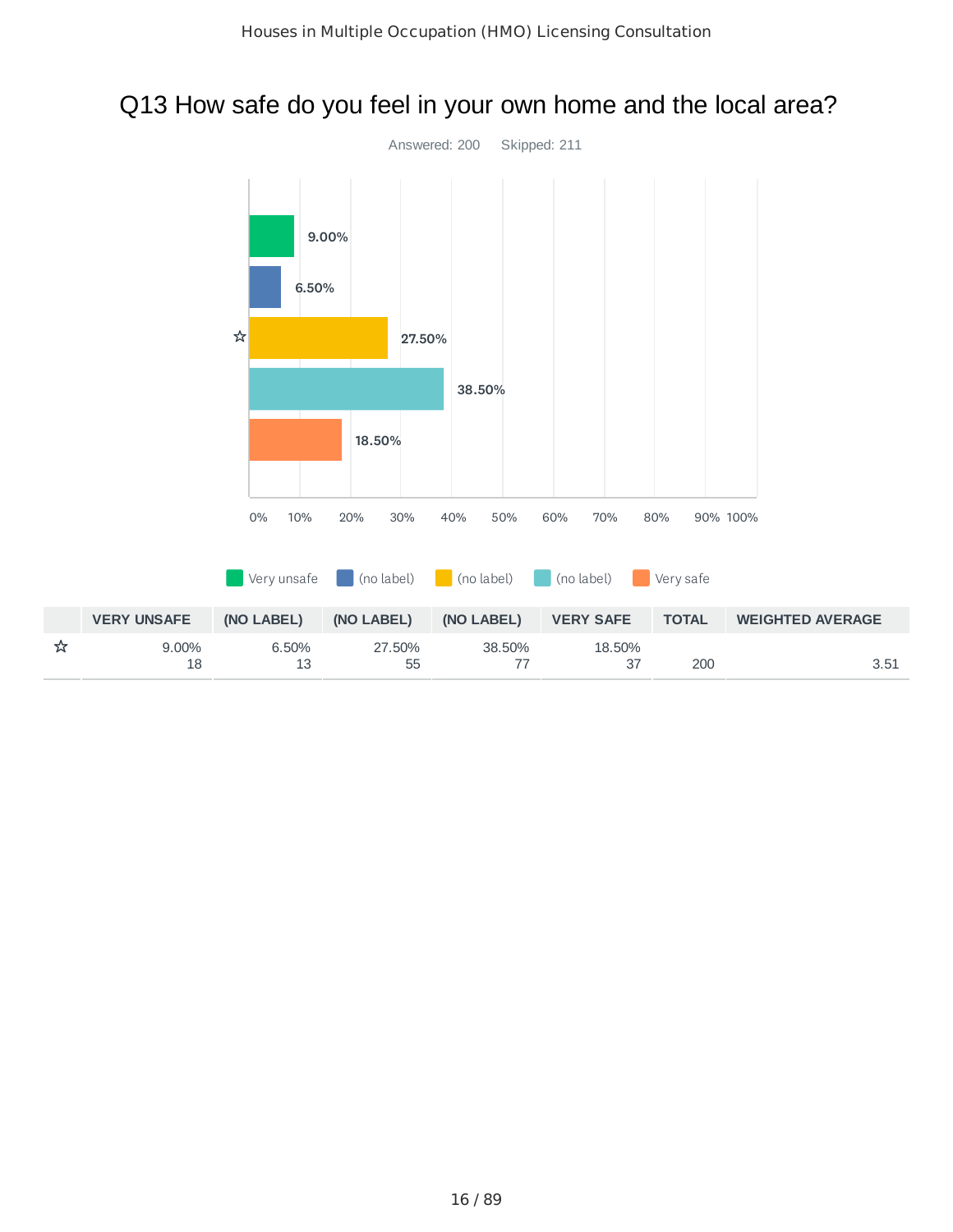## Q14 Please give reasons for your answer

Answered: 148 Skipped: 263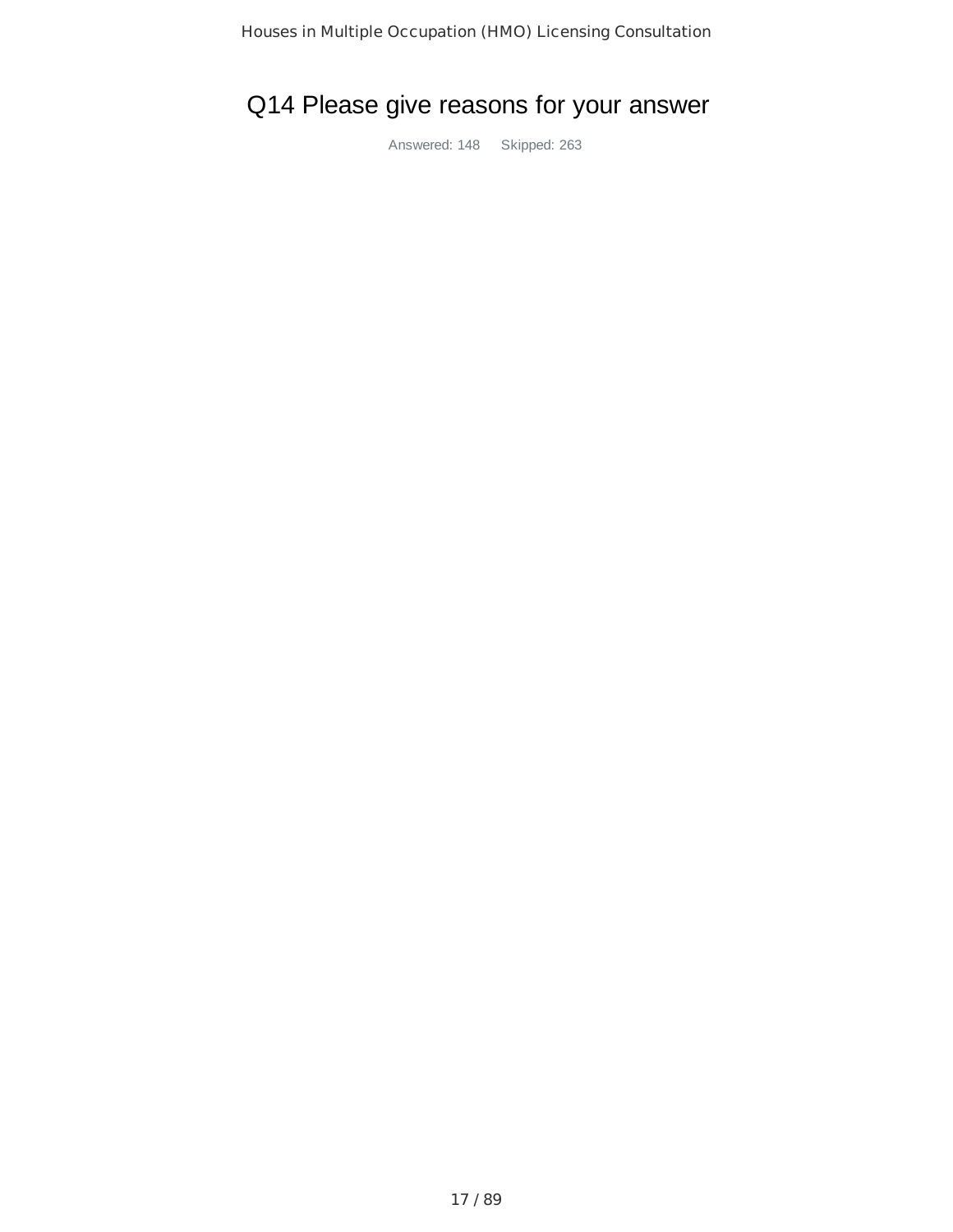## Q15 In your opinion/experience do you think private landlords in Lambeth maintain their properties to a good standard?



| <b>ANSWER CHOICES</b> | <b>RESPONSES</b> |
|-----------------------|------------------|
| Yes                   | 26.26%<br>52     |
| <b>No</b>             | 94<br>47.47%     |
| I don't know          | 26.26%<br>52     |
| <b>TOTAL</b>          | 198              |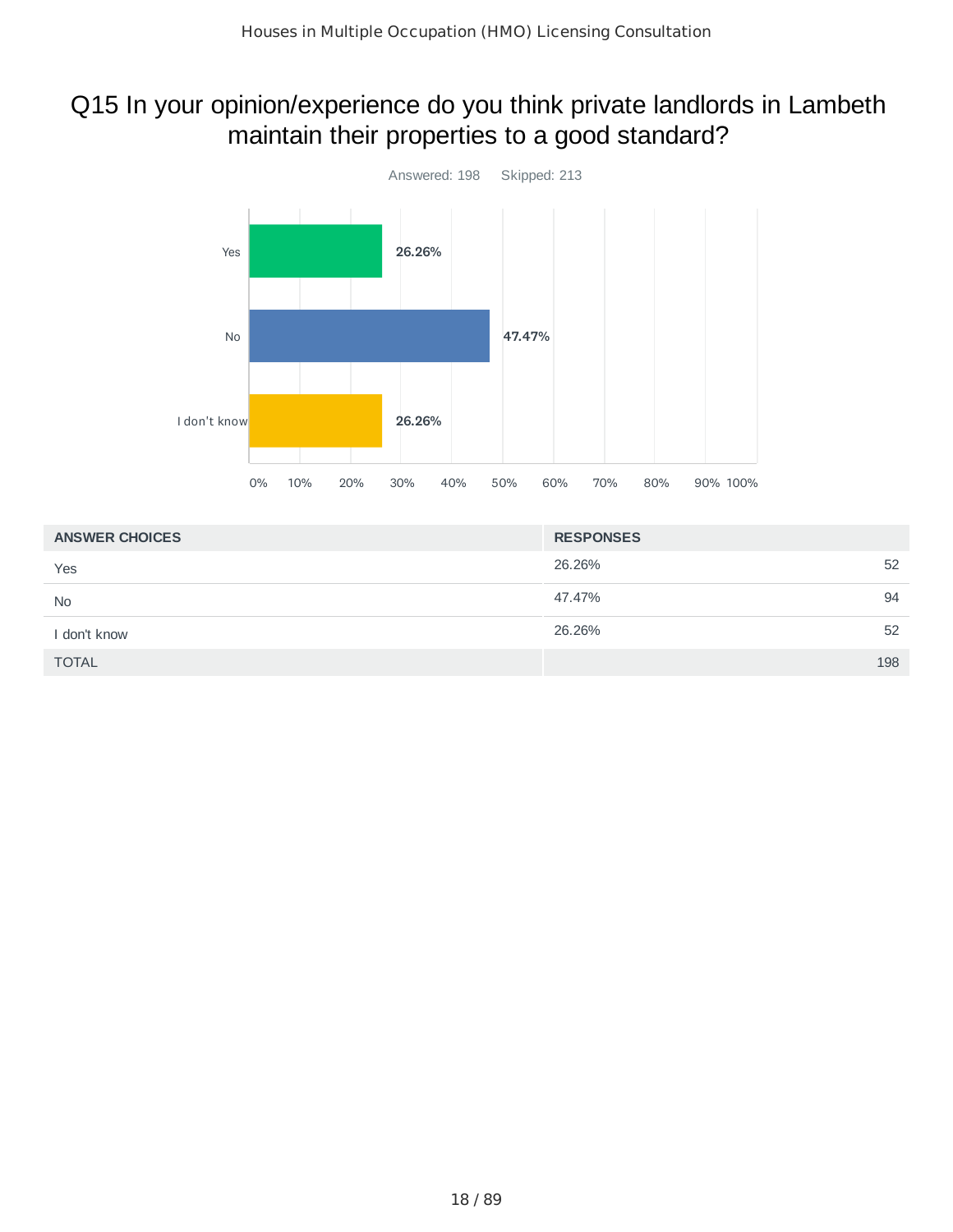## Q16 To what extent do you agree or disagree that private landlords act responsibly in letting, managing and maintaining their properties?



| <b>ANSWER CHOICES</b>      | <b>RESPONSES</b> |     |
|----------------------------|------------------|-----|
| <b>Strongly Agree</b>      | 10.61%           | 21  |
| Agree                      | 17.68%           | 35  |
| Neither agree nor disagree | 26.26%           | 52  |
| <b>Disagree</b>            | 29.80%           | 59  |
| Strongly disagree          | 15.66%           | 31  |
| <b>TOTAL</b>               |                  | 198 |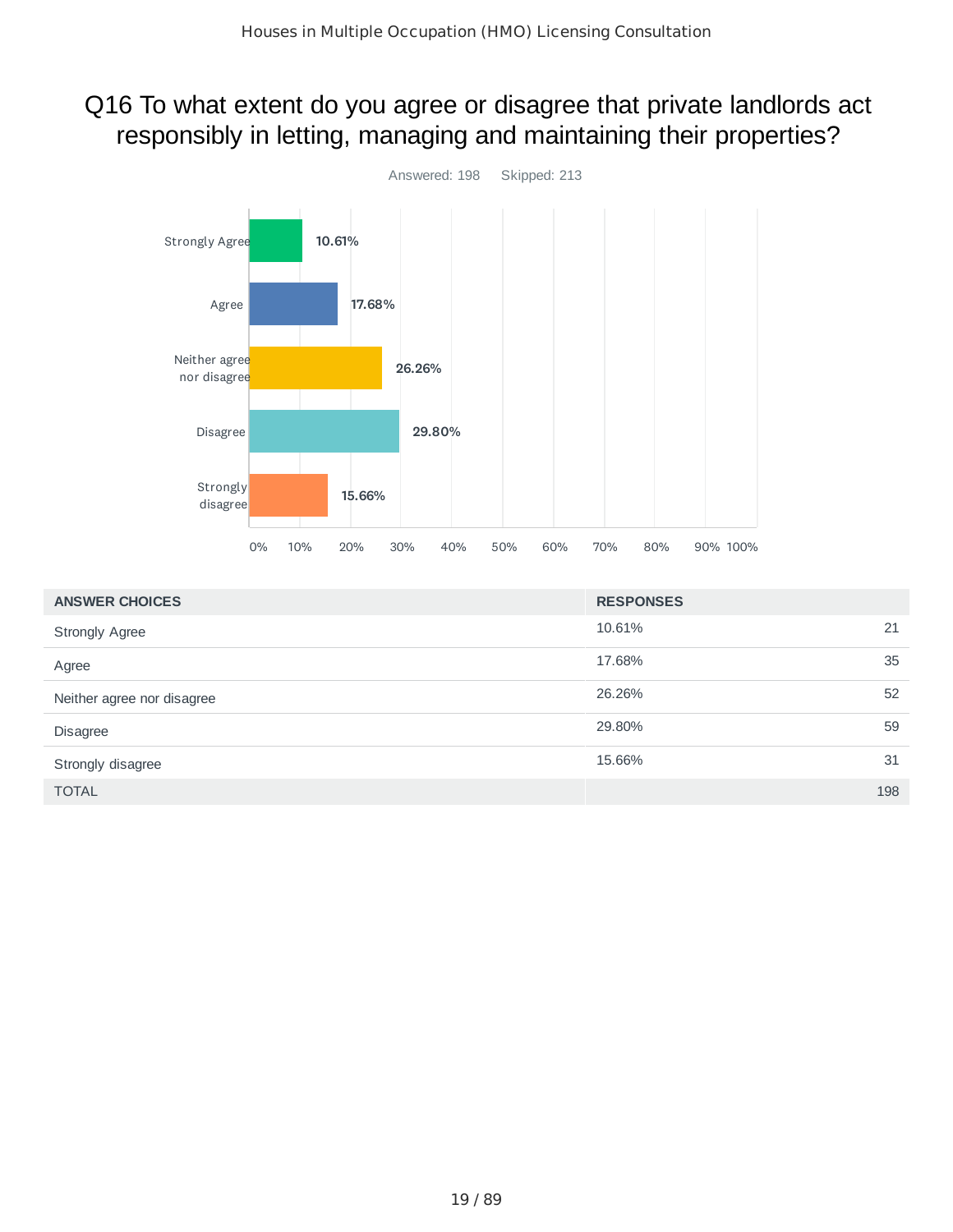### Q17 If you are a private tenant, have you had any problems with any of the following issues?



| <b>ANSWER CHOICES</b>                                                                                                                                        | <b>RESPONSES</b> |    |
|--------------------------------------------------------------------------------------------------------------------------------------------------------------|------------------|----|
| Dampness and/or disrepair                                                                                                                                    | 75.56%           | 34 |
| Overcrowding                                                                                                                                                 | 28.89%           | 13 |
| Lack of heating                                                                                                                                              | 44.44%           | 20 |
| Lack of basic amenities (bath, shower, etc)                                                                                                                  | 20,00%           | 9  |
| Lack of fire safety measures                                                                                                                                 | 33.33%           | 15 |
| Dirty Communal staircases, hallways                                                                                                                          | 44.44%           | 20 |
| Rubbish accumulations                                                                                                                                        | 33.33%           | 15 |
| General lack of management & supervision                                                                                                                     | 46.67%           | 21 |
| Poor letting practices (e.g. lack of tenancy paperwork; poor response to repair requests), harassment and/or illegal<br>eviction, retaliatory eviction, etc. | 51.11%           | 23 |
| Total Respondents: 45                                                                                                                                        |                  |    |

20 / 89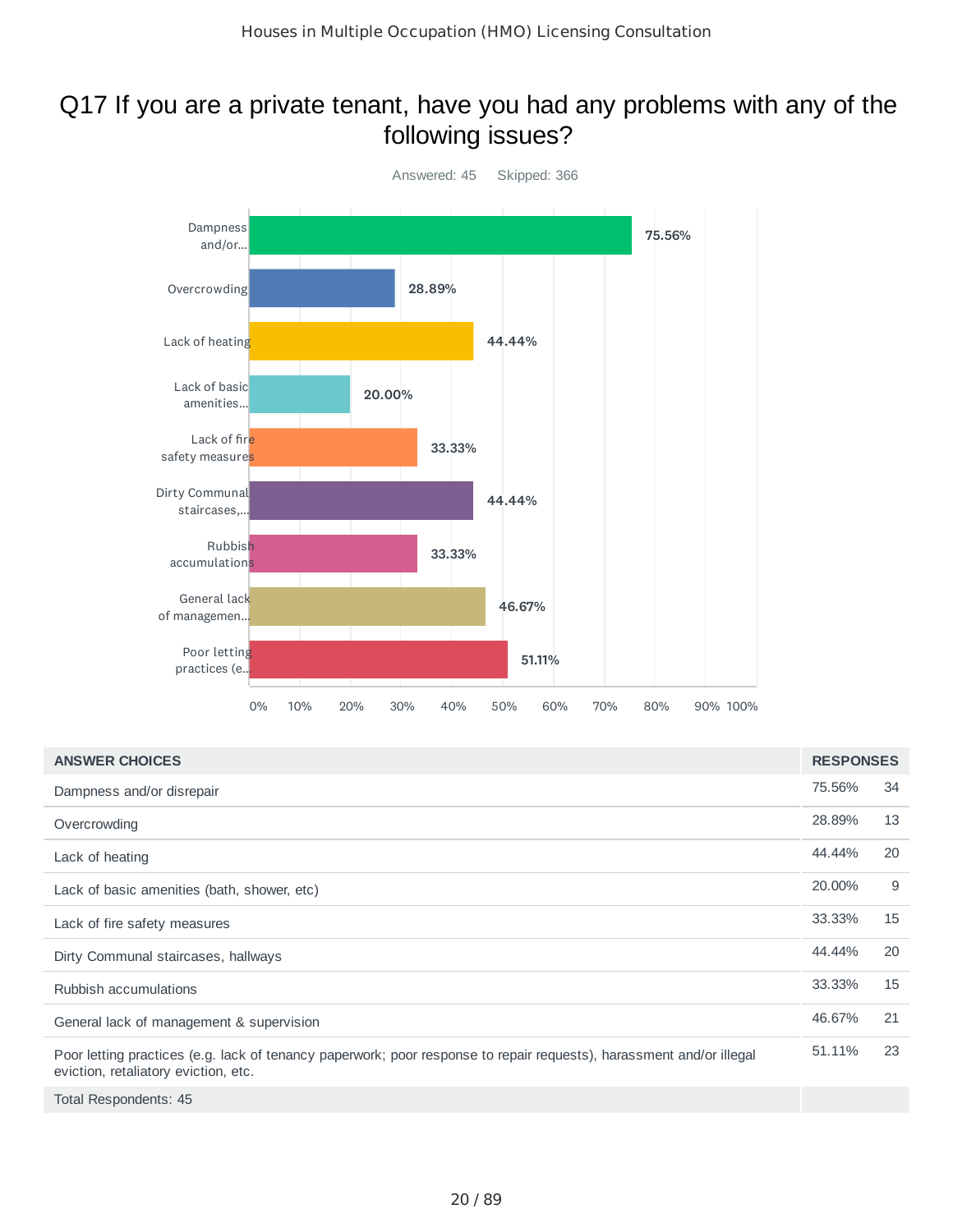### Q18 How did you go about resolving the issues you faced and who did you contact?

Answered: 45 Skipped: 366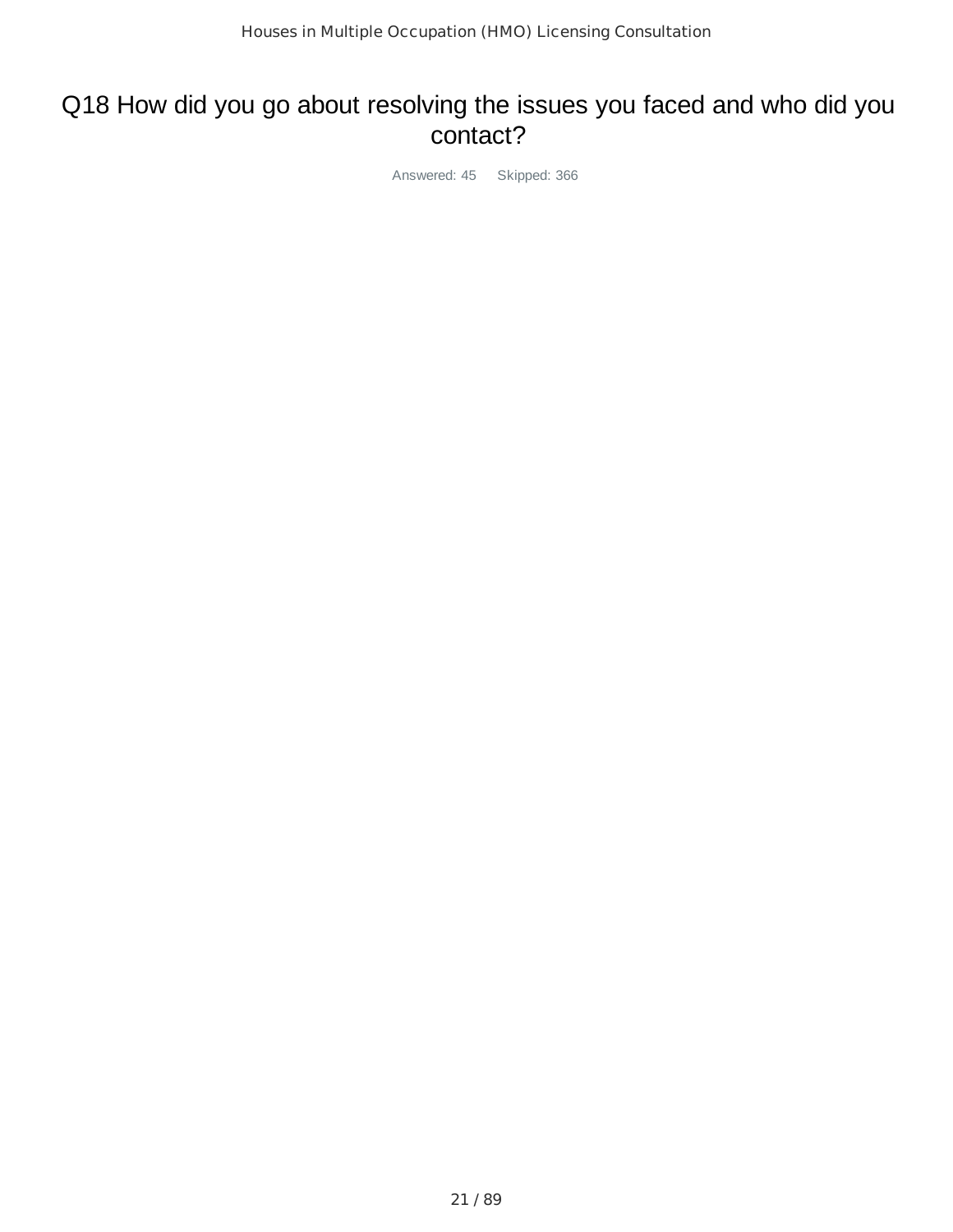## Q19 Would you like to see a Licensing Scheme for Houses in Multiple Occupation introduced?



| <b>ANSWER CHOICES</b> | <b>RESPONSES</b> |
|-----------------------|------------------|
| Yes                   | 136<br>66.34%    |
| <b>No</b>             | 50<br>24.39%     |
| I don't know          | 19<br>9.27%      |
| <b>TOTAL</b>          | 205              |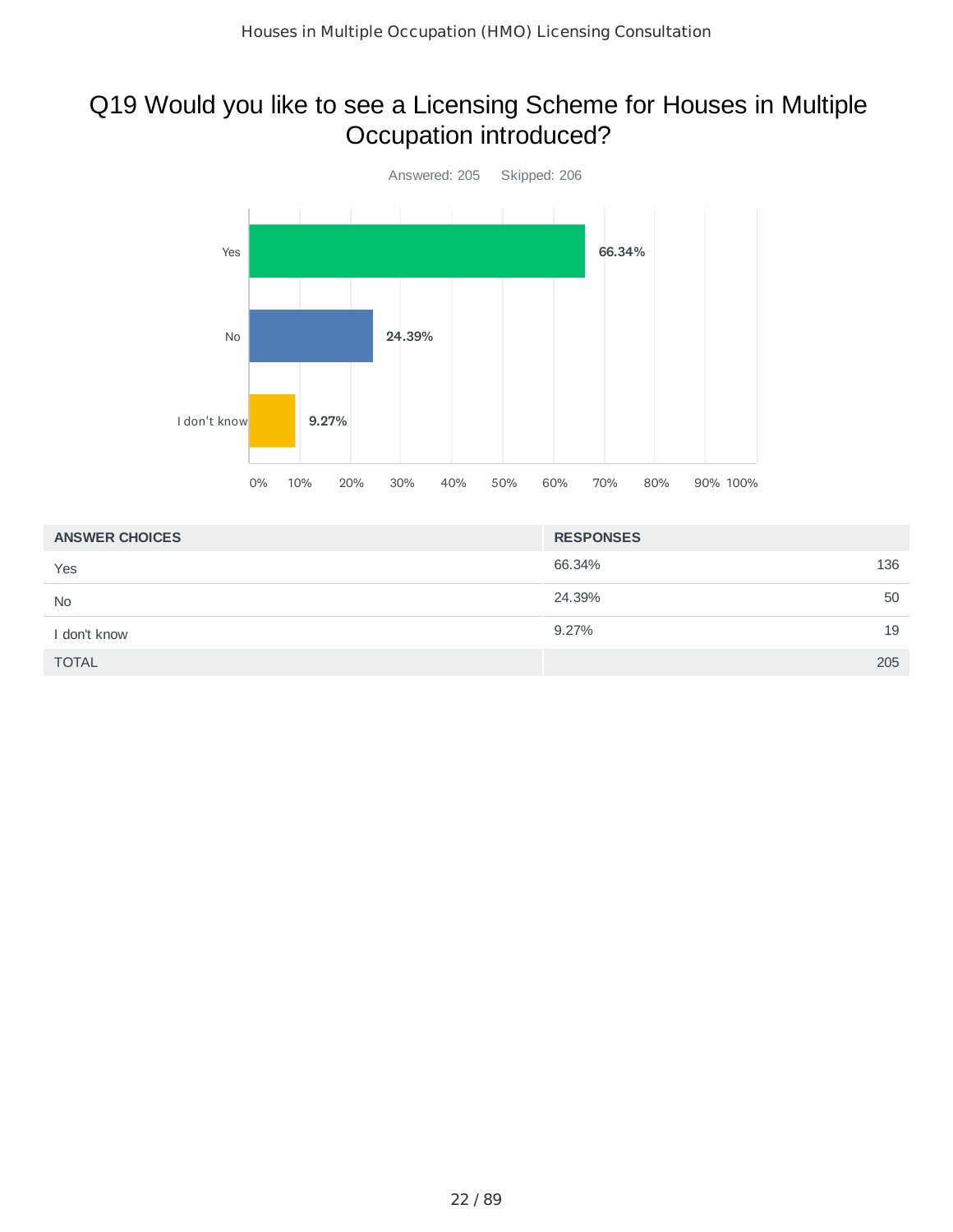## Q20 If you would like to see a licensing scheme for houses in multiple occupation introduced?, where should the scheme be?



| <b>ANSWER CHOICES</b>                          | <b>RESPONSES</b> |     |
|------------------------------------------------|------------------|-----|
| The whole of Lambeth?                          | 97.71%           | 128 |
| Just a part of Lambeth? (where would this be?) | 2.29%            | 3   |
| <b>TOTAL</b>                                   |                  | 131 |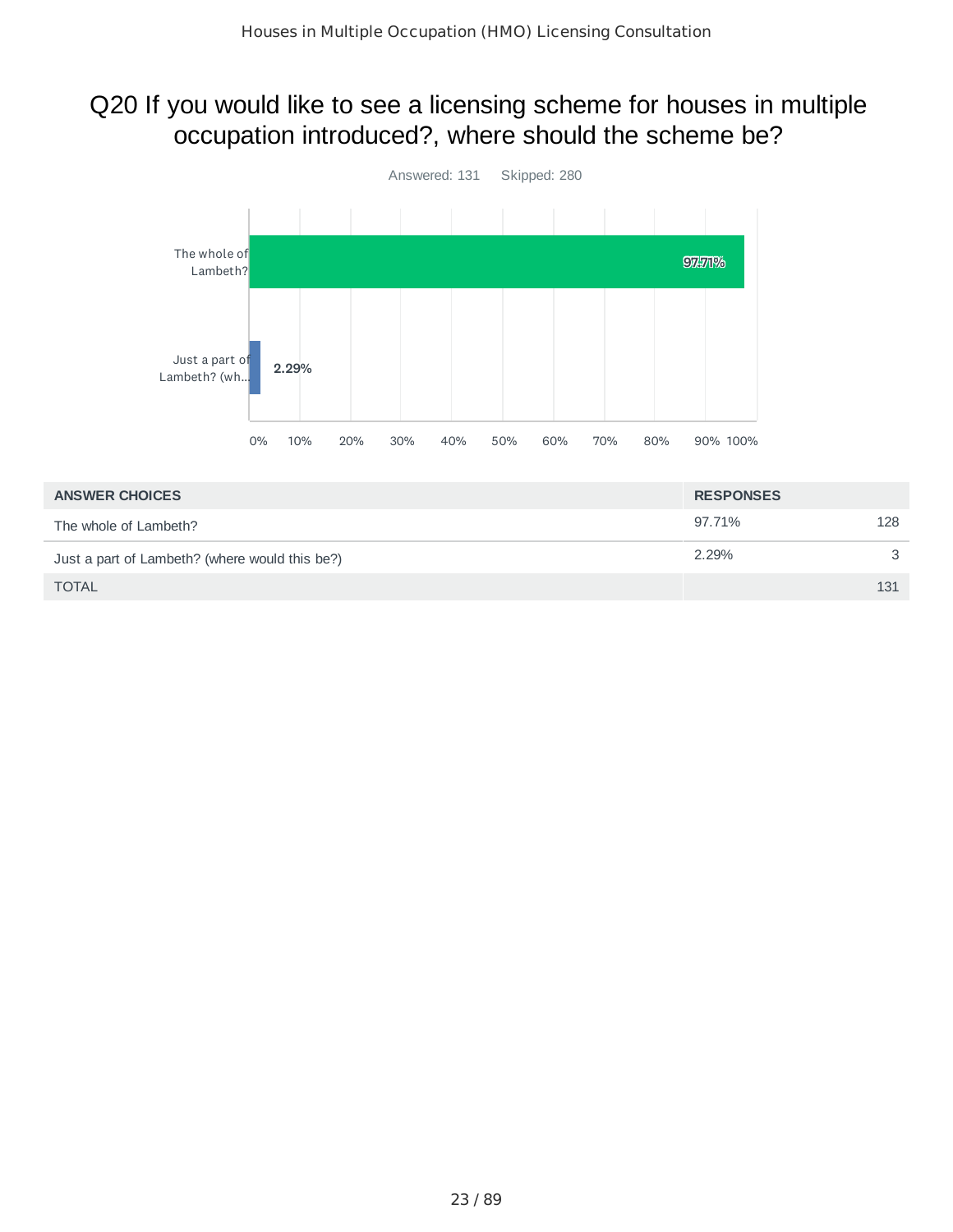### Q21 To what extend do you agree or disagree on placing requirements on a license holders concerning:

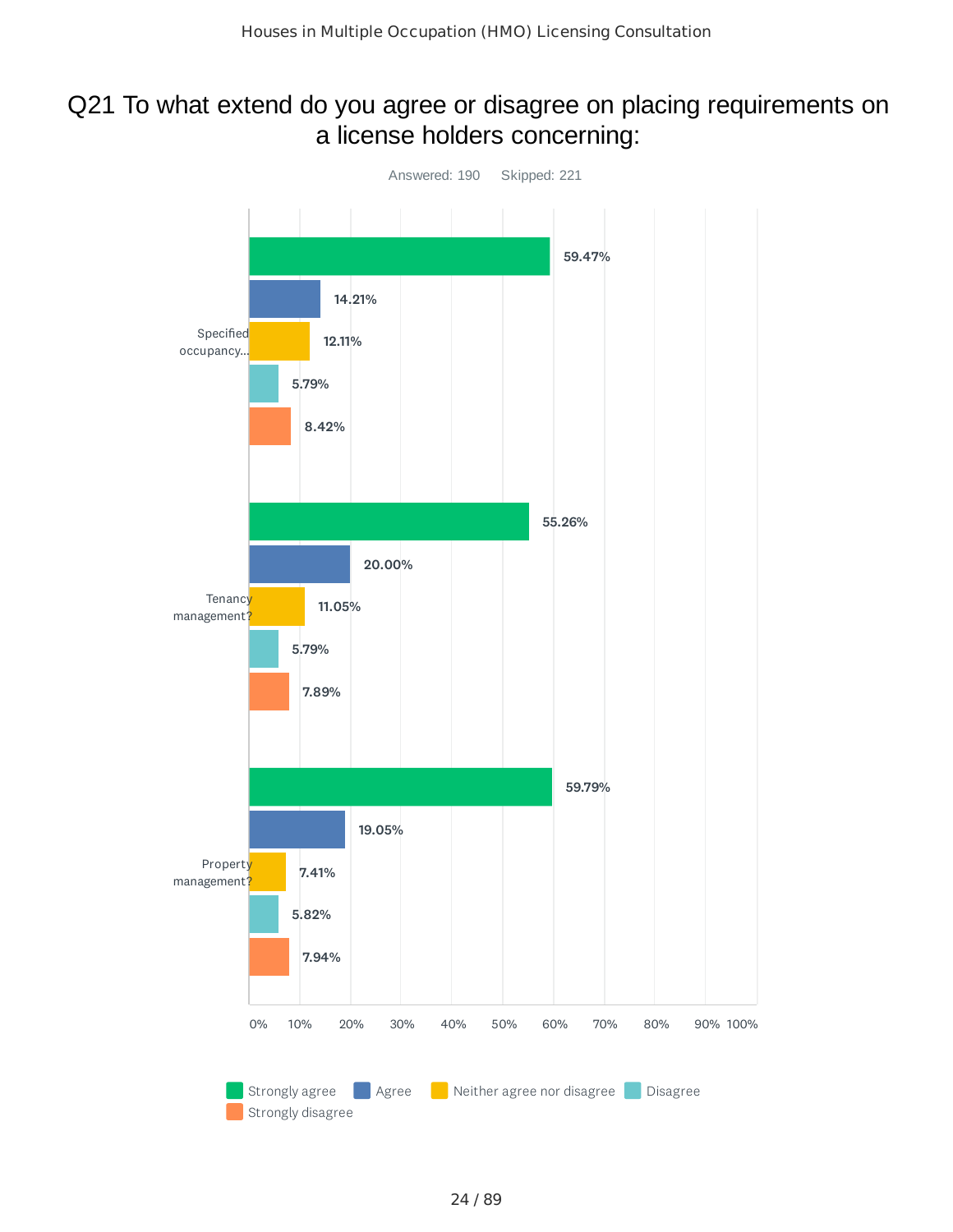|                                | <b>STRONGLY</b><br><b>AGREE</b> | <b>AGREE</b> | <b>NEITHER AGREE NOR</b><br><b>DISAGREE</b> | <b>DISAGREE</b> | <b>STRONGLY</b><br><b>DISAGREE</b> | <b>TOTAL</b> | <b>WEIGHTED</b><br><b>AVERAGE</b> |
|--------------------------------|---------------------------------|--------------|---------------------------------------------|-----------------|------------------------------------|--------------|-----------------------------------|
| Specified<br>occupancy levels? | 59.47%<br>113                   | 14.21%<br>27 | 12.11%<br>23                                | 5.79%<br>11     | 8.42%<br>16                        | 190          | 1.89                              |
| Tenancy<br>management?         | 55.26%<br>105                   | 20.00%<br>38 | 11.05%<br>21                                | 5.79%           | 7.89%<br>15                        | 190          | 1.91                              |
| Property<br>management?        | 59.79%<br>113                   | 19.05%<br>36 | 7.41%<br>14                                 | 5.82%<br>11     | 7.94%<br>15                        | 189          | 1.83                              |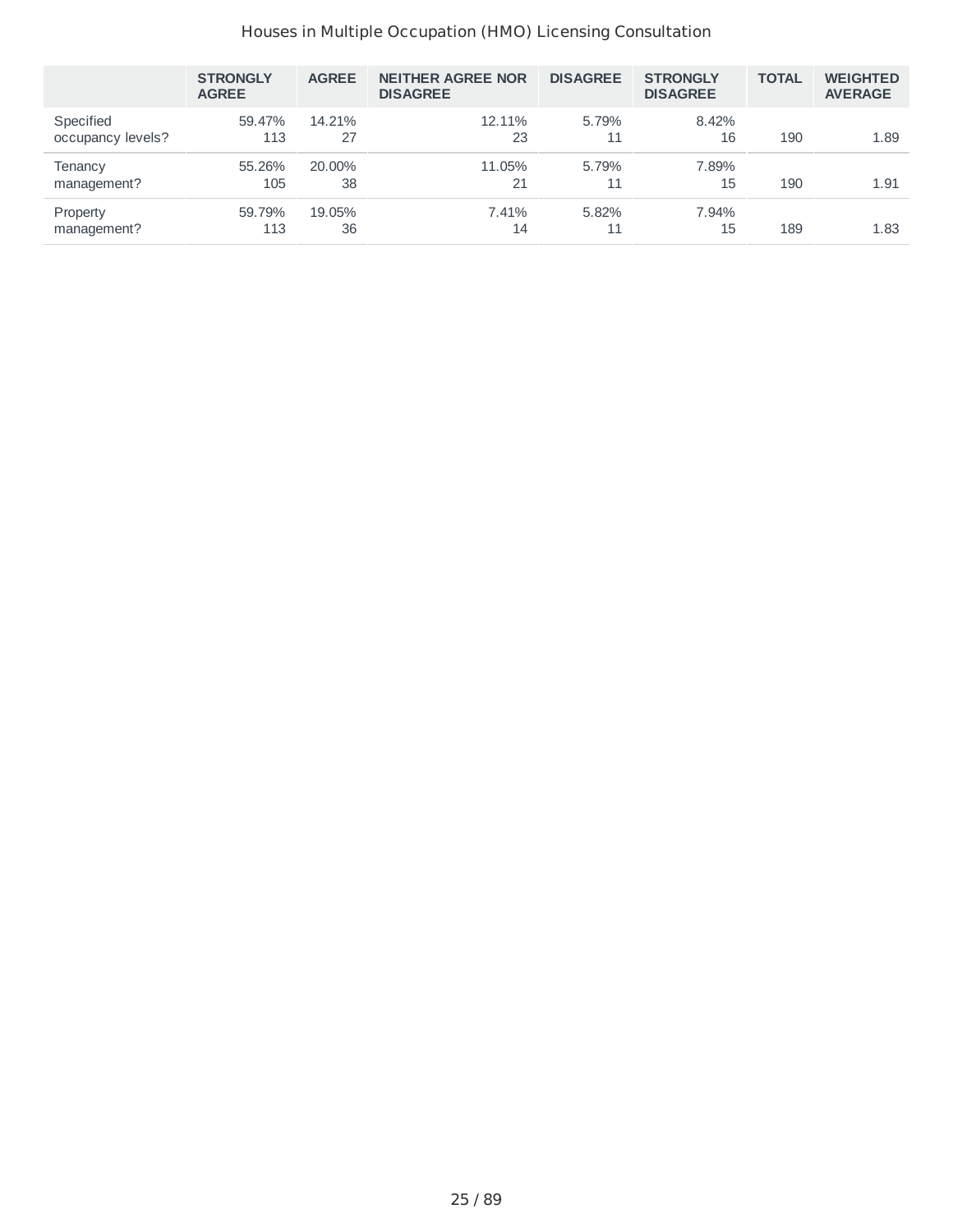## Q22 Are you a landlord or agent of one or more properties in the area?



| <b>ANSWER CHOICES</b>  | <b>RESPONSES</b> |
|------------------------|------------------|
| Landlord               | 86.96%<br>120    |
| Letting agent          | 18<br>13.04%     |
| Managing agent         | 13.04%<br>18     |
| Total Respondents: 138 |                  |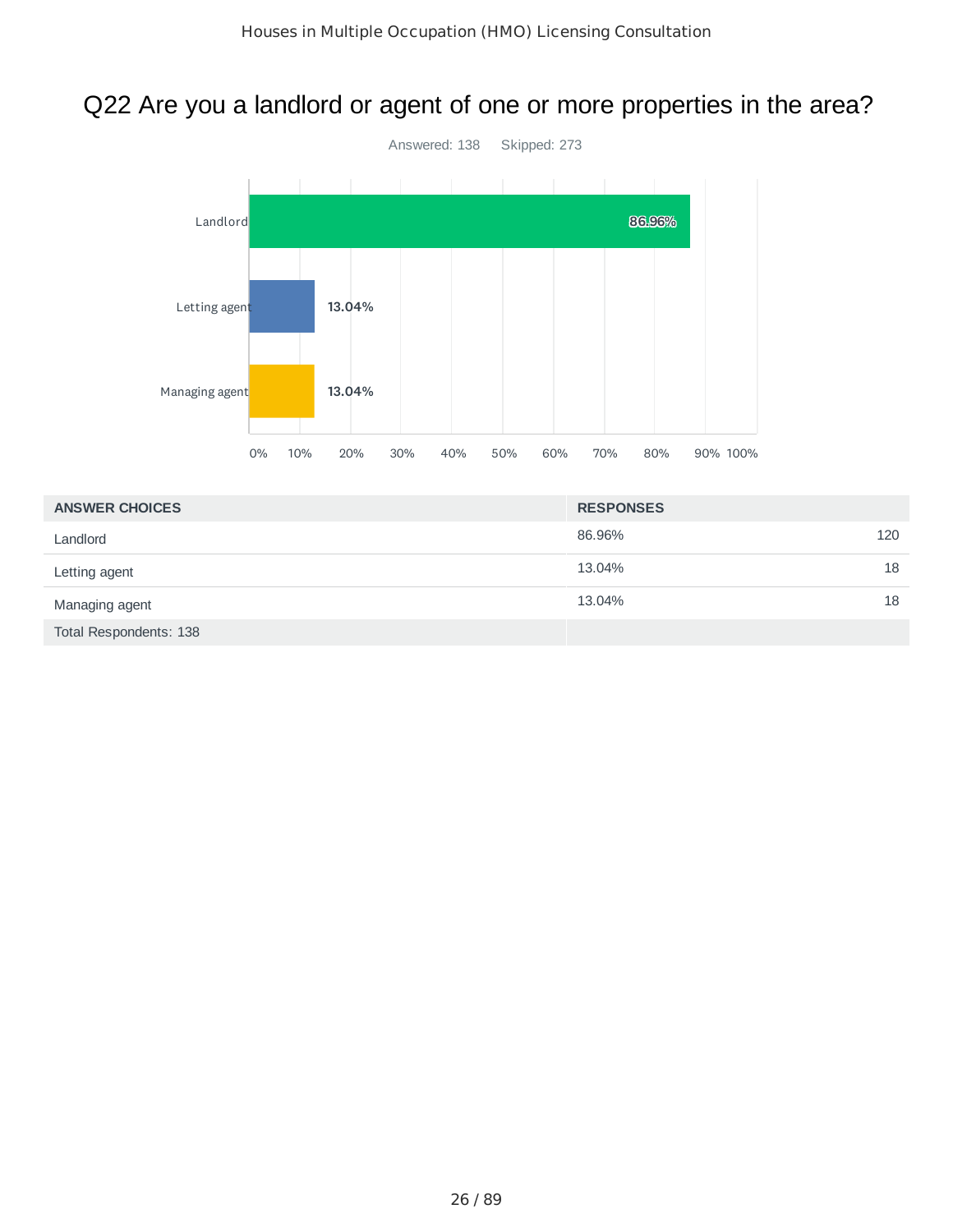## Q23 How many properties do you own or manage in the area?



| <b>ANSWER CHOICES</b> | <b>RESPONSES</b> |                |
|-----------------------|------------------|----------------|
|                       | 66<br>47.83%     |                |
| 2                     | 21<br>15.22%     |                |
| 3                     | 14<br>10.14%     |                |
| $\overline{4}$        | 2.90%            | $\overline{4}$ |
| 5                     | $0.00\%$         | $\mathbf 0$    |
| More than 5           | 33<br>23.91%     |                |
| <b>TOTAL</b>          | 138              |                |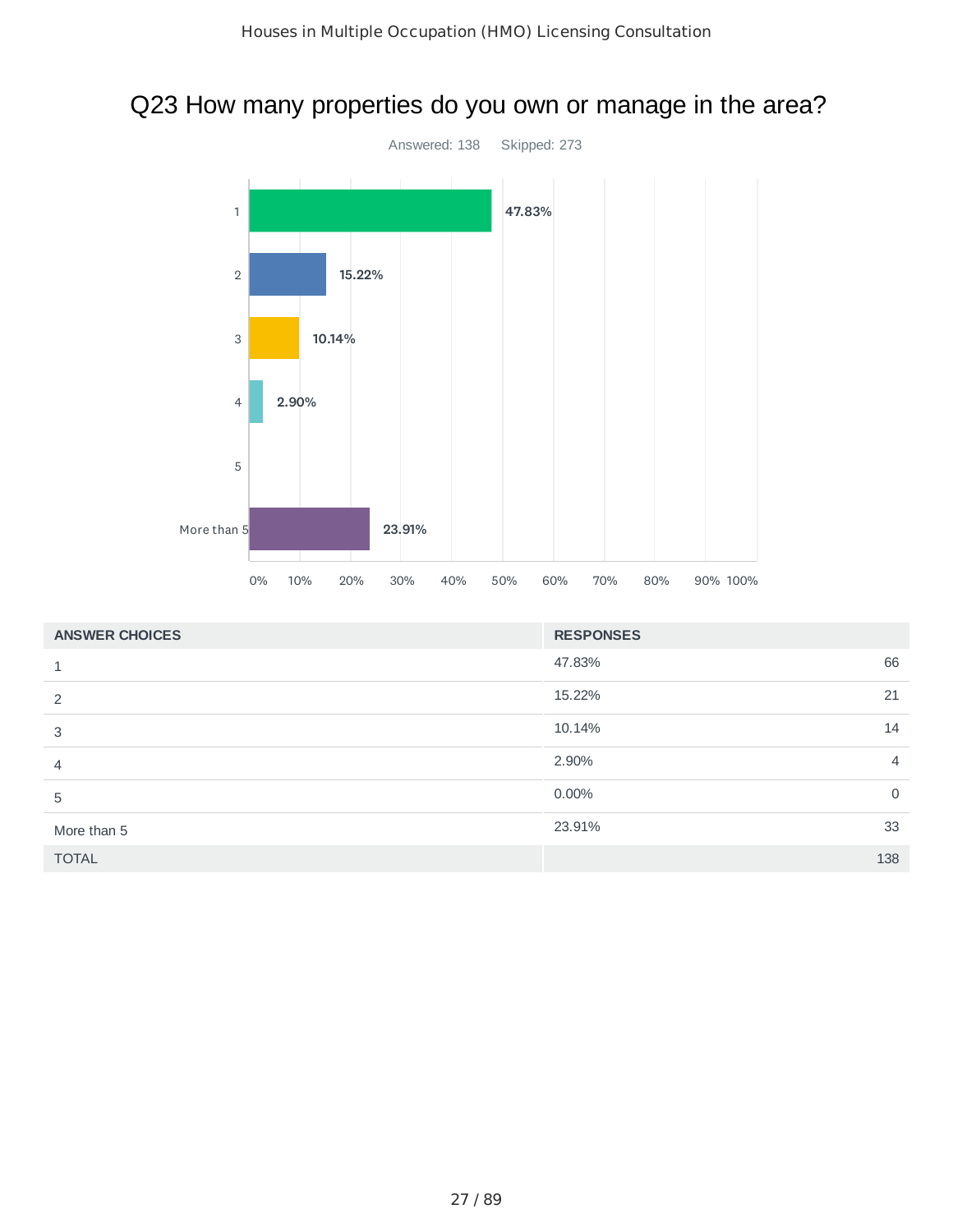## Q24 How many of these properties are houses in multiple occupations?



| <b>ANSWER CHOICES</b> | <b>RESPONSES</b> |     |
|-----------------------|------------------|-----|
| $\mathbf 0$           | 34.78%           | 48  |
| 1                     | 29.71%           | 41  |
| 2                     | 10.87%           | 15  |
| 3                     | 4.35%            | 6   |
| 4                     | 3.62%            | 5   |
| 5                     | 0.72%            | 1   |
| More than 5           | 15.94%           | 22  |
| <b>TOTAL</b>          |                  | 138 |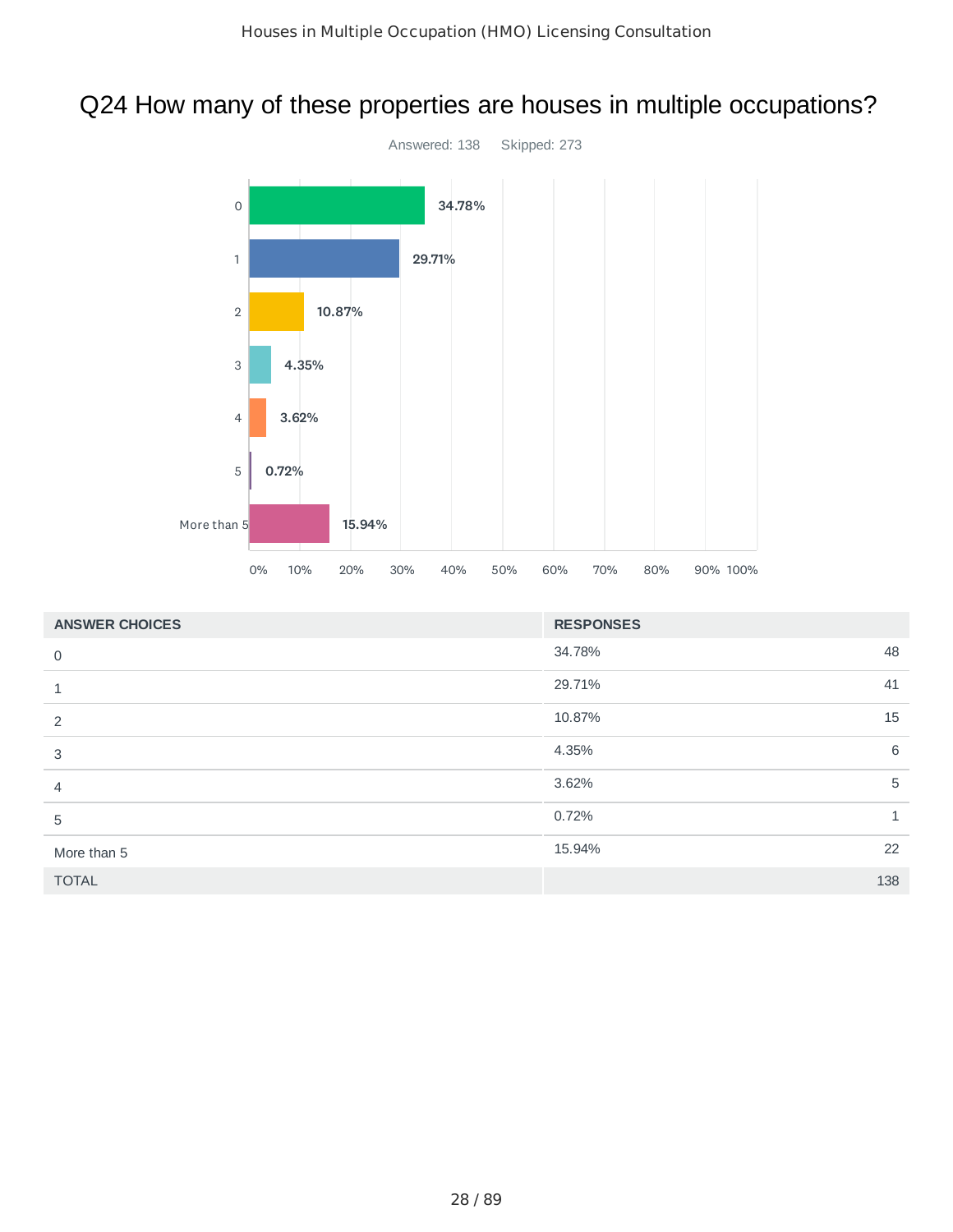## Q25 In the last 12 months have you had any of the following problems at your property?

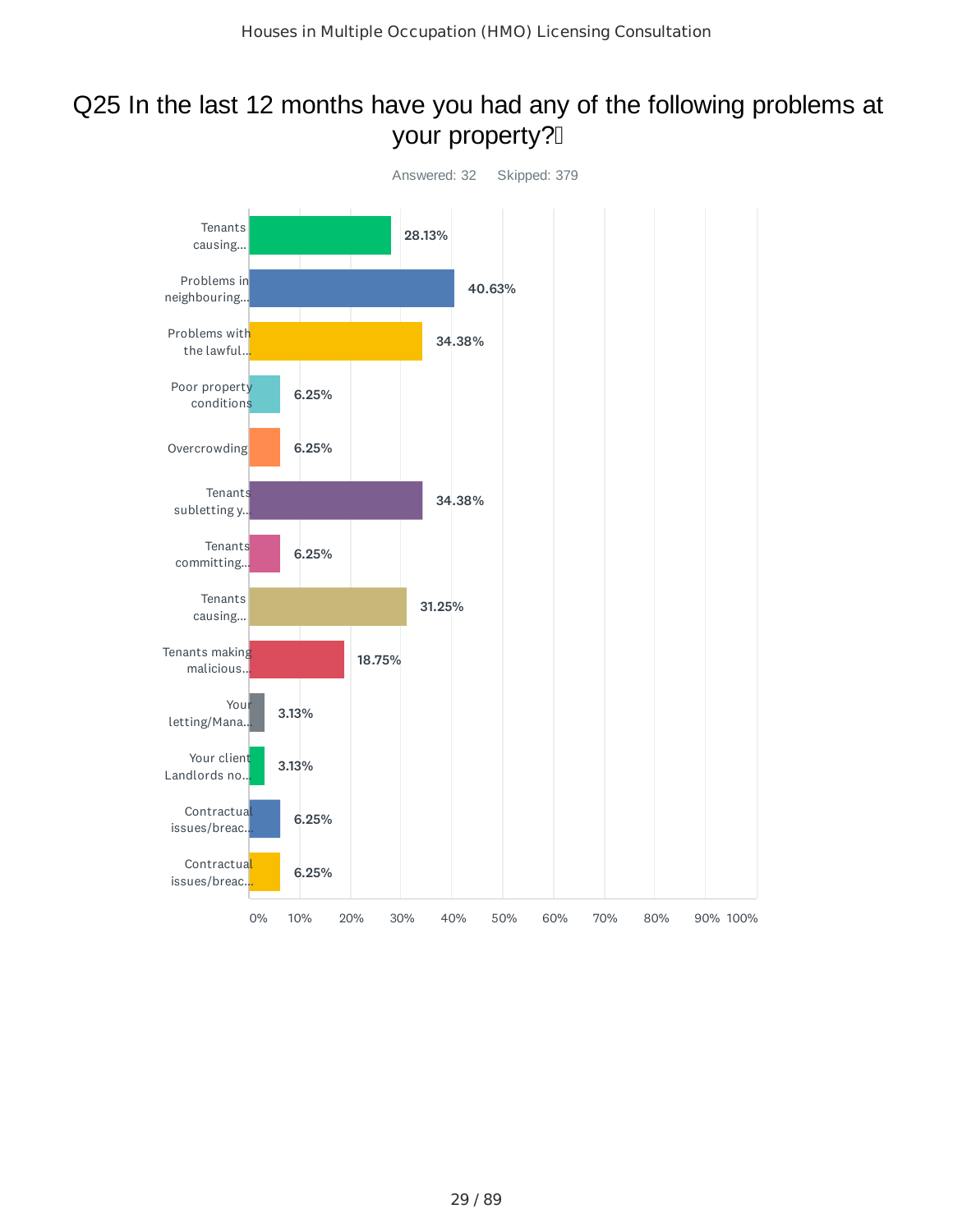| <b>ANSWER CHOICES</b>                                                         | <b>RESPONSES</b> |                |
|-------------------------------------------------------------------------------|------------------|----------------|
| Tenants causing anti-social behaviour                                         | 28.13%           | 9              |
| Problems in neighbouring properties affecting your tenants or properties(s)   | 40.63%           | 13             |
| Problems with the lawful process for eviction of tenants                      | 34.38%           | 11             |
| Poor property conditions                                                      | 6.25%            | $\overline{c}$ |
| Overcrowding                                                                  | 6.25%            | $\overline{2}$ |
| Tenants subletting your property creating an HMO without your permission?     | 34.38%           | 11             |
| Tenants committing crime, e.g. theft, criminal damage, etc                    | 6.25%            | $\overline{c}$ |
| Tenants causing significant damage to your property                           | 31.25%           | 10             |
| Tenants making malicious complaints                                           | 18.75%           | 6              |
| Your letting/Managing Agent not informing you of problems                     | 3.13%            | $\mathbf{1}$   |
| Your client Landlords not paying for/arranging repairs promptly or not at all | 3.13%            | $\mathbf{1}$   |
| Contractual issues/breaches with your client landlords                        | 6.25%            | $\overline{c}$ |
| Contractual issues/breaches with your Letting/Managing Agent                  | 6.25%            | 2              |
| Total Respondents: 32                                                         |                  |                |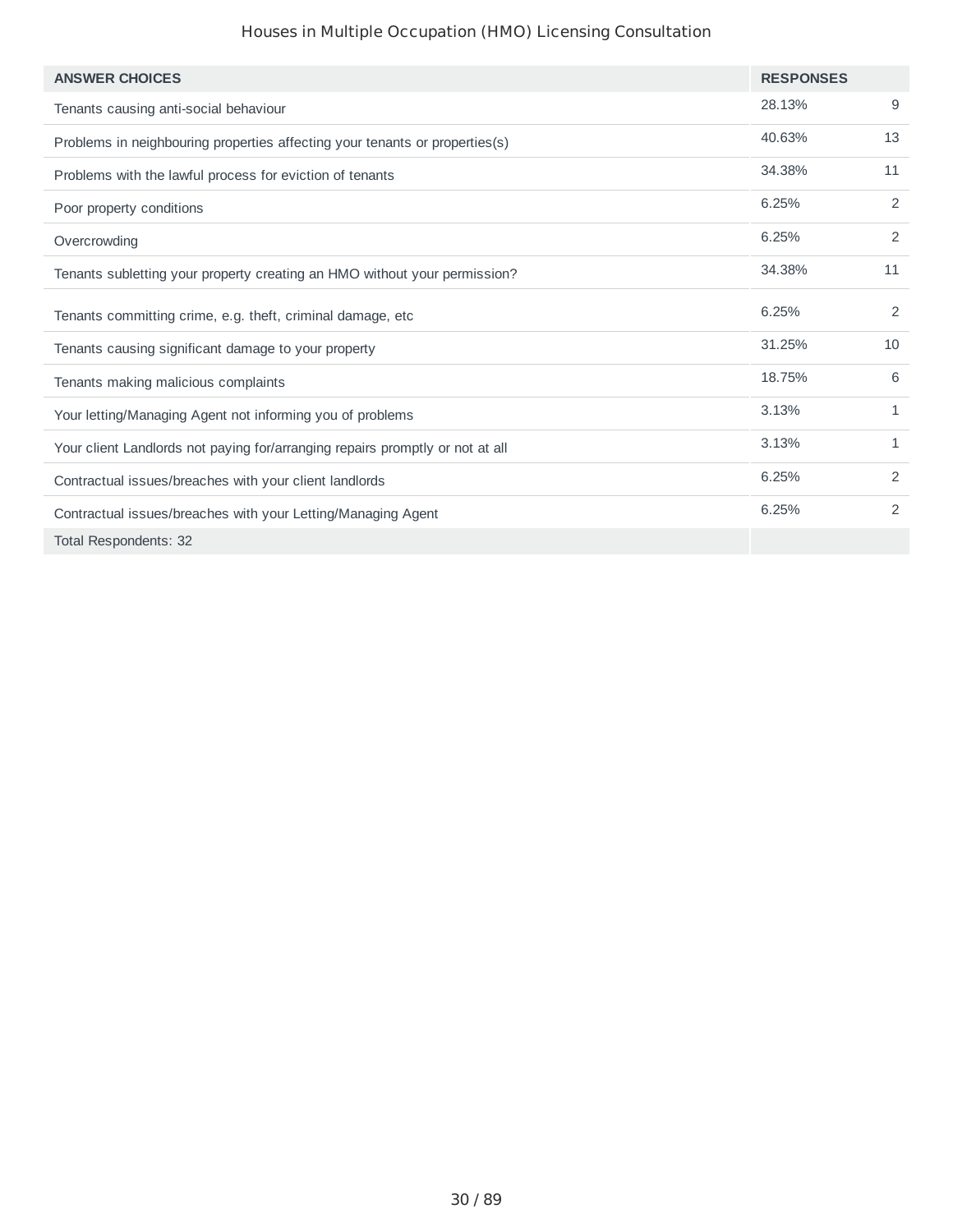## Q26 Thinking about the properties you manage, how much of a problem are the following on a scale of 1-5…with 1 being the lowest problem and 5 being the highest

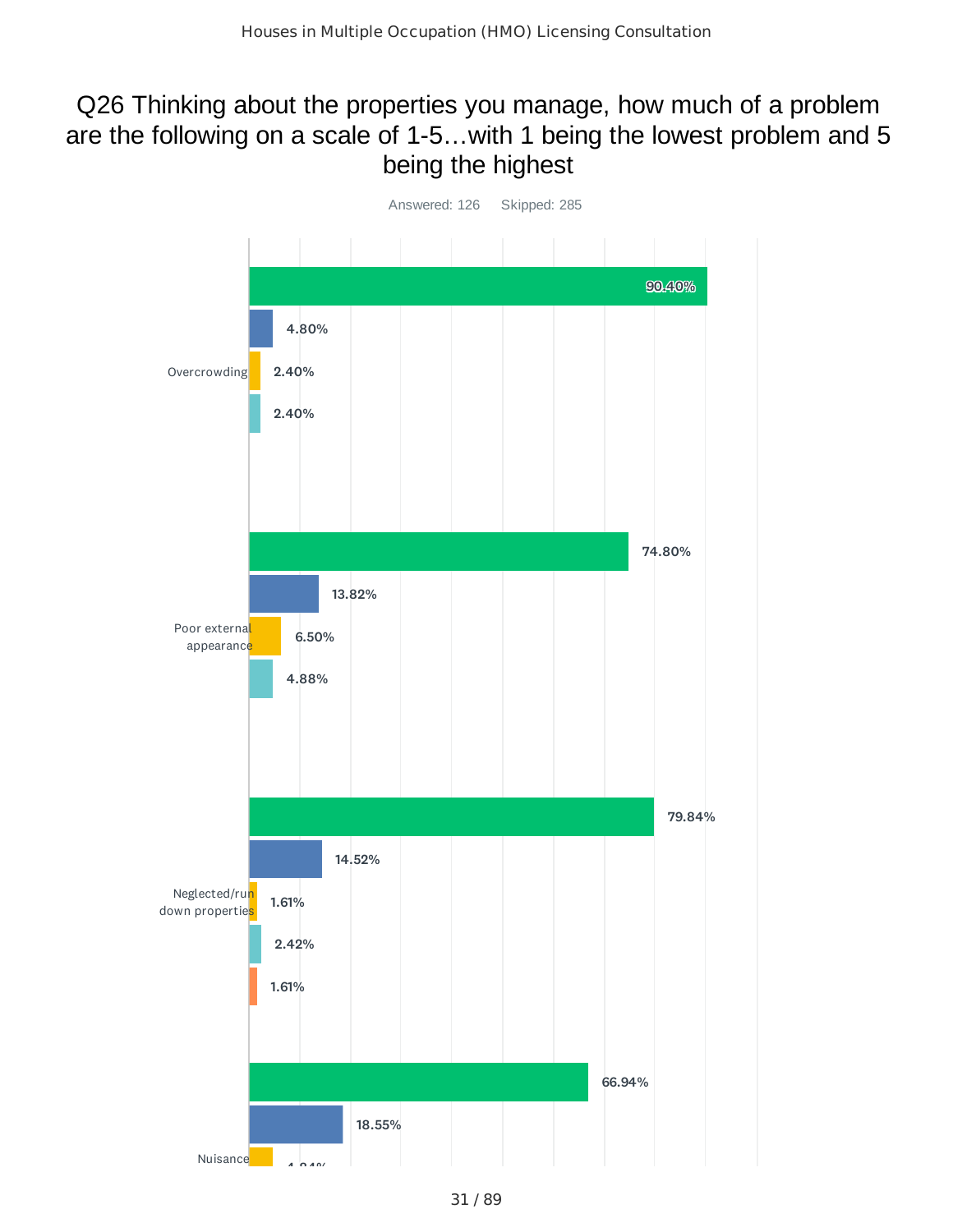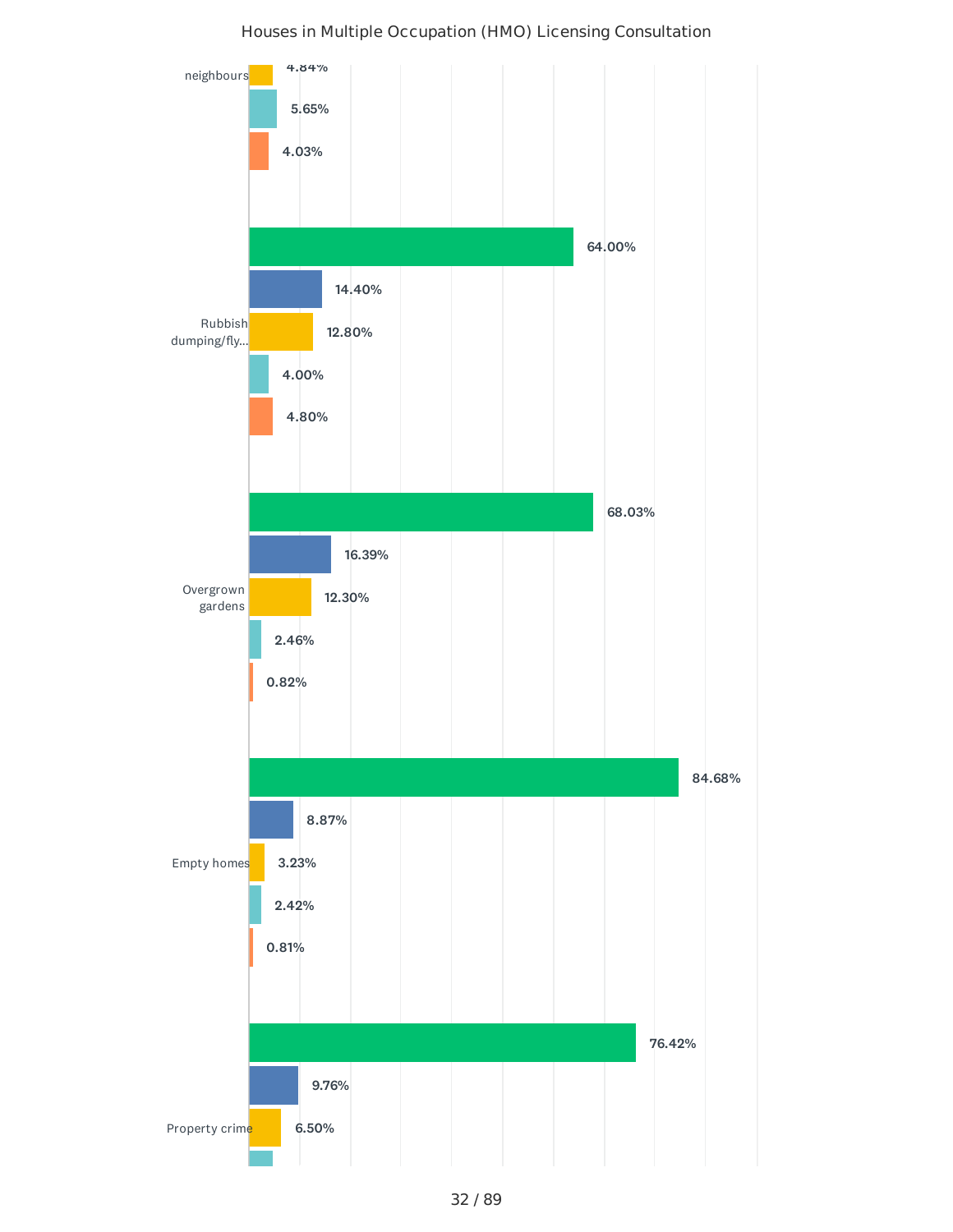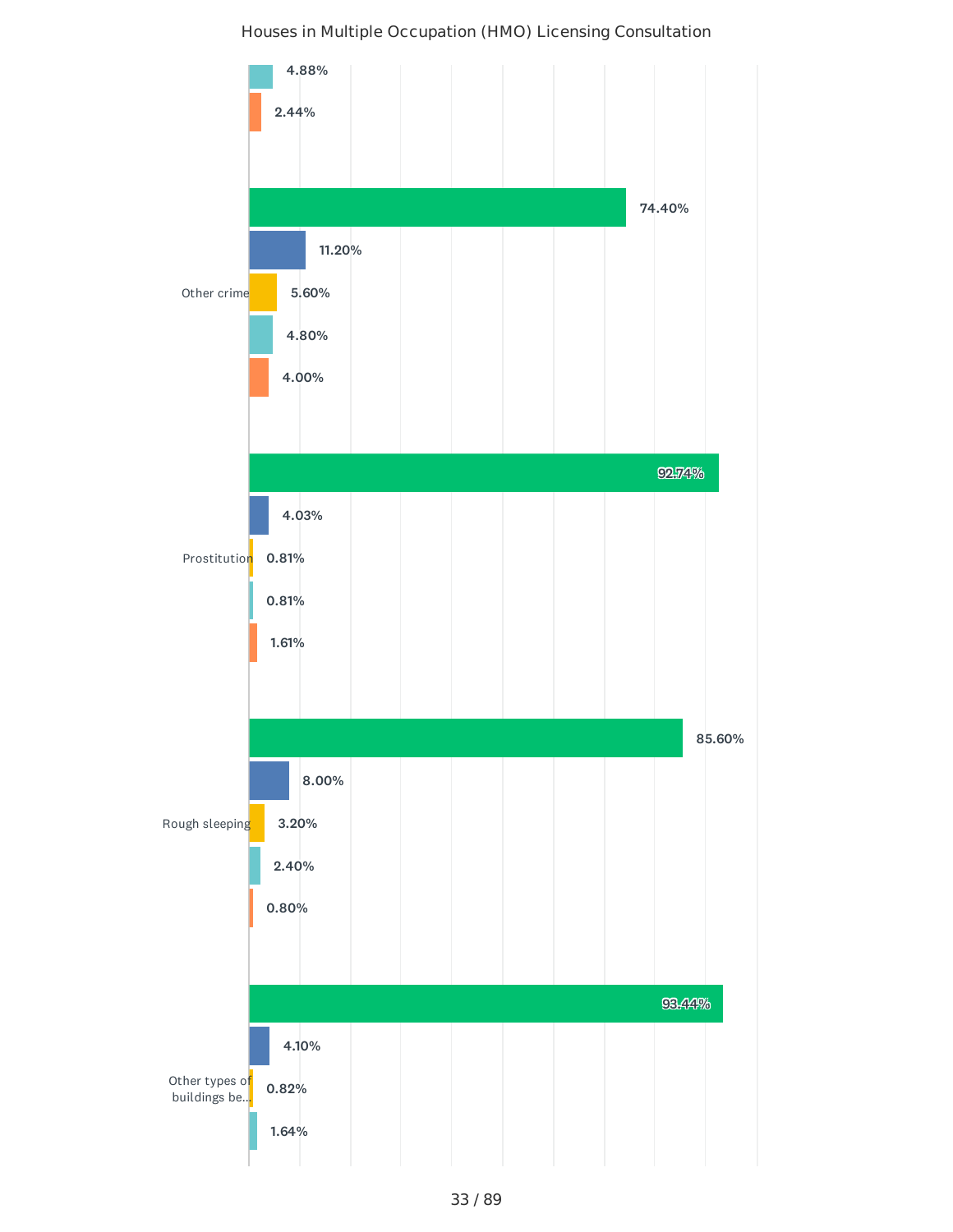

#### **1 Lowest** 2 3 4 5 Highest

|                                                                            | $\mathbf{1}$<br><b>LOWEST</b> | $\overline{2}$ | 3                       | 4                     | 5<br><b>HIGHEST</b> | <b>TOTAL</b> |
|----------------------------------------------------------------------------|-------------------------------|----------------|-------------------------|-----------------------|---------------------|--------------|
| Overcrowding                                                               | 90.40%<br>113                 | 4.80%<br>6     | 2.40%<br>3              | 2.40%<br>3            | 0.00%<br>0          | 125          |
| Poor external appearance                                                   | 74.80%<br>92                  | 13.82%<br>17   | 6.50%<br>8              | 4.88%<br>6            | 0.00%<br>0          | 123          |
| Neglected/run down properties                                              | 79.84%<br>99                  | 14.52%<br>18   | 1.61%<br>2              | 2.42%<br>3            | 1.61%<br>2          | 124          |
| Nuisance neighbours                                                        | 66.94%<br>83                  | 18.55%<br>23   | 4.84%<br>6              | 5.65%<br>7            | 4.03%<br>5          | 124          |
| Rubbish dumping/fly tipping                                                | 64.00%<br>80                  | 14.40%<br>18   | 12.80%<br>16            | 4.00%<br>5            | 4.80%<br>6          | 125          |
| Overgrown gardens                                                          | 68.03%<br>83                  | 16.39%<br>20   | 12.30%<br>15            | 2.46%<br>3            | 0.82%<br>1          | 122          |
| Empty homes                                                                | 84.68%<br>105                 | 8.87%<br>11    | 3.23%<br>4              | 2.42%<br>3            | 0.81%<br>1          | 124          |
| Property crime                                                             | 76.42%<br>94                  | 9.76%<br>12    | 6.50%<br>8              | 4.88%<br>6            | 2.44%<br>3          | 123          |
| Other crime                                                                | 74.40%<br>93                  | 11.20%<br>14   | 5.60%<br>$\overline{7}$ | 4.80%<br>6            | 4.00%<br>5          | 125          |
| Prostitution                                                               | 92.74%<br>115                 | 4.03%<br>5     | 0.81%<br>$\mathbf{1}$   | 0.81%<br>$\mathbf{1}$ | 1.61%<br>2          | 124          |
| Rough sleeping                                                             | 85.60%<br>107                 | 8.00%<br>10    | 3.20%<br>4              | 2.40%<br>3            | 0.80%<br>1          | 125          |
| Other types of buildings being used as homes, e.g. sheds,<br>garages, etc. | 93.44%<br>114                 | 4.10%<br>5     | 0.82%<br>1              | 1.64%<br>2            | 0.00%<br>0          | 122          |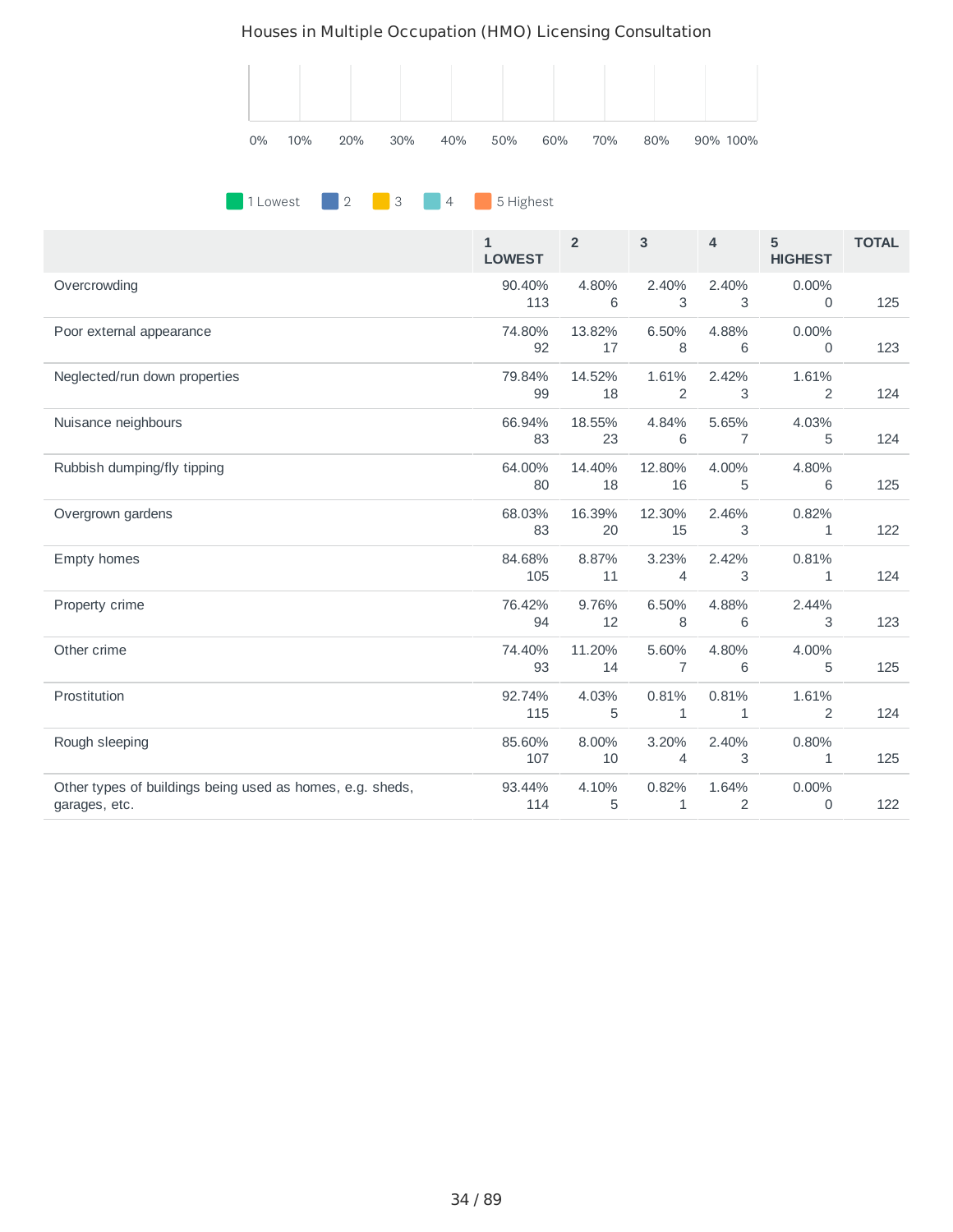### Q27 Have you ever witnessed or been a victim of anti-social behaviour in the local area?



| <b>ANSWER CHOICES</b> | <b>RESPONSES</b> |
|-----------------------|------------------|
| Yes                   | 29<br>22.31%     |
| <b>No</b>             | 98<br>75.38%     |
| Unsure                | 2.31%<br>3       |
| <b>TOTAL</b>          | 130              |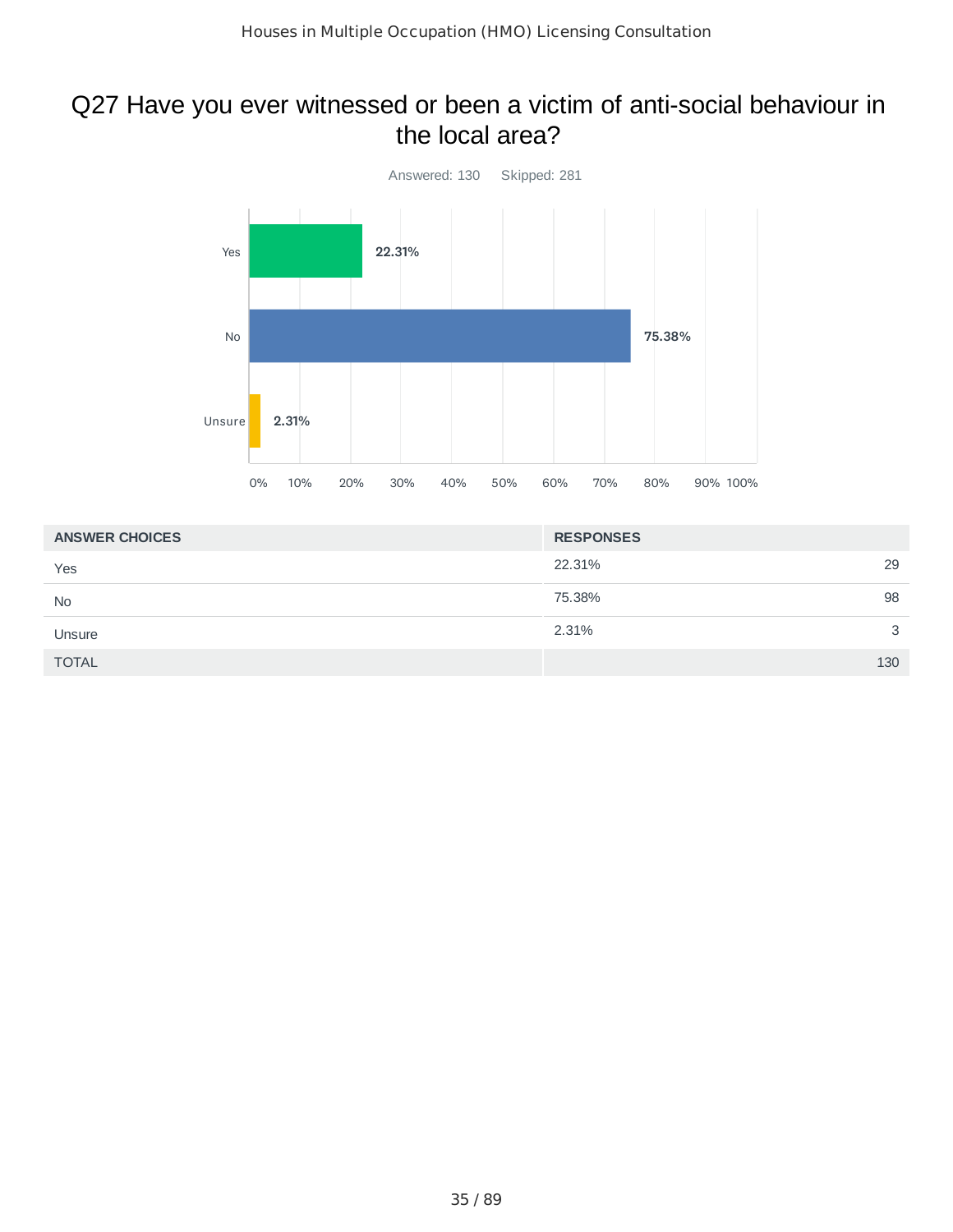# Q28 If yes, please give details

Answered: 30 Skipped: 381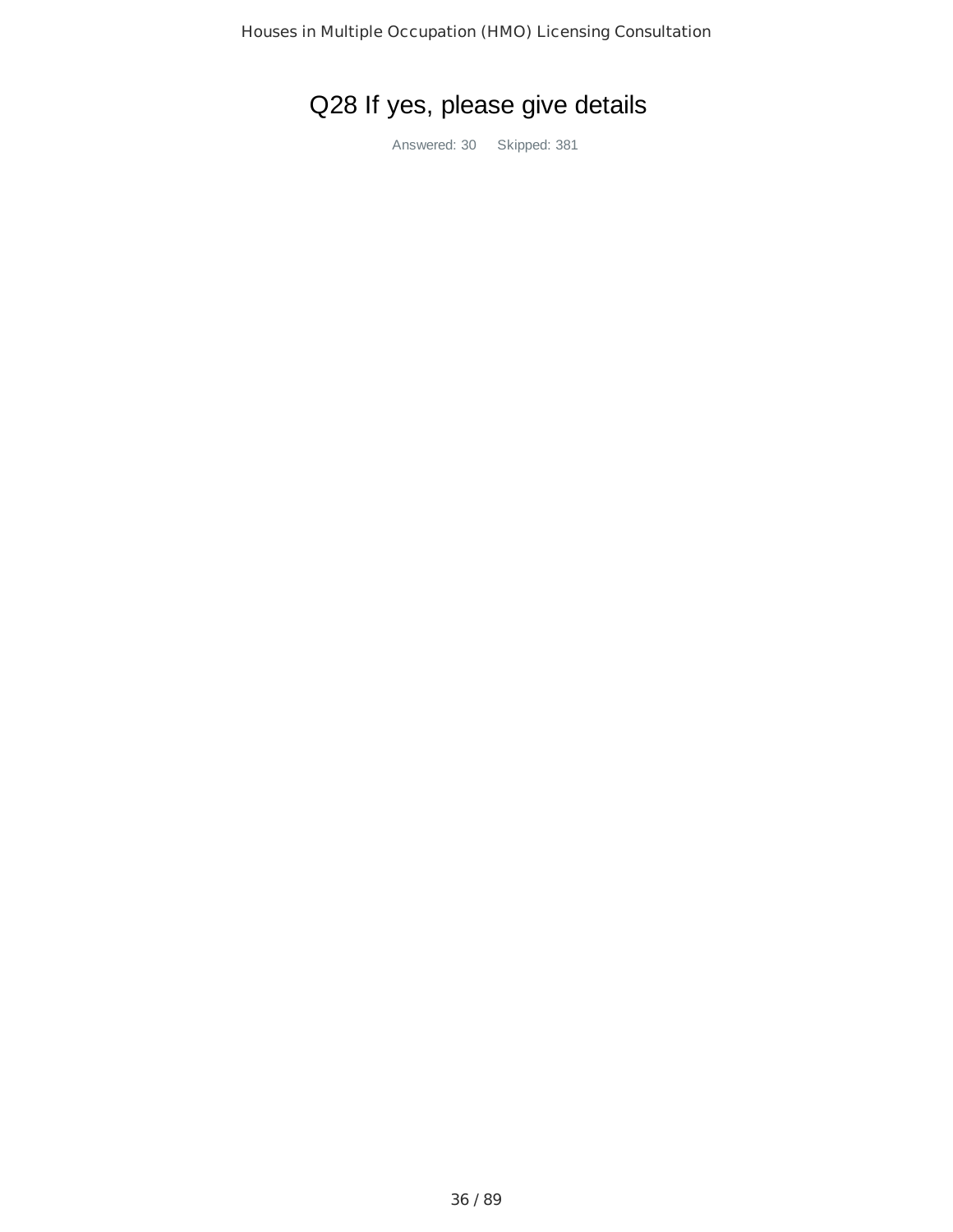#### Q29 Are you aware of any anti-social behaviour being caused by your tenants in the local area?



| <b>ANSWER CHOICES</b> | <b>RESPONSES</b> |
|-----------------------|------------------|
| Yes                   | 4.62%<br>6       |
| <b>No</b>             | 93.85%<br>122    |
| Unsure                | 1.54%<br>2       |
| <b>TOTAL</b>          | 130              |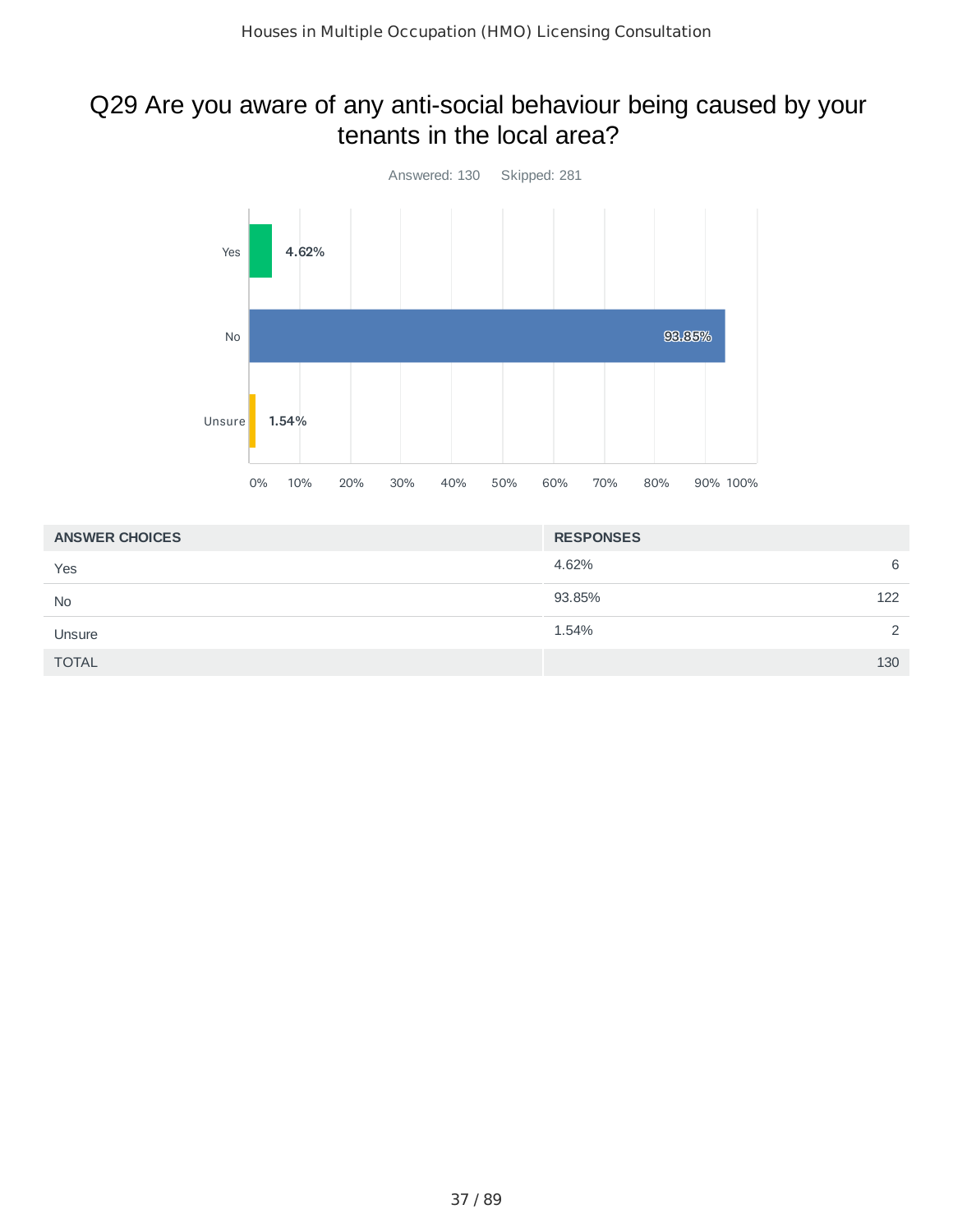# Q30 If yes, please give details

Answered: 8 Skipped: 403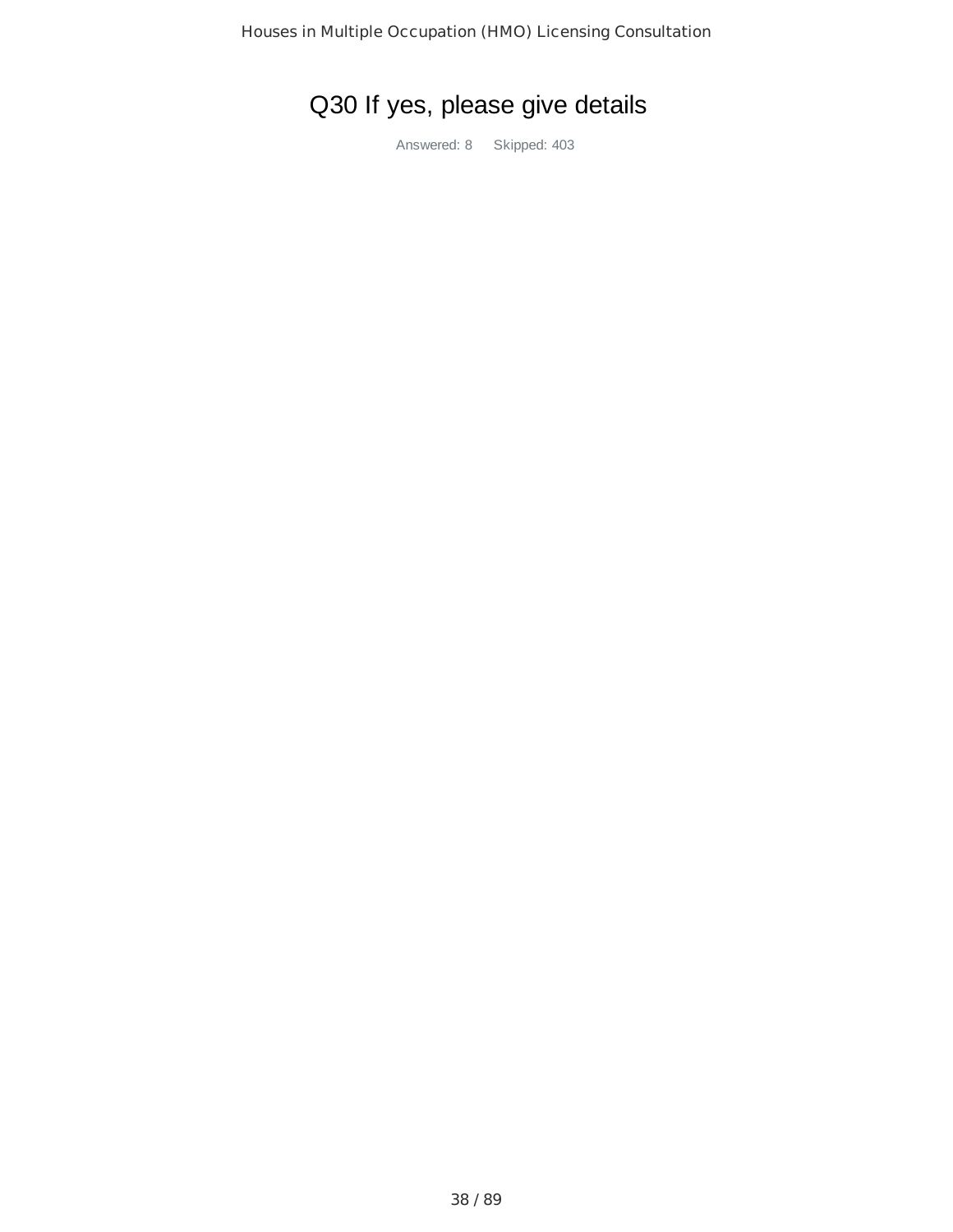# Q31 Have you ever witnessed or been a victim of crime in the local area?



| <b>ANSWER CHOICES</b> | <b>RESPONSES</b>      |
|-----------------------|-----------------------|
| Yes                   | 28<br>21.54%          |
| <b>No</b>             | 76.92%<br>100         |
| i don't know          | 1.54%<br>$\mathbf{2}$ |
| <b>TOTAL</b>          | 130                   |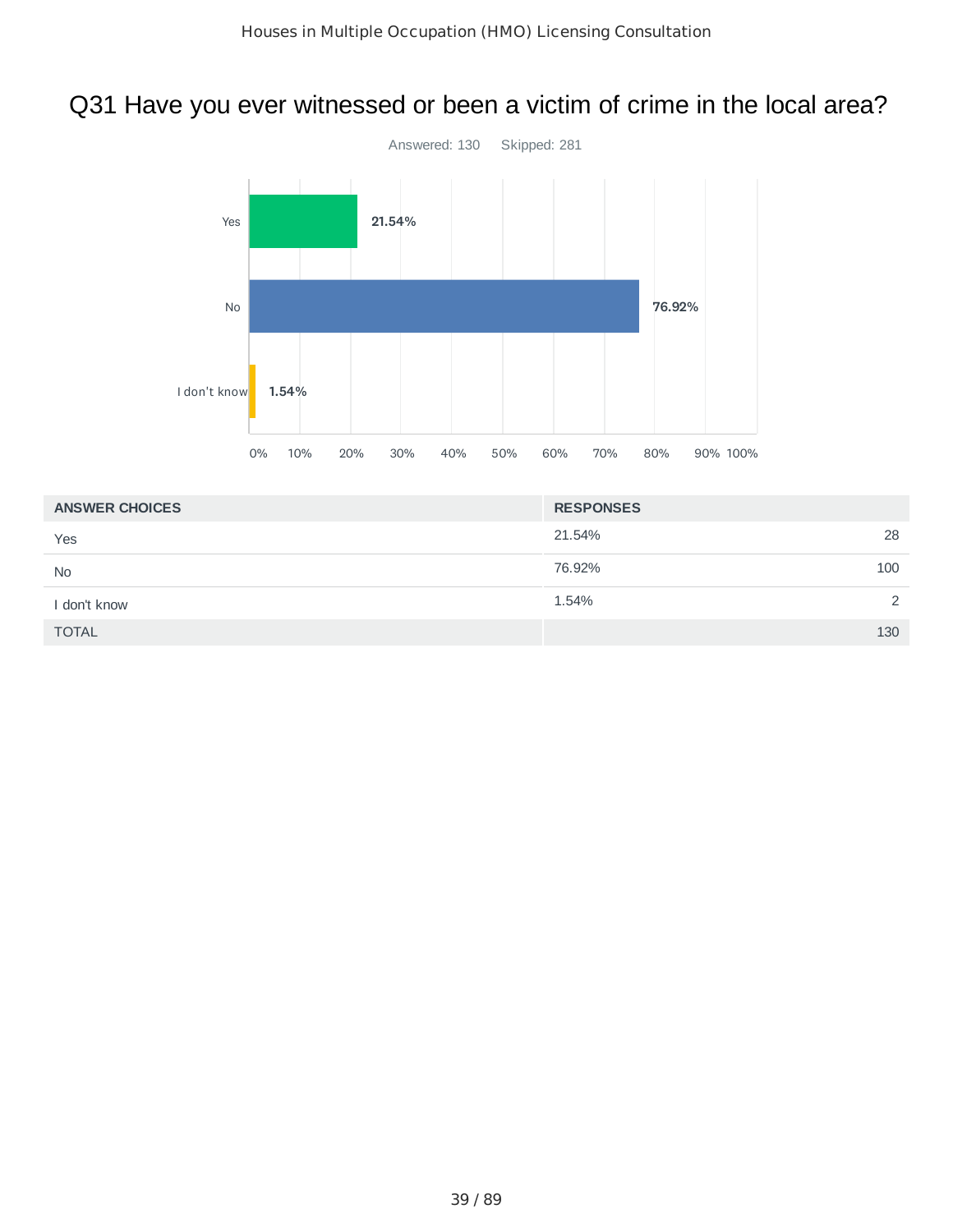# Q32 If yes, please give details

Answered: 28 Skipped: 383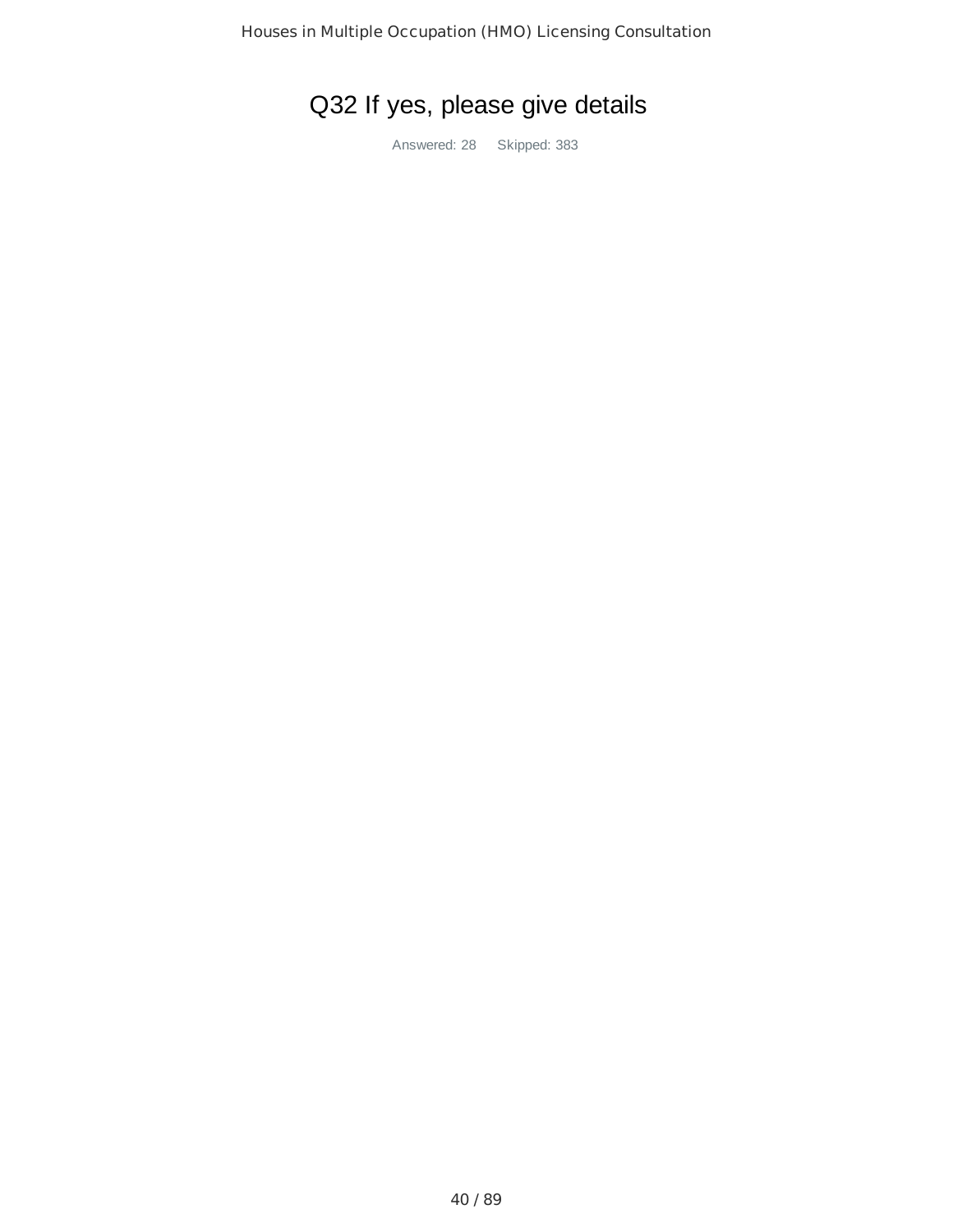#### Q33 Are you aware of any crime being caused by your tenants in the local area?



| <b>ANSWER CHOICES</b> | <b>RESPONSES</b> |
|-----------------------|------------------|
| Yes                   | 1.53%<br>2       |
| <b>No</b>             | 97.71%<br>128    |
| Unsure                | 0.76%            |
| <b>TOTAL</b>          | 131              |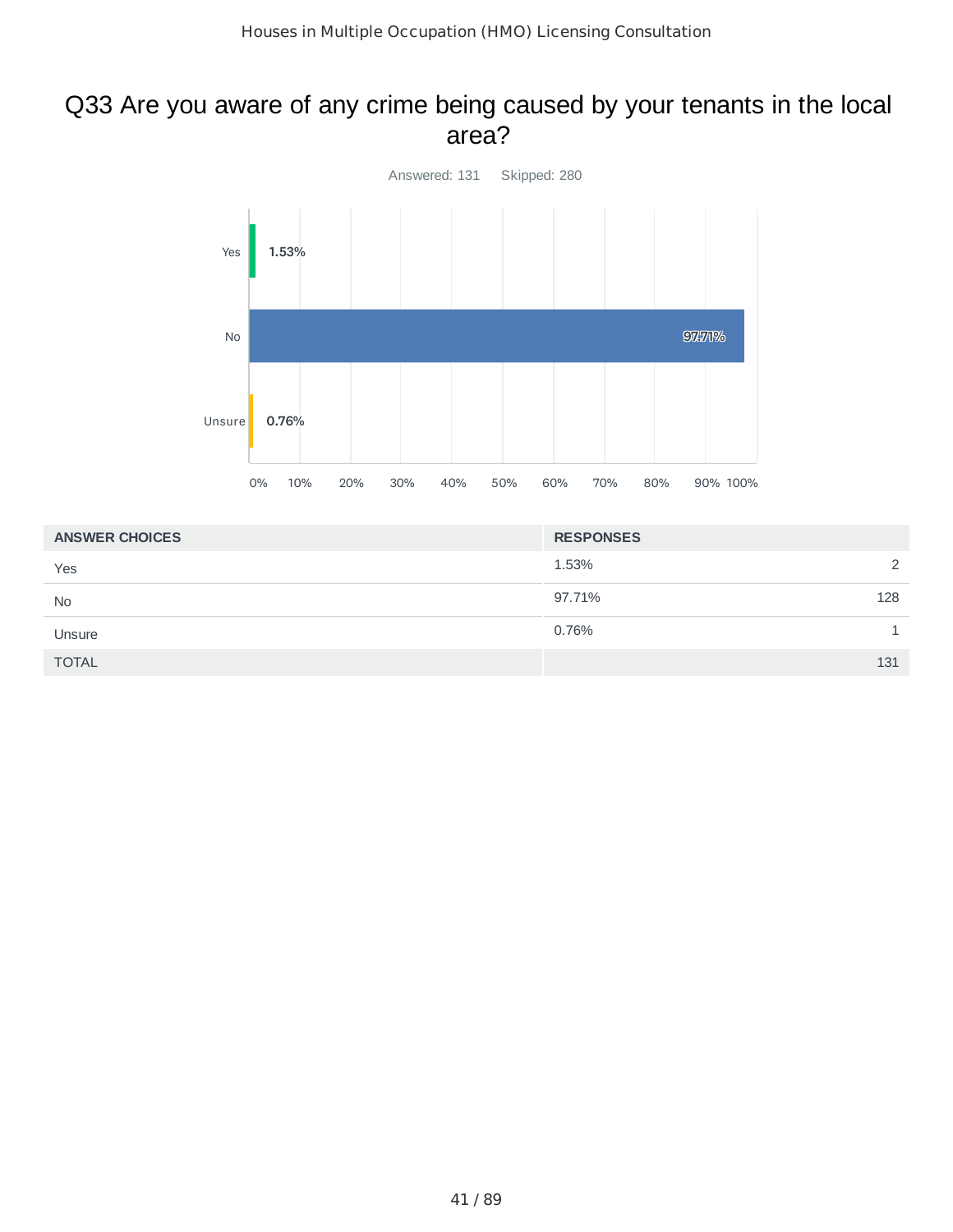# Q34 If yes, please give details

Answered: 2 Skipped: 409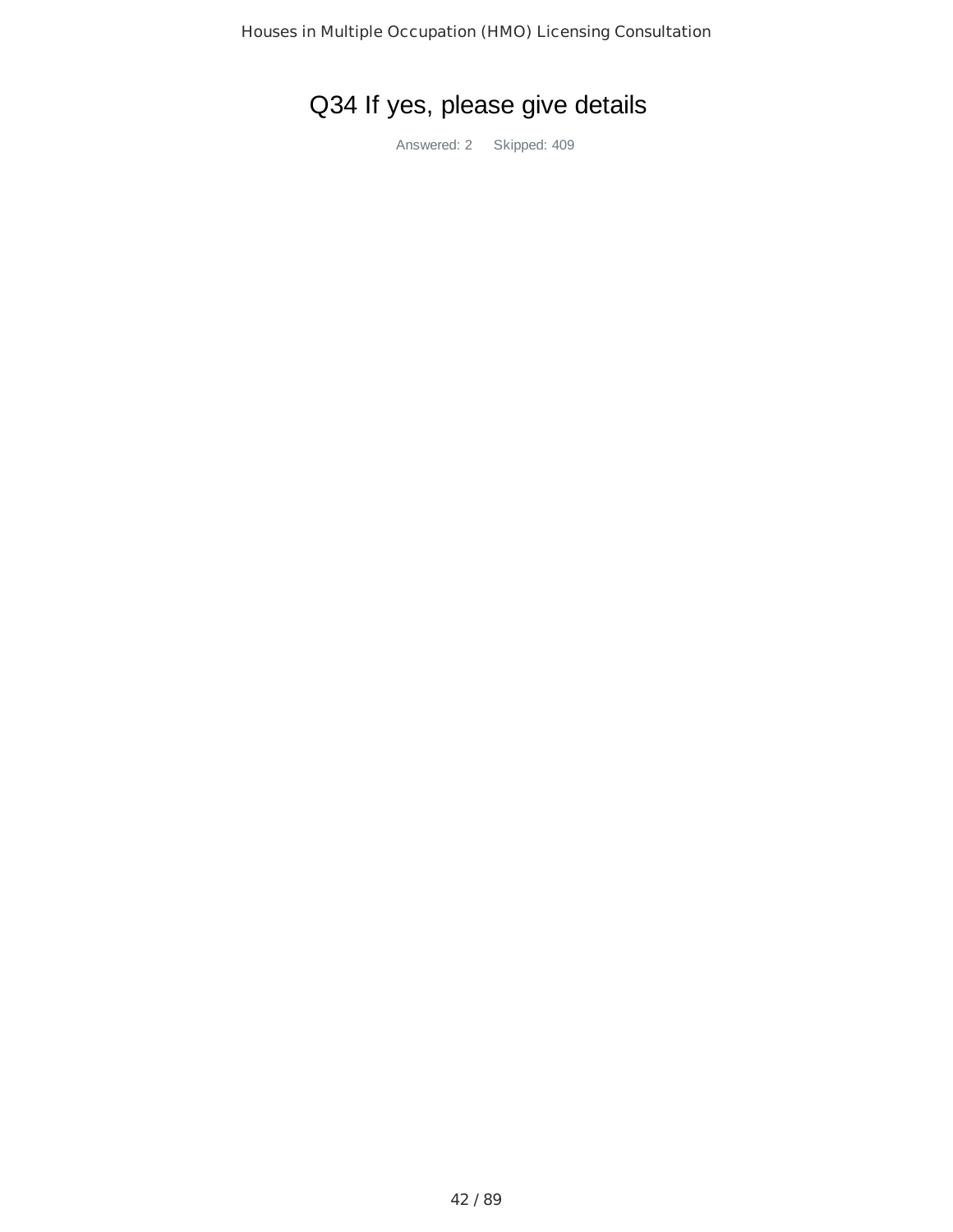## Q35 Would you like to see a Licensing Scheme for Houses in Multiple Occupation introduced?



| <b>ANSWER CHOICES</b> | <b>RESPONSES</b> |
|-----------------------|------------------|
| Yes                   | 11.19%<br>15     |
| <b>No</b>             | 109<br>81.34%    |
| I don't know          | 10<br>7.46%      |
| <b>TOTAL</b>          | 134              |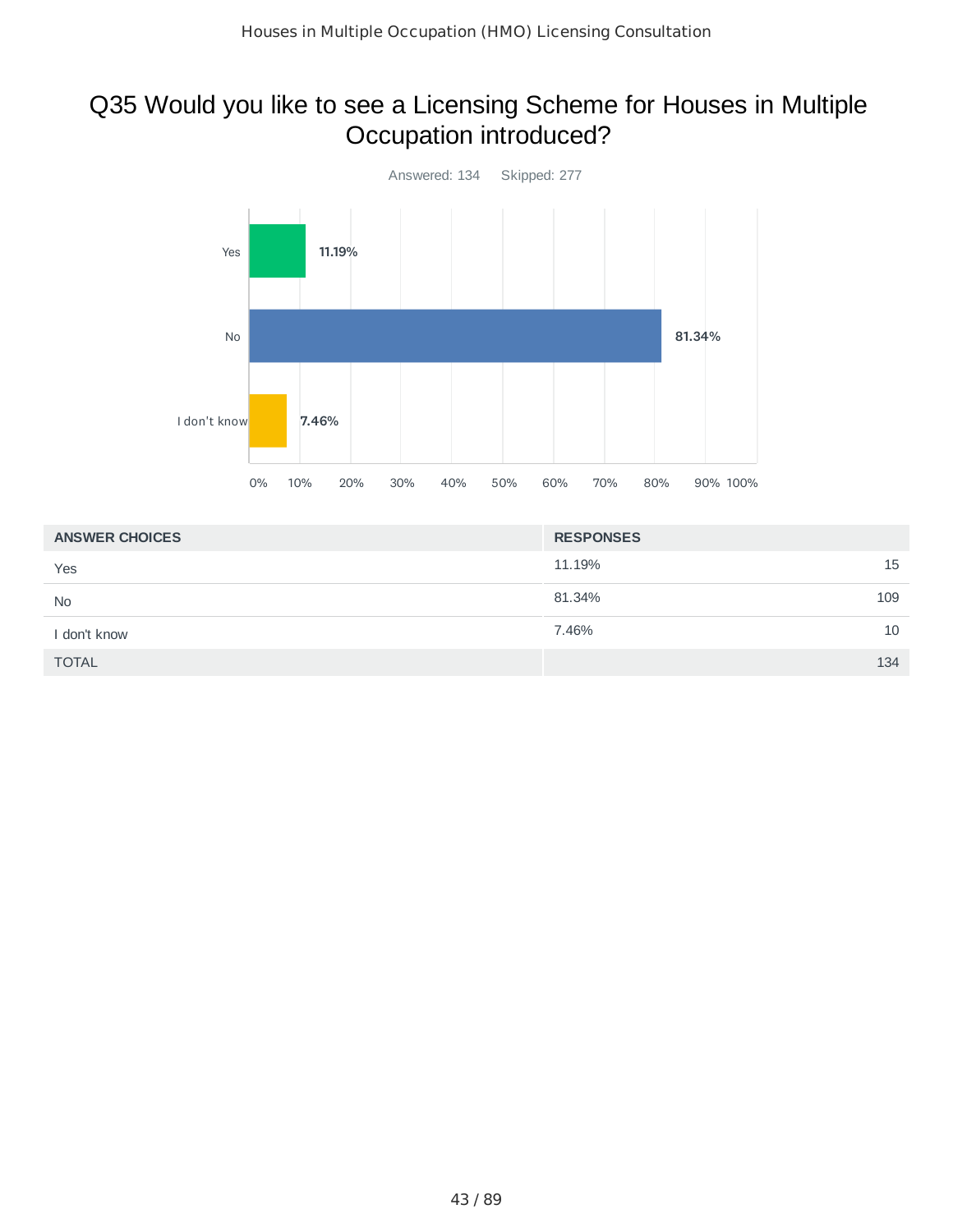#### Q36 If you would you like to see a Licensing Scheme for Houses in Multiple Occupation introduced, where should the scheme be?



| 84.62%                                                   |    |
|----------------------------------------------------------|----|
| The whole of Lambeth?                                    |    |
| 15.38%<br>Just a part of Lambeth? (where would this be?) |    |
| <b>TOTAL</b>                                             | 13 |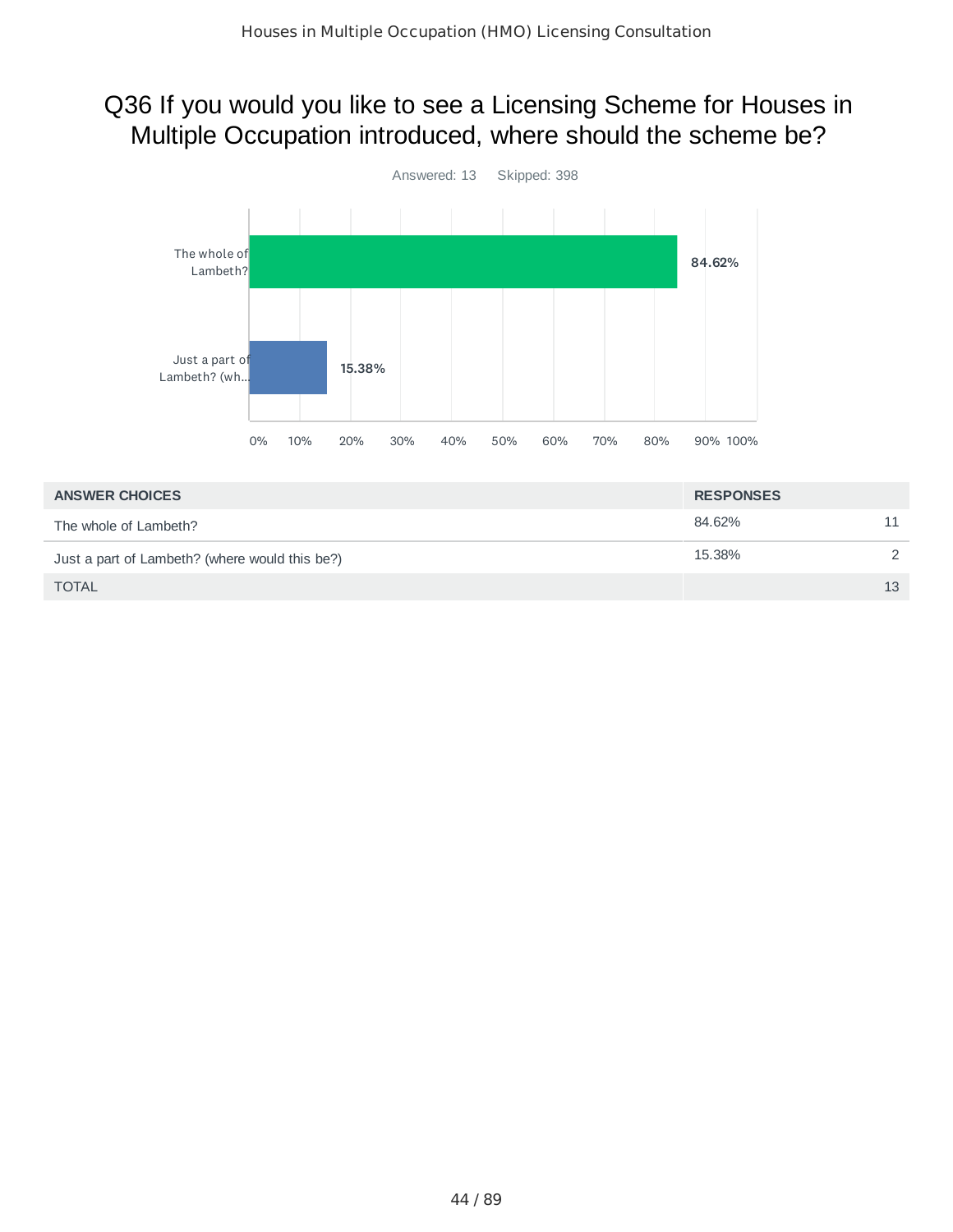#### Q37 To what extend do you agree or disagree on placing requirements on a license holder concerning:

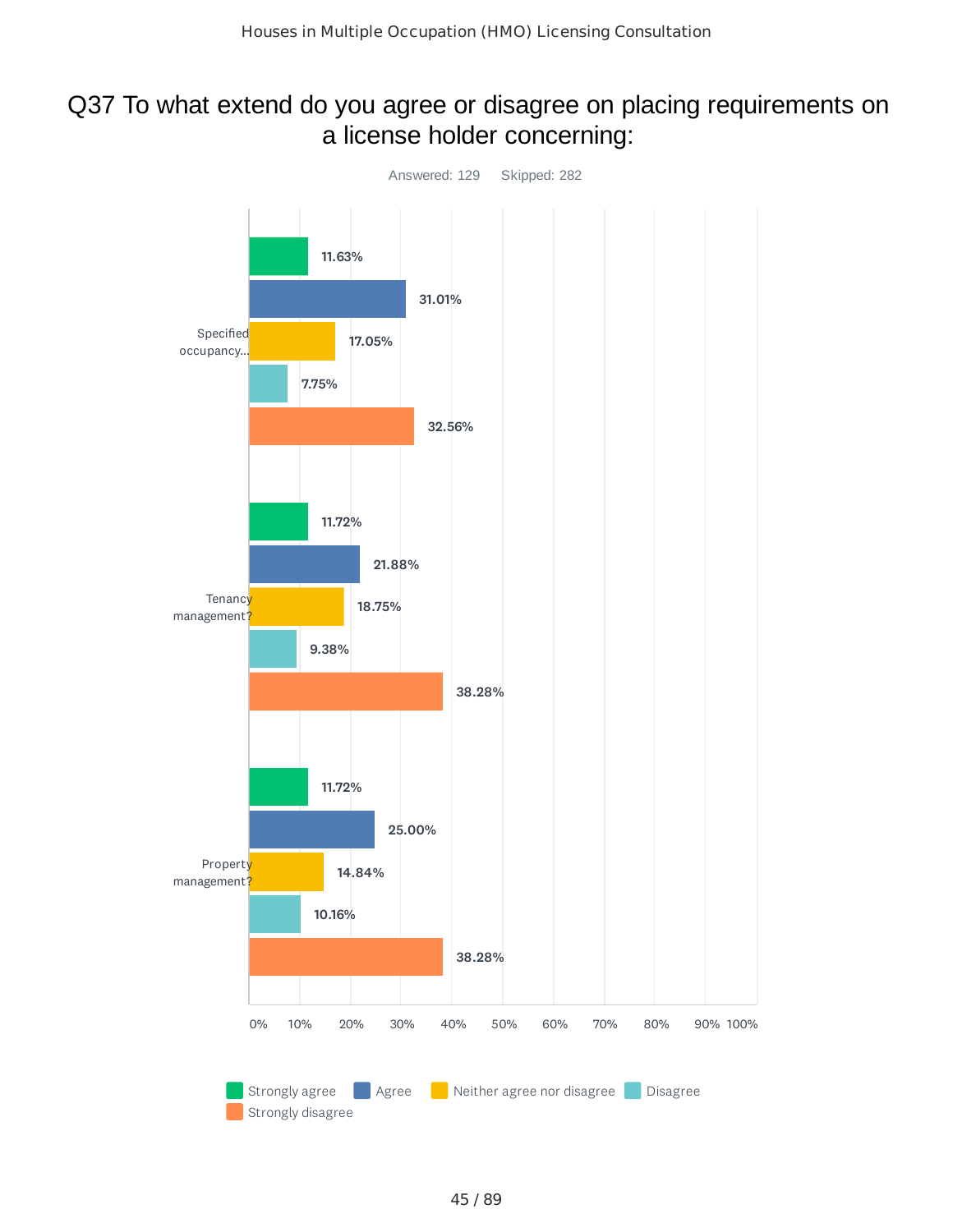#### Houses in Multiple Occupation (HMO) Licensing Consultation

|                                | <b>STRONGLY</b><br><b>AGREE</b> | <b>AGREE</b> | <b>NEITHER AGREE NOR</b><br><b>DISAGREE</b> | <b>DISAGREE</b> | <b>STRONGLY</b><br><b>DISAGREE</b> | <b>TOTAL</b> | <b>WEIGHTED</b><br><b>AVERAGE</b> |
|--------------------------------|---------------------------------|--------------|---------------------------------------------|-----------------|------------------------------------|--------------|-----------------------------------|
| Specified<br>occupancy levels? | 11.63%<br>15                    | 31.01%<br>40 | 17.05%<br>22                                | 7.75%<br>10     | 32.56%<br>42                       | 129          | 3.19                              |
| Tenancy<br>management?         | 11.72%<br>15                    | 21.88%<br>28 | 18.75%<br>24                                | 9.38%<br>12     | 38.28%<br>49                       | 128          | 3.41                              |
| Property<br>management?        | 11.72%<br>15                    | 25.00%<br>32 | 14.84%<br>19                                | 10.16%<br>13    | 38.28%<br>49                       | 128          | 3.38                              |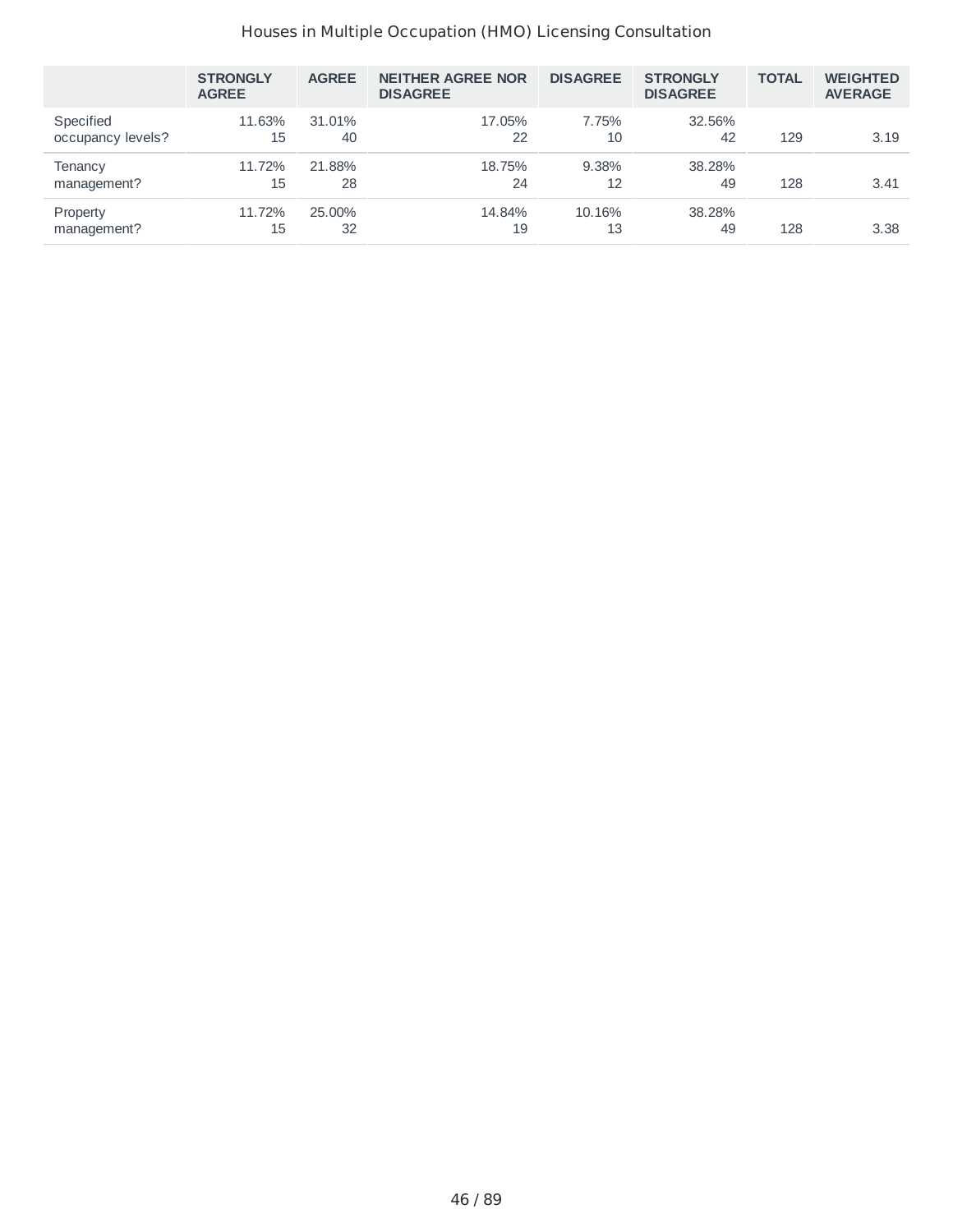

# Q38 Are you a business owner or manager?

| <b>ANSWER CHOICES</b> | <b>RESPONSES</b> |               |
|-----------------------|------------------|---------------|
| <b>Business owner</b> | 83.33%           | 5             |
| Business manager      | 33.33%           | $\mathcal{P}$ |
| Total Respondents: 6  |                  |               |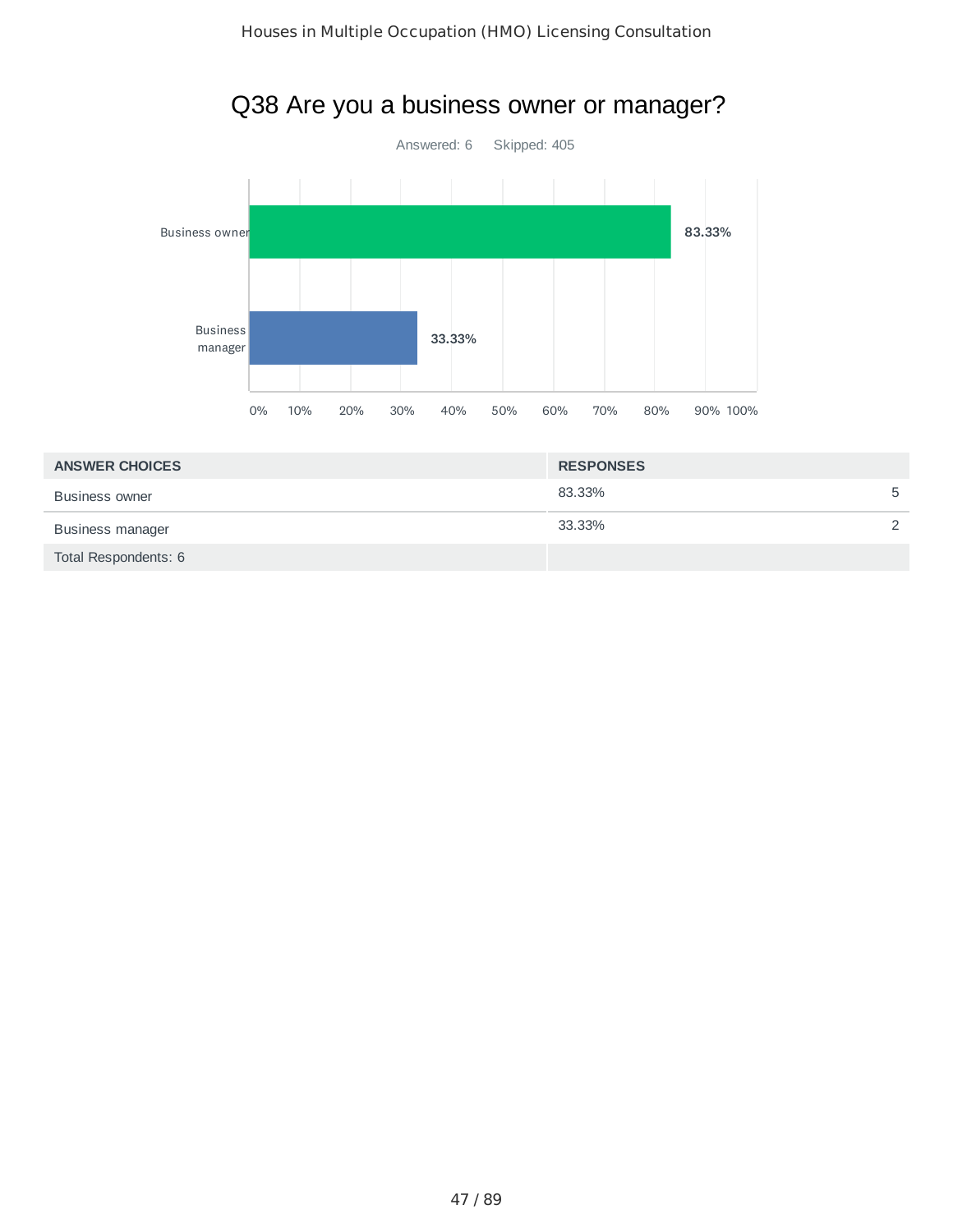#### Q39 What type of business are you? e.g. newsagent, convenience store, fast food outlet, café, restaurant Please specify

Answered: 5 Skipped: 406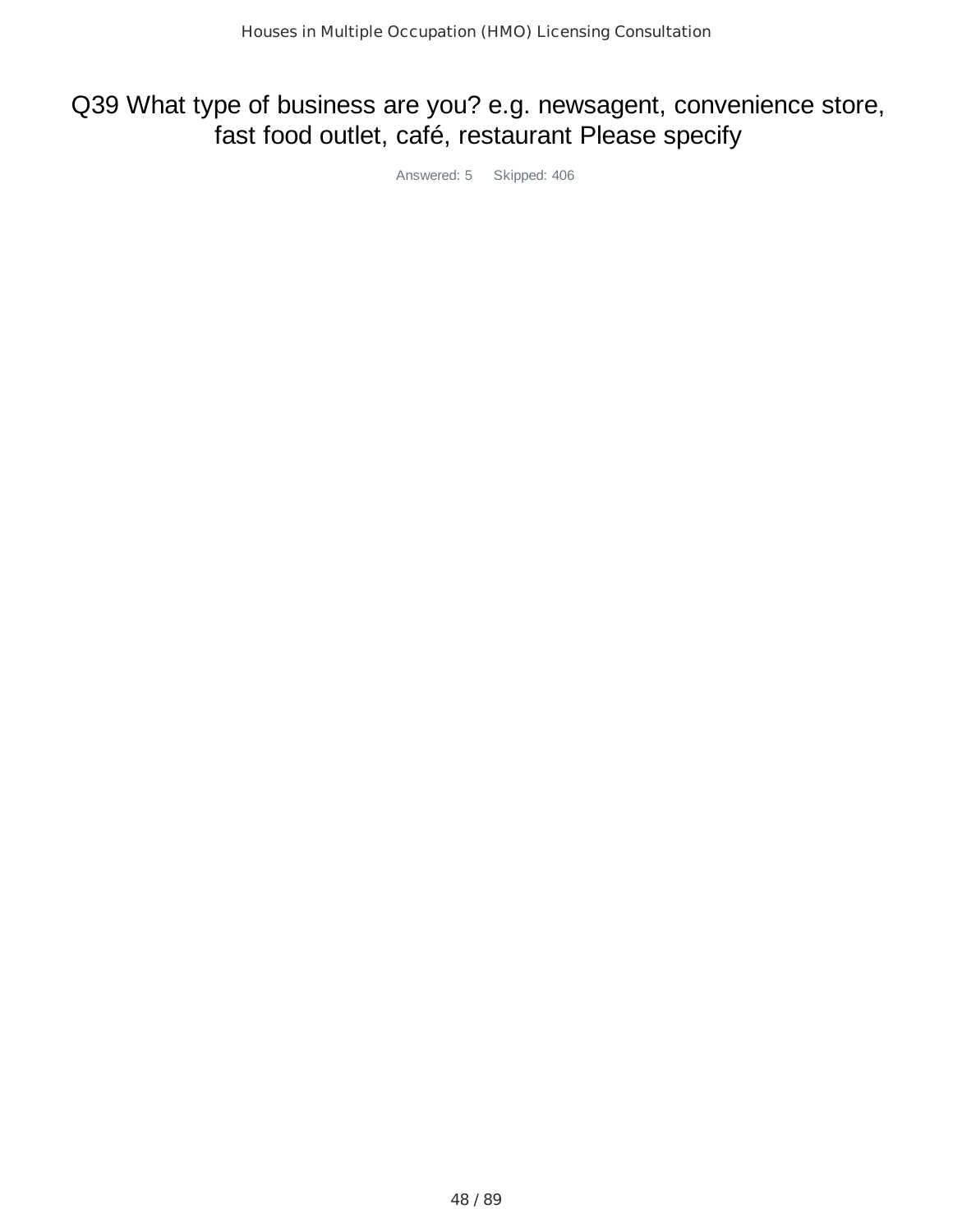## Q40 What is the postcode for your business?

Answered: 5 Skipped: 406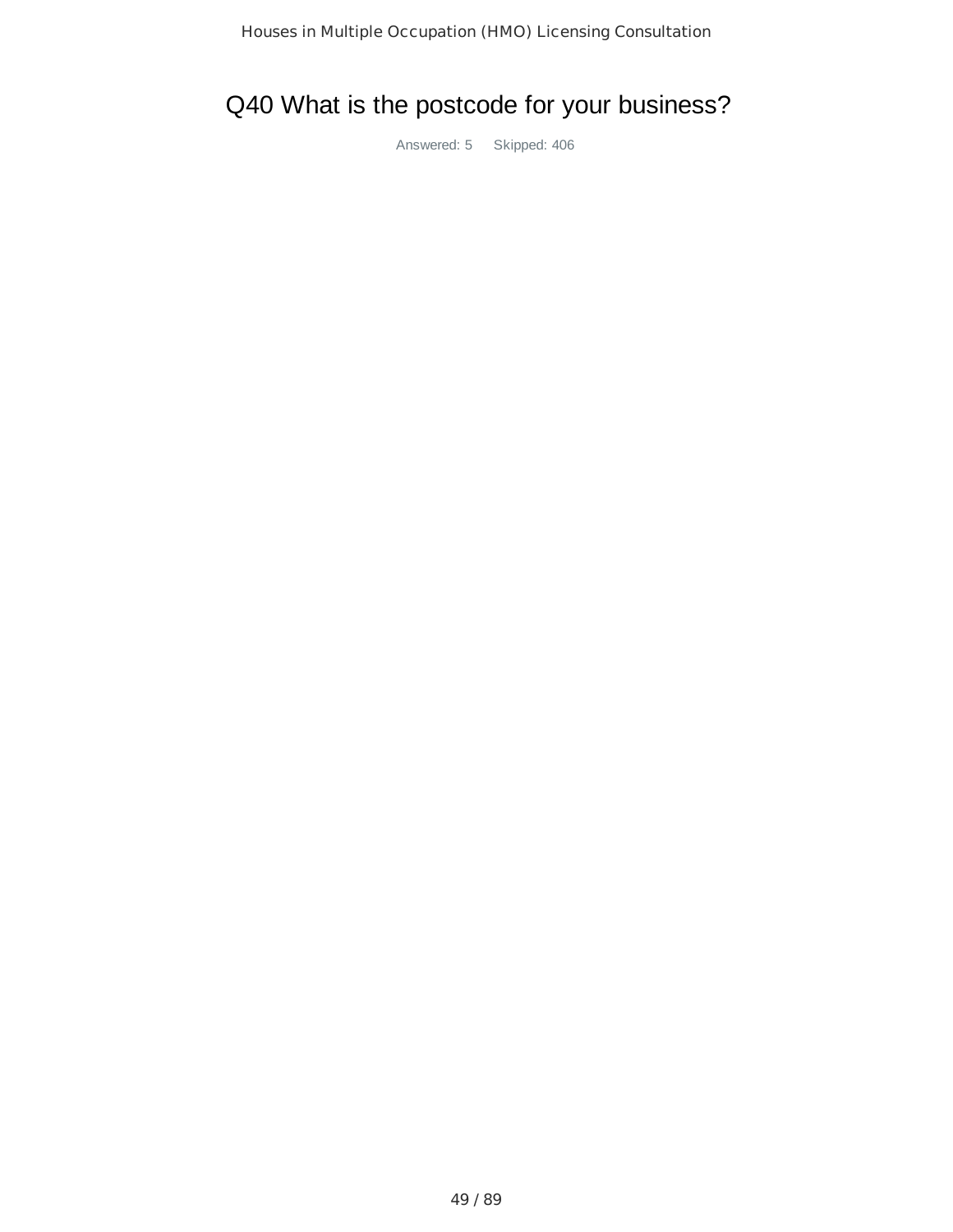#### Q41 Thinking about the area where you have your business, how much of a problem are the following on a scale of 1-5…with 1 being the lowest problem and 5 being the highest

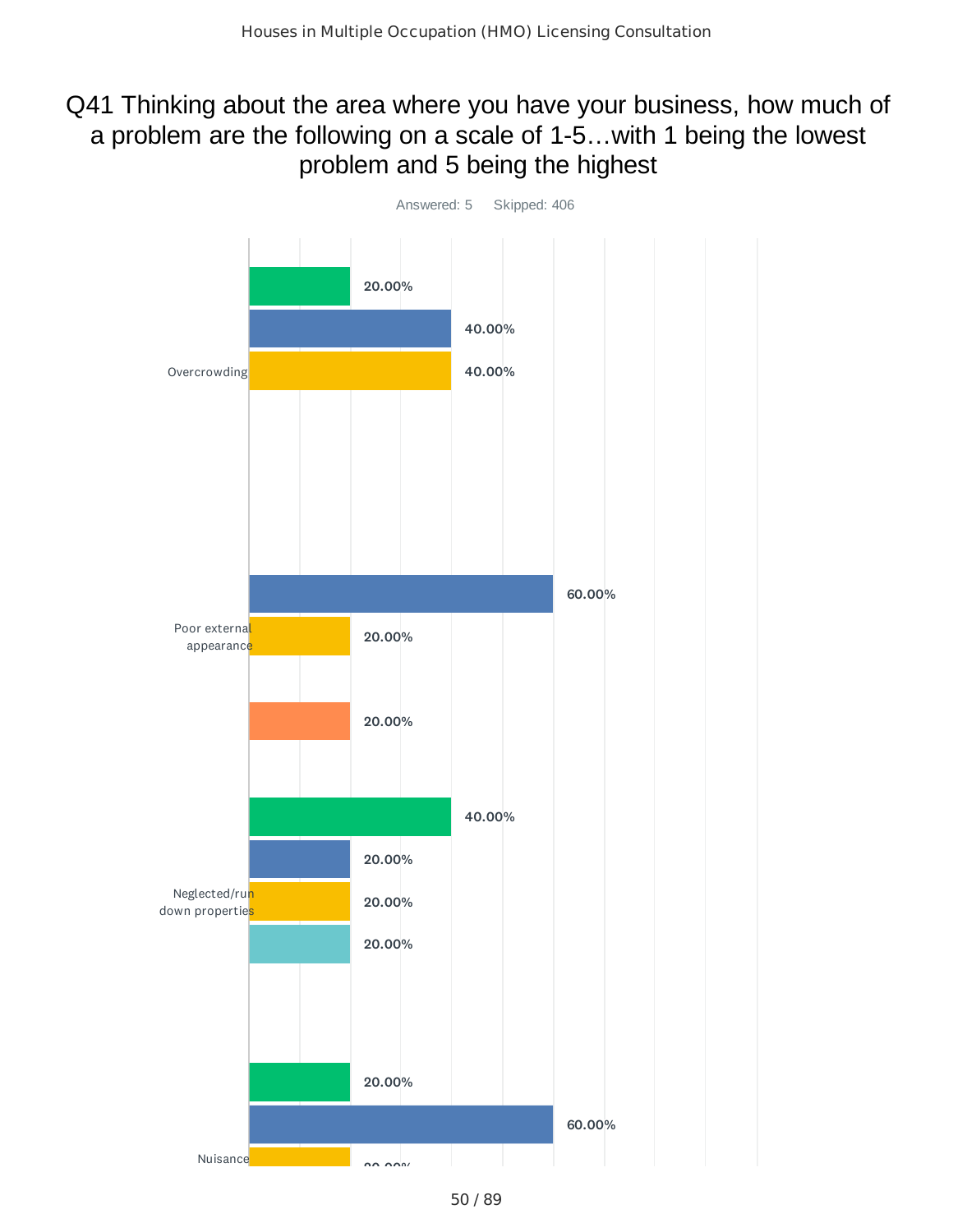

#### Houses in Multiple Occupation (HMO) Licensing Consultation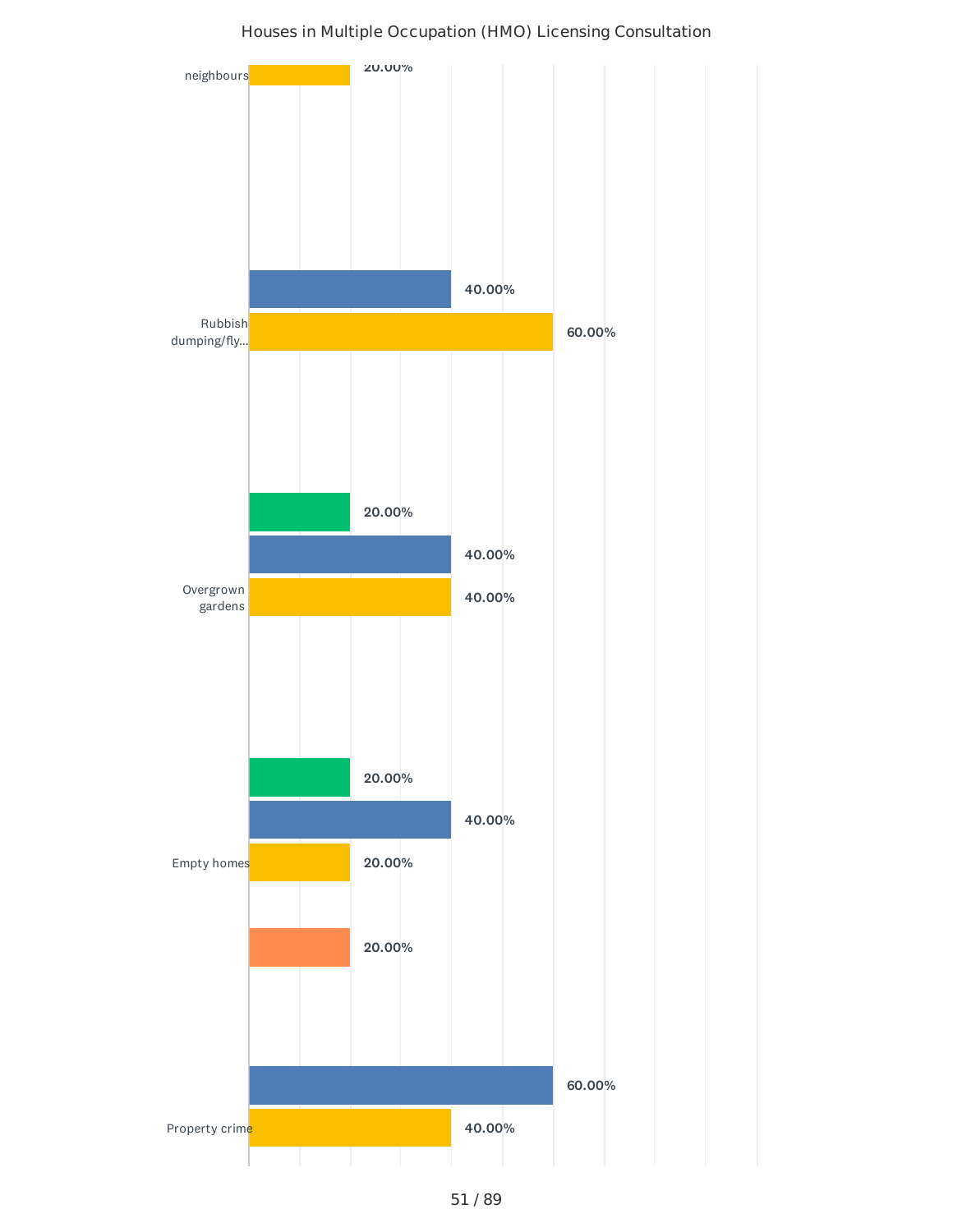# Other crime **Prostitution** Rough sleeping 20.00% 80.00% 40.00% 40.00% 20.00% 40.00% 40.00% 20.00% 60.00%

#### Houses in Multiple Occupation (HMO) Licensing Consultation

40.00%

Other types of buildings be...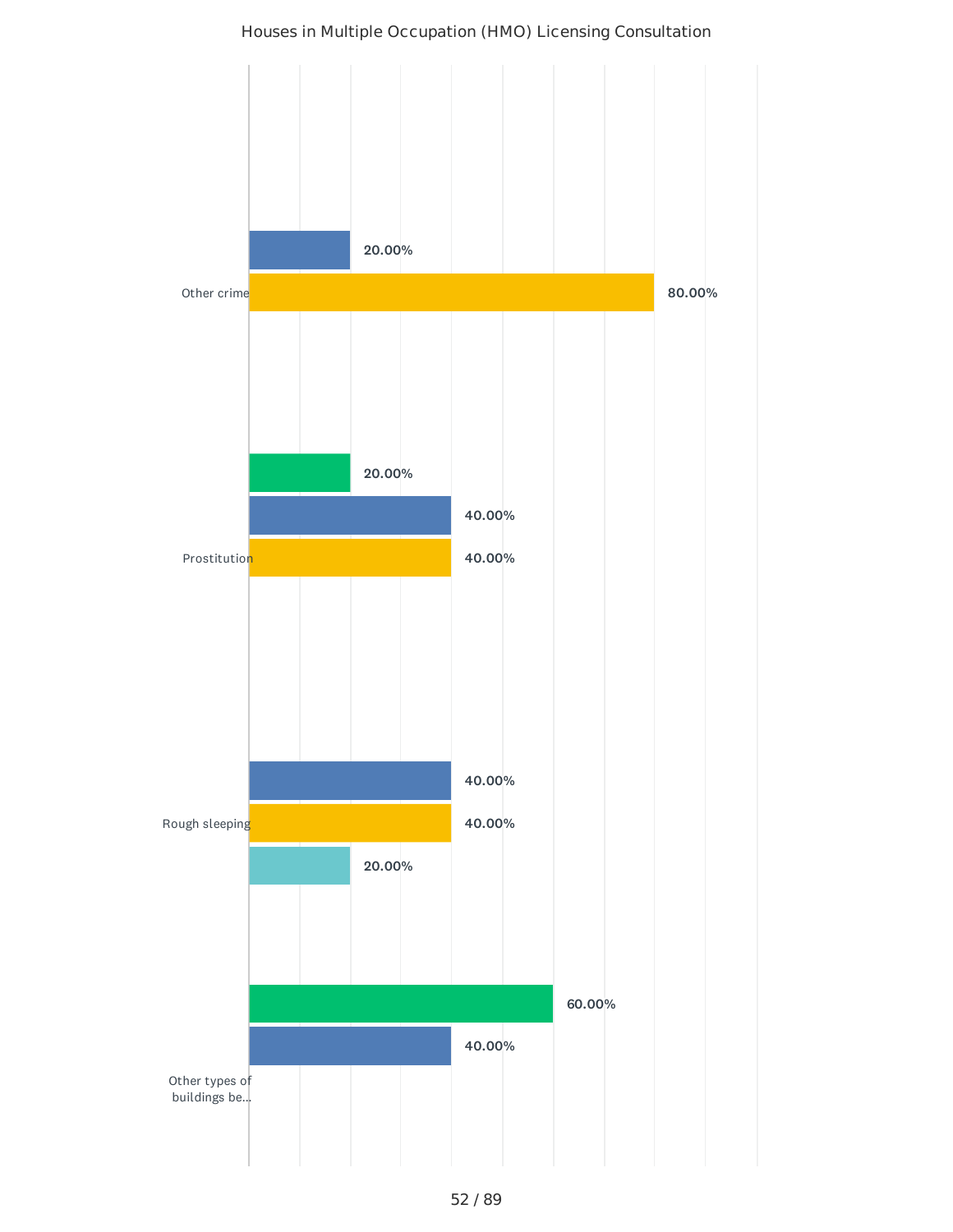#### Houses in Multiple Occupation (HMO) Licensing Consultation



#### **1 Lowest** 2 3 4 5 Highest

|                                                                            | $\mathbf{1}$<br><b>LOWEST</b> | $\overline{2}$         | $\mathbf{3}$             | $\overline{4}$           | 5<br><b>HIGHEST</b> | <b>TOTAL</b> |
|----------------------------------------------------------------------------|-------------------------------|------------------------|--------------------------|--------------------------|---------------------|--------------|
| Overcrowding                                                               | 20.00%<br>$\mathbf 1$         | 40.00%<br>2            | 40.00%<br>2              | 0.00%<br>$\mathbf 0$     | 0.00%<br>0          | 5            |
| Poor external appearance                                                   | 0.00%<br>$\Omega$             | 60.00%<br>3            | 20.00%<br>$\mathbf{1}$   | 0.00%<br>$\mathbf{0}$    | 20.00%<br>1         | 5            |
| Neglected/run down properties                                              | 40.00%<br>2                   | 20.00%<br>$\mathbf{1}$ | 20.00%<br>$\mathbf{1}$   | 20.00%<br>1              | 0.00%<br>0          | 5            |
| Nuisance neighbours                                                        | 20.00%<br>$\mathbf{1}$        | 60.00%<br>3            | 20.00%<br>$\mathbf{1}$   | 0.00%<br>$\mathbf 0$     | 0.00%<br>0          | 5            |
| Rubbish dumping/fly tipping                                                | 0.00%<br>$\mathbf{0}$         | 40.00%<br>2            | 60.00%<br>3              | 0.00%<br>$\mathbf 0$     | $0.00\%$<br>0       | 5            |
| Overgrown gardens                                                          | 20.00%<br>1                   | 40.00%<br>2            | 40.00%<br>2              | 0.00%<br>$\mathbf 0$     | 0.00%<br>0          | 5            |
| Empty homes                                                                | 20.00%<br>$\mathbf{1}$        | 40.00%<br>2            | 20.00%<br>$\mathbf{1}$   | 0.00%<br>$\mathbf 0$     | 20.00%<br>1         | 5            |
| Property crime                                                             | $0.00\%$<br>$\Omega$          | 60.00%<br>3            | 40.00%<br>2              | $0.00\%$<br>$\mathbf{0}$ | 0.00%<br>$\Omega$   | 5            |
| Other crime                                                                | 0.00%<br>$\mathbf 0$          | 20.00%<br>1            | 80.00%<br>4              | 0.00%<br>$\mathbf 0$     | 0.00%<br>0          | 5            |
| Prostitution                                                               | 20.00%<br>$\mathbf{1}$        | 40.00%<br>2            | 40.00%<br>$\overline{2}$ | 0.00%<br>$\mathbf 0$     | $0.00\%$<br>0       | 5            |
| Rough sleeping                                                             | 0.00%<br>$\mathbf 0$          | 40.00%<br>2            | 40.00%<br>2              | 20.00%<br>$\mathbf{1}$   | 0.00%<br>0          | 5            |
| Other types of buildings being used as homes, e.g. sheds,<br>garages, etc. | 60.00%<br>3                   | 40.00%<br>2            | 0.00%<br>$\mathbf 0$     | 0.00%<br>$\mathbf 0$     | 0.00%<br>0          | 5            |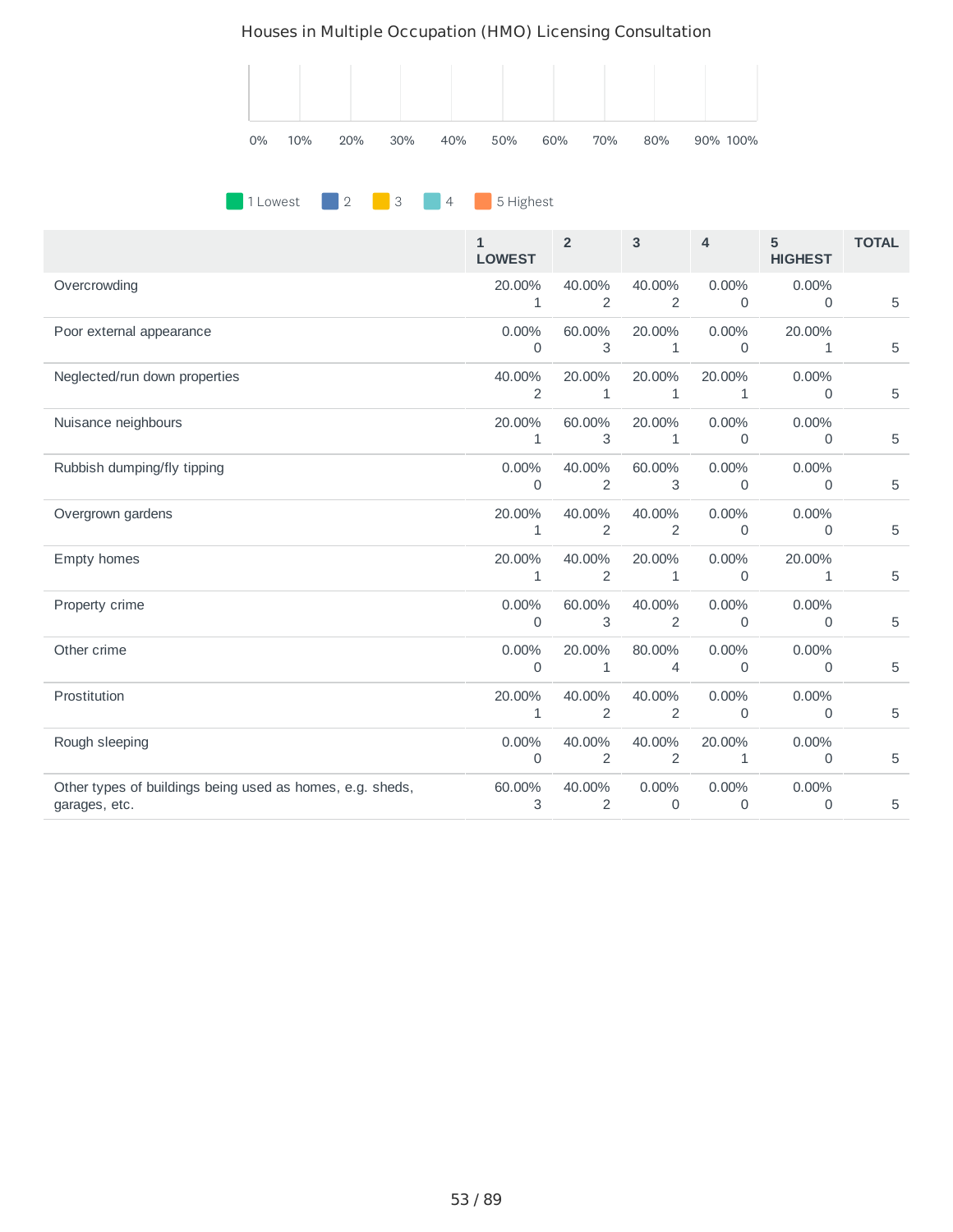## Q42 How safe or unsafe do you feel in your business premises and the local area? (1 very unsafe to 5 very safe)

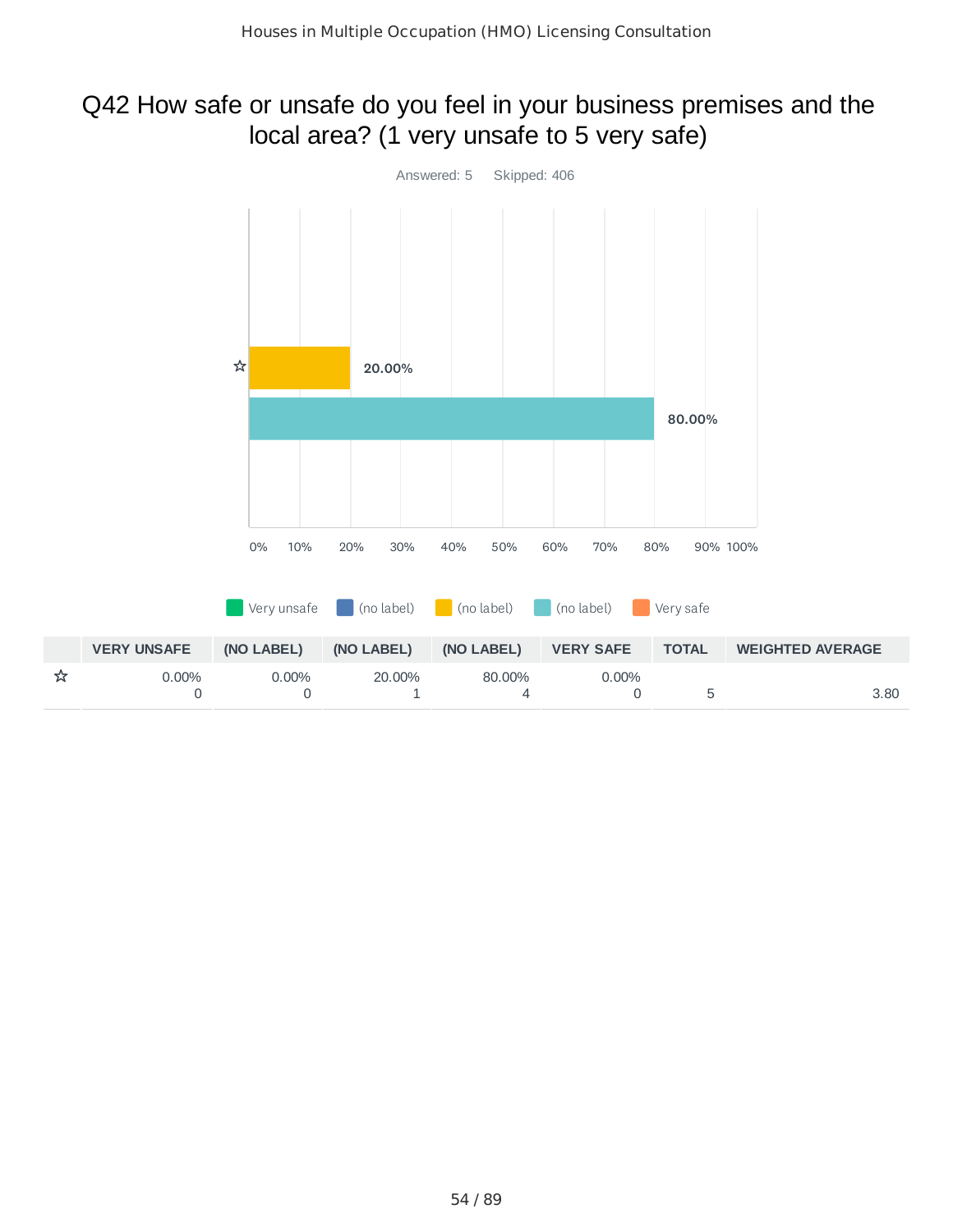# Q43 Please explain why you think this

Answered: 3 Skipped: 408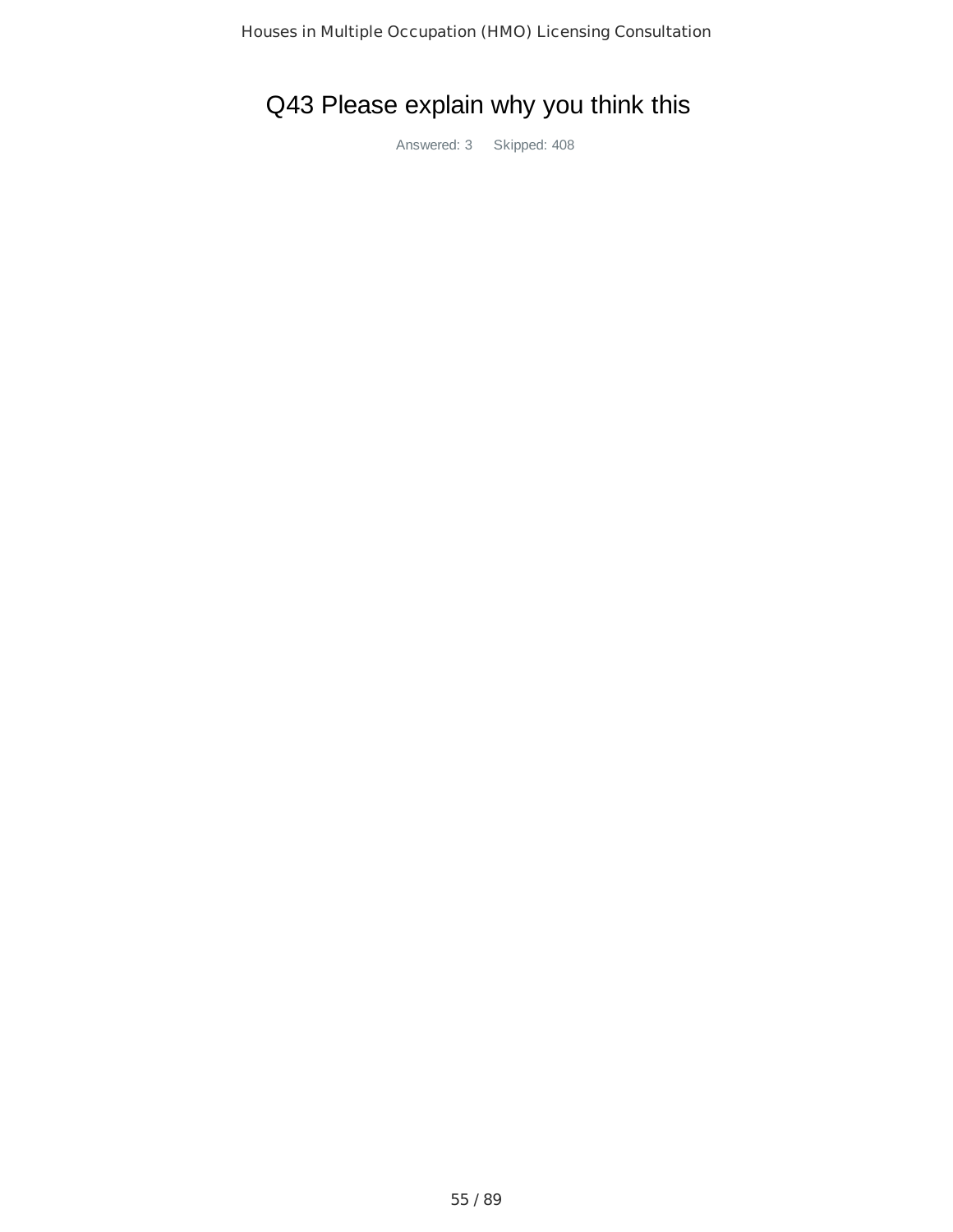#### Q44 Have you ever experienced or witnessed anti-social behaviour from private tenants in the area?



| <b>ANSWER CHOICES</b> | <b>RESPONSES</b> |   |
|-----------------------|------------------|---|
| Yes                   | 20.00%           |   |
| <b>No</b>             | 80.00%           | 4 |
| Unsure                | 0.00%            | 0 |
| <b>TOTAL</b>          |                  | 5 |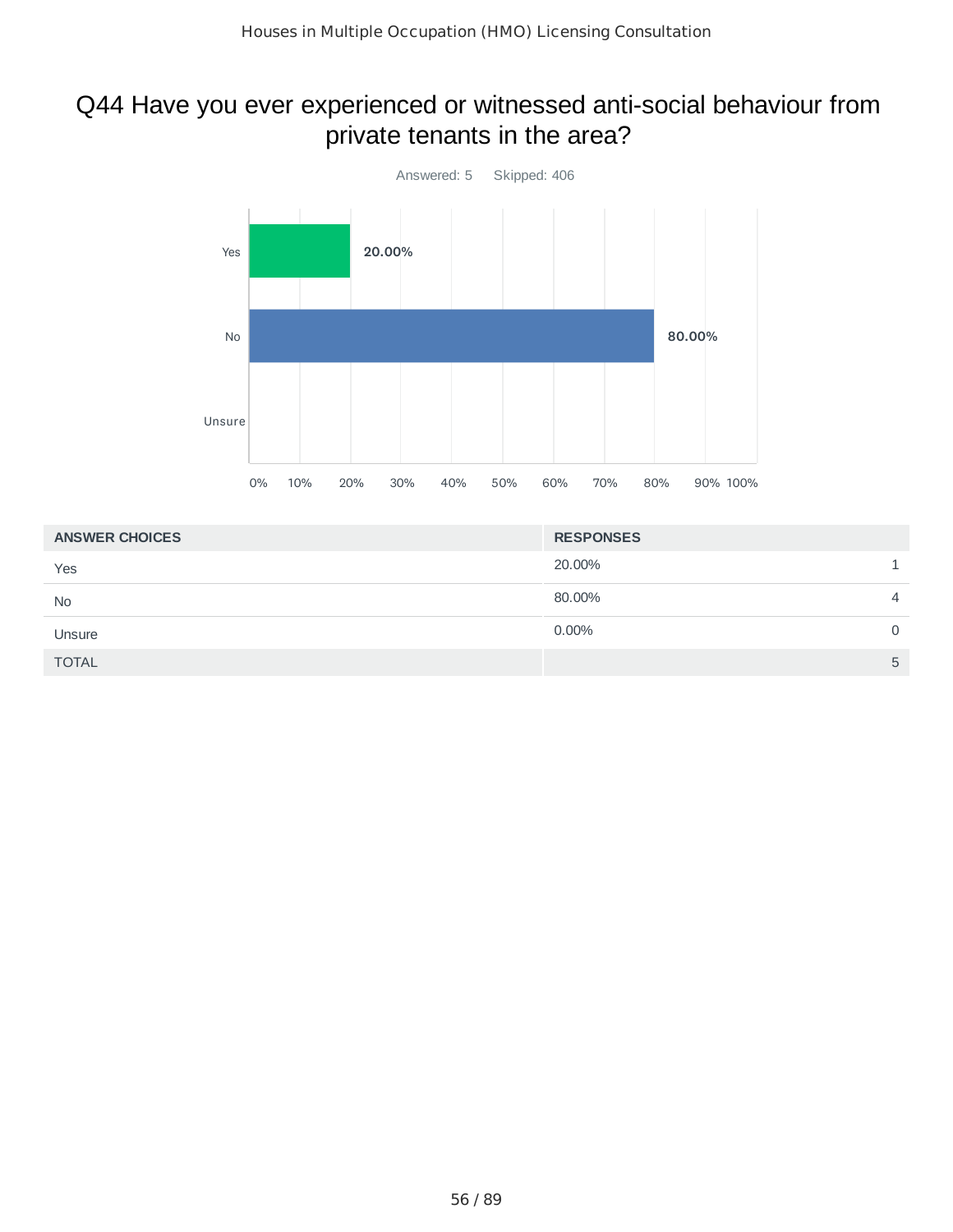# Q45 If yes please give details

Answered: 1 Skipped: 410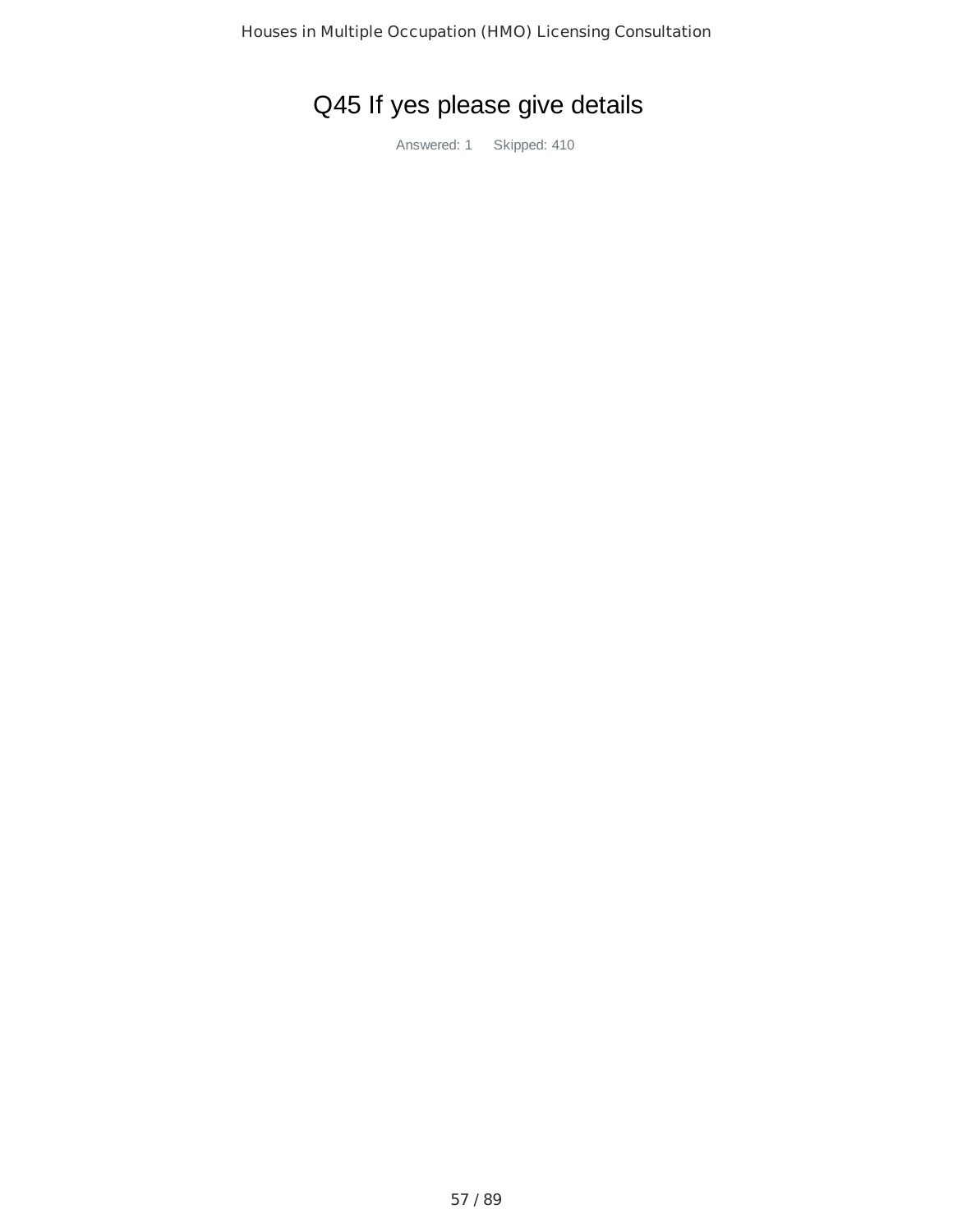#### Q46 Have you ever experienced or witnessed crime from private tenants in the area?



| <b>ANSWER CHOICES</b> | <b>RESPONSES</b> |                |
|-----------------------|------------------|----------------|
| Yes                   | $0.00\%$         | $\overline{0}$ |
| <b>No</b>             | 100.00%          | 5              |
| Unsure                | $0.00\%$         | $\Omega$       |
| <b>TOTAL</b>          |                  | 5              |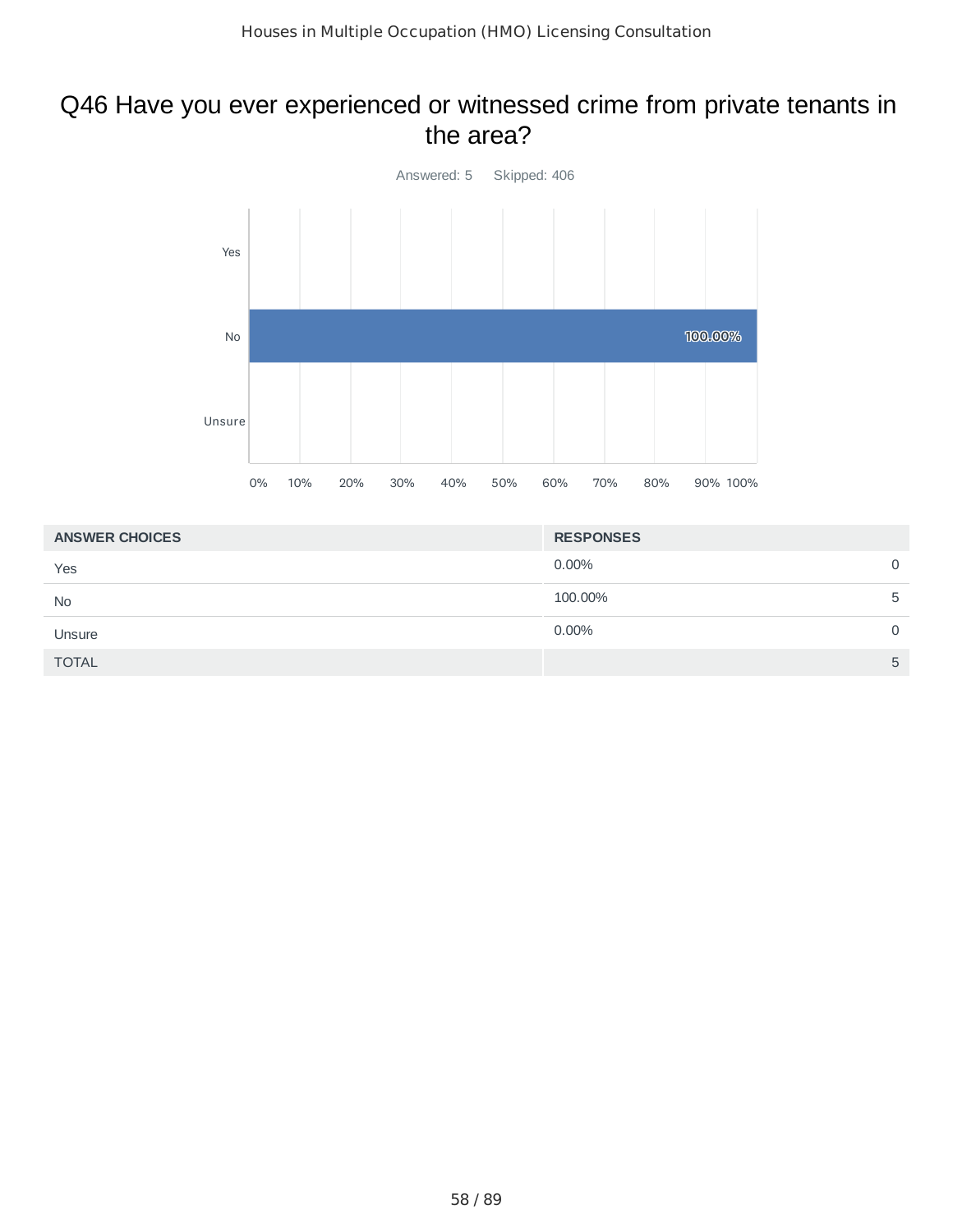# Q47 If yes please give details

Answered: 0 Skipped: 411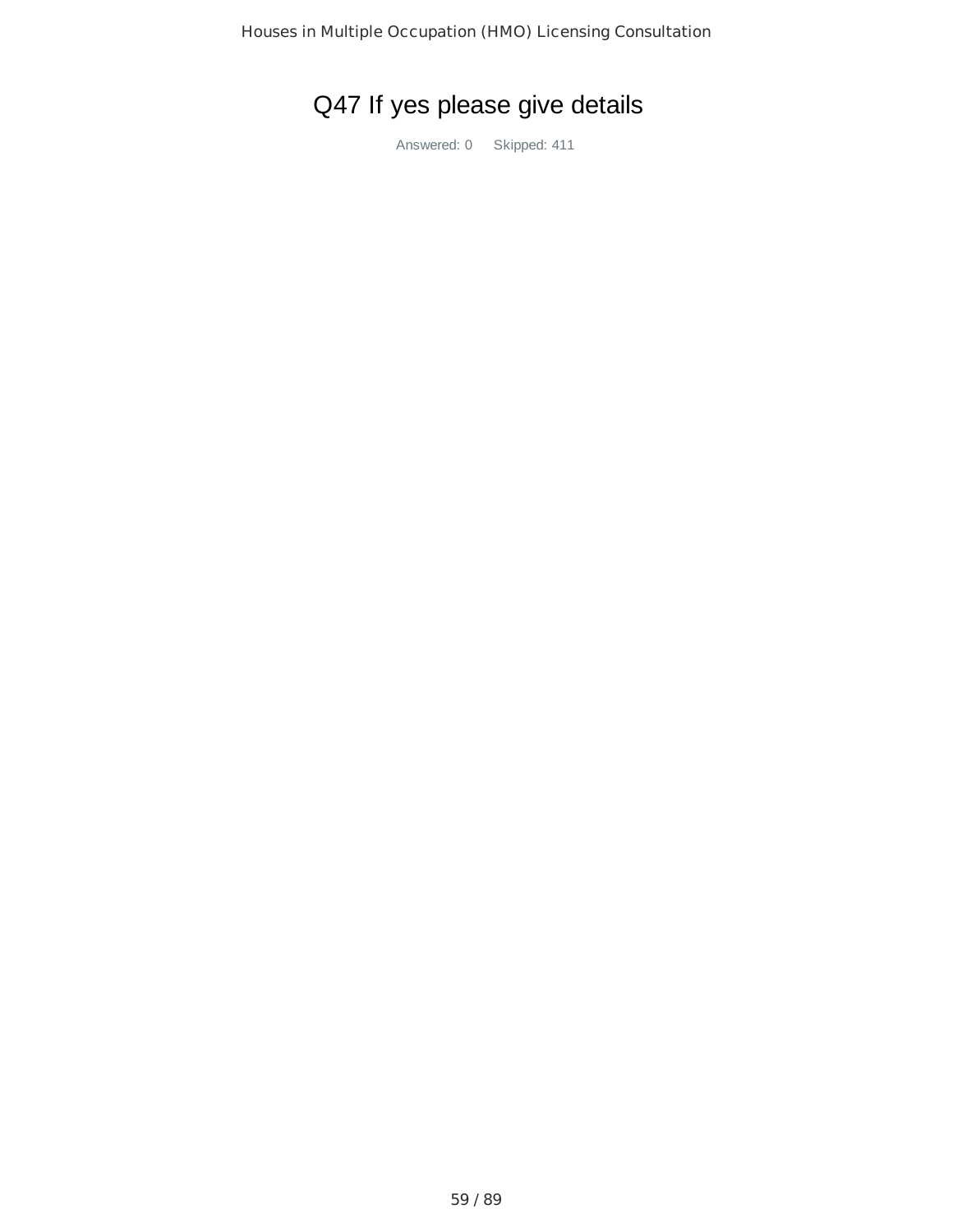#### Q48 Do you think that landlords in your local area generally keep their properties up to a good standard?



| <b>ANSWER CHOICES</b> | <b>RESPONSES</b> |                |
|-----------------------|------------------|----------------|
| Yes                   | 100.00%          | $\overline{4}$ |
| <b>No</b>             | 0.00%            | 0              |
| Unsure                | 0.00%            | 0              |
| <b>TOTAL</b>          |                  | $\overline{4}$ |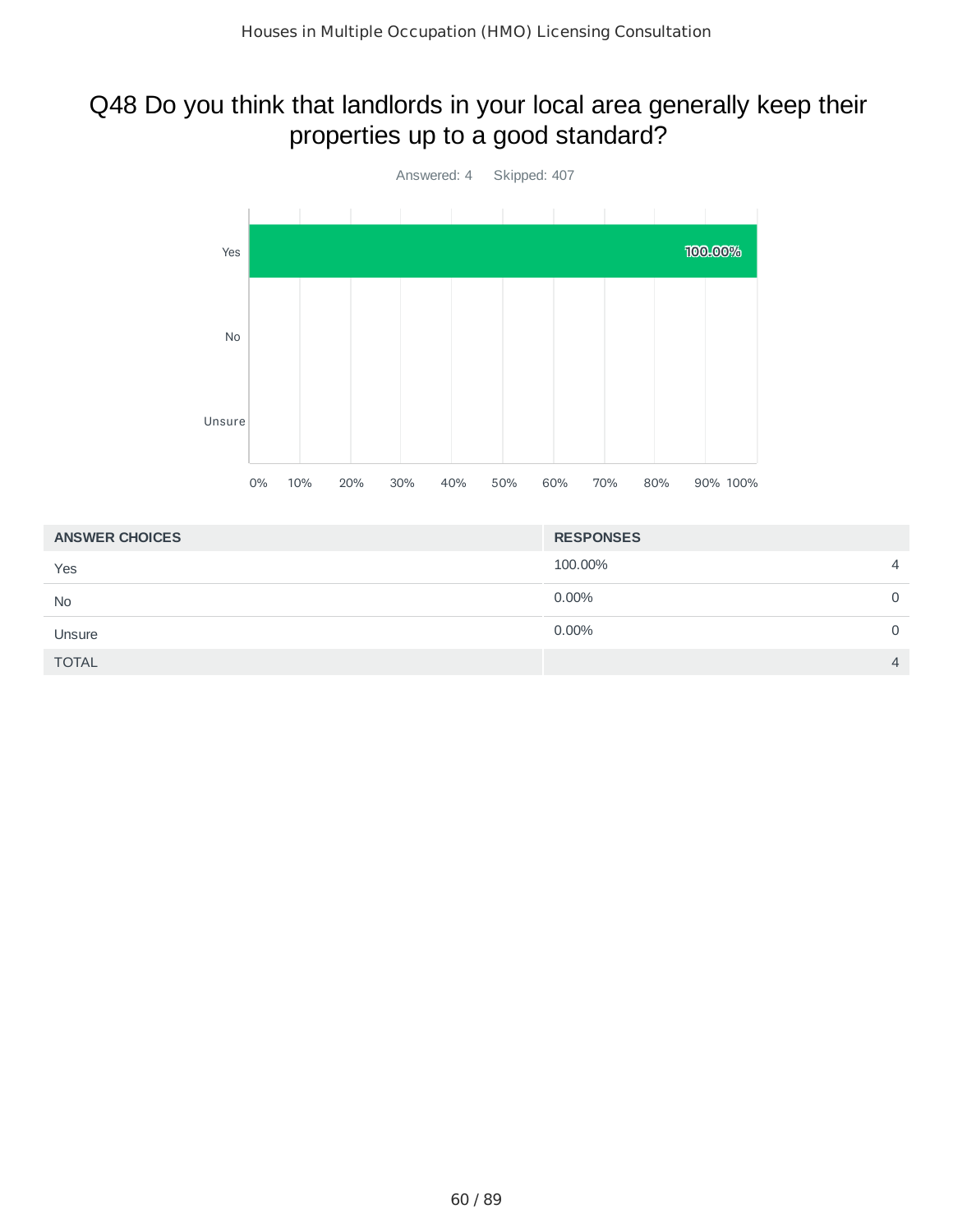## Q49 Would you like to see a Licensing Scheme for Houses in Multiple Occupation introduced?



| <b>ANSWER CHOICES</b> | <b>RESPONSES</b> |             |
|-----------------------|------------------|-------------|
| Yes                   | 0.00%            | $\mathbf 0$ |
| <b>No</b>             | 83.33%           | 5           |
| I don't know          | 16.67%           |             |
| <b>TOTAL</b>          |                  | 6           |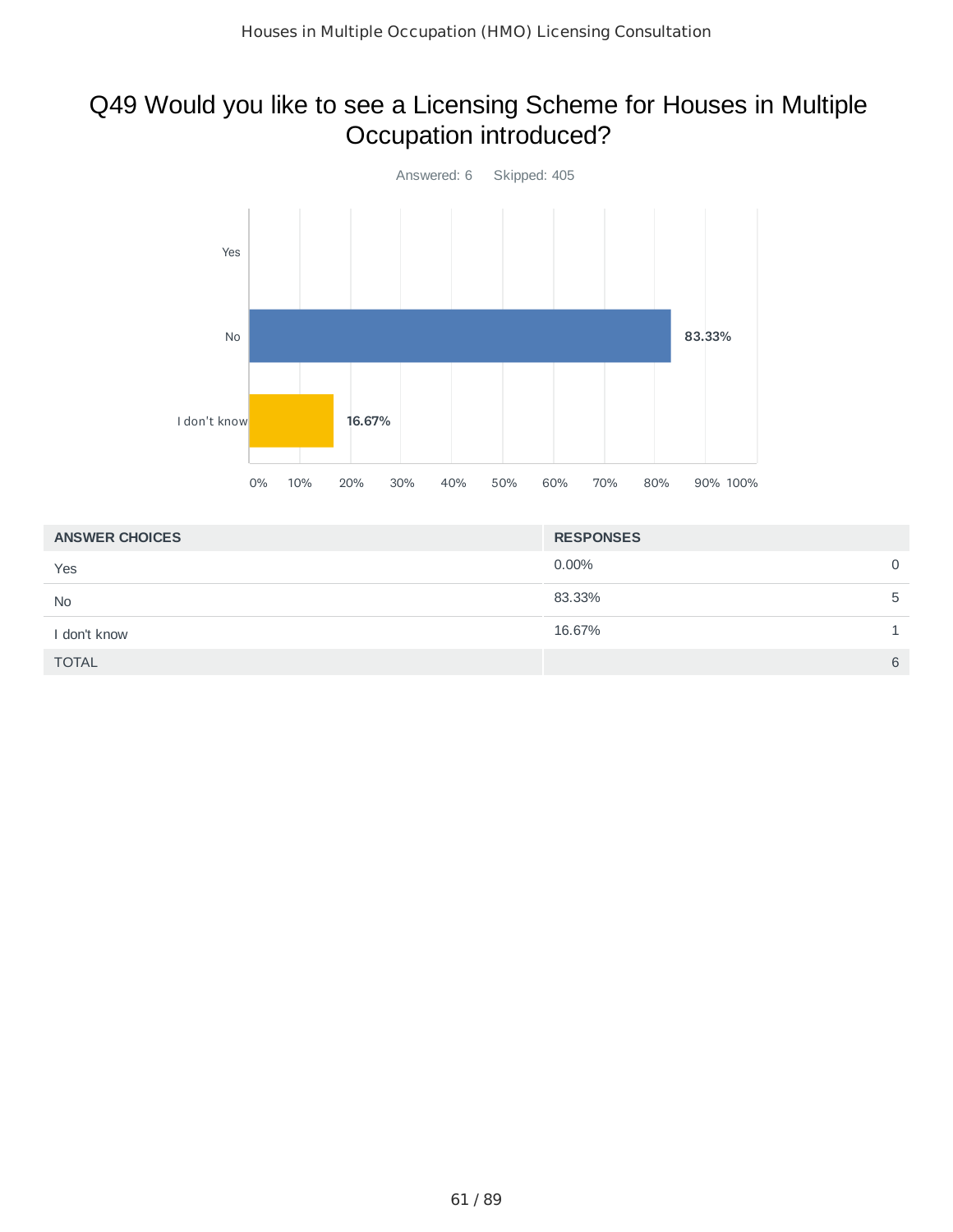## Q50 If you would like to see a Licensing Scheme for Houses in Multiple Occupation introduced where should the scheme be?

Answered: 0 Skipped: 411

#### A No matching responses.

| <b>ANSWER CHOICES</b>                          | <b>RESPONSES</b> |          |
|------------------------------------------------|------------------|----------|
| The whole of Lambeth?                          | $0.00\%$         |          |
| Just a part of Lambeth? (where would this be?) | $0.00\%$         |          |
| <b>TOTAL</b>                                   |                  | $\Omega$ |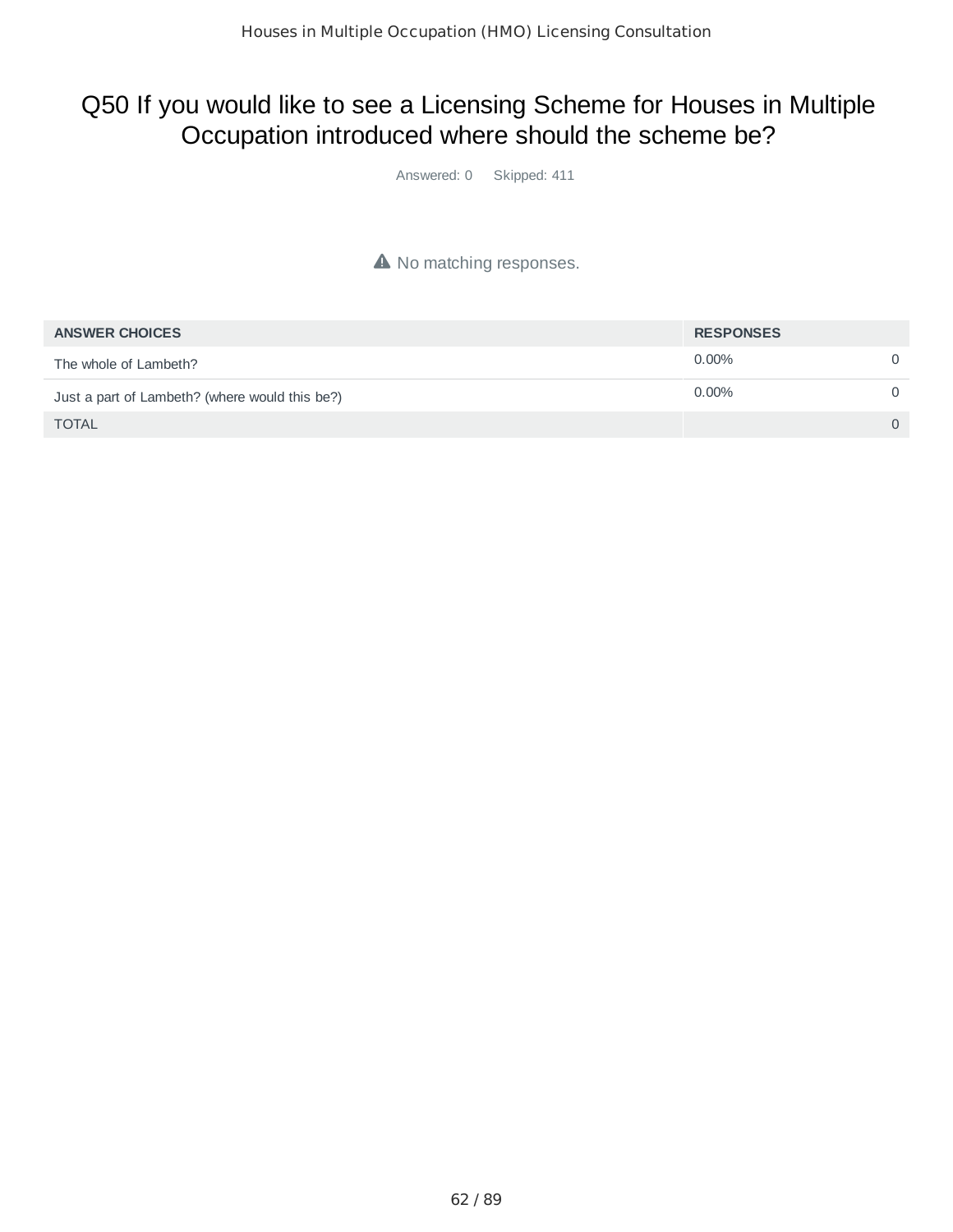## Q51 To what extend do you agree or disagree on placing requirements on a license holders concerning:

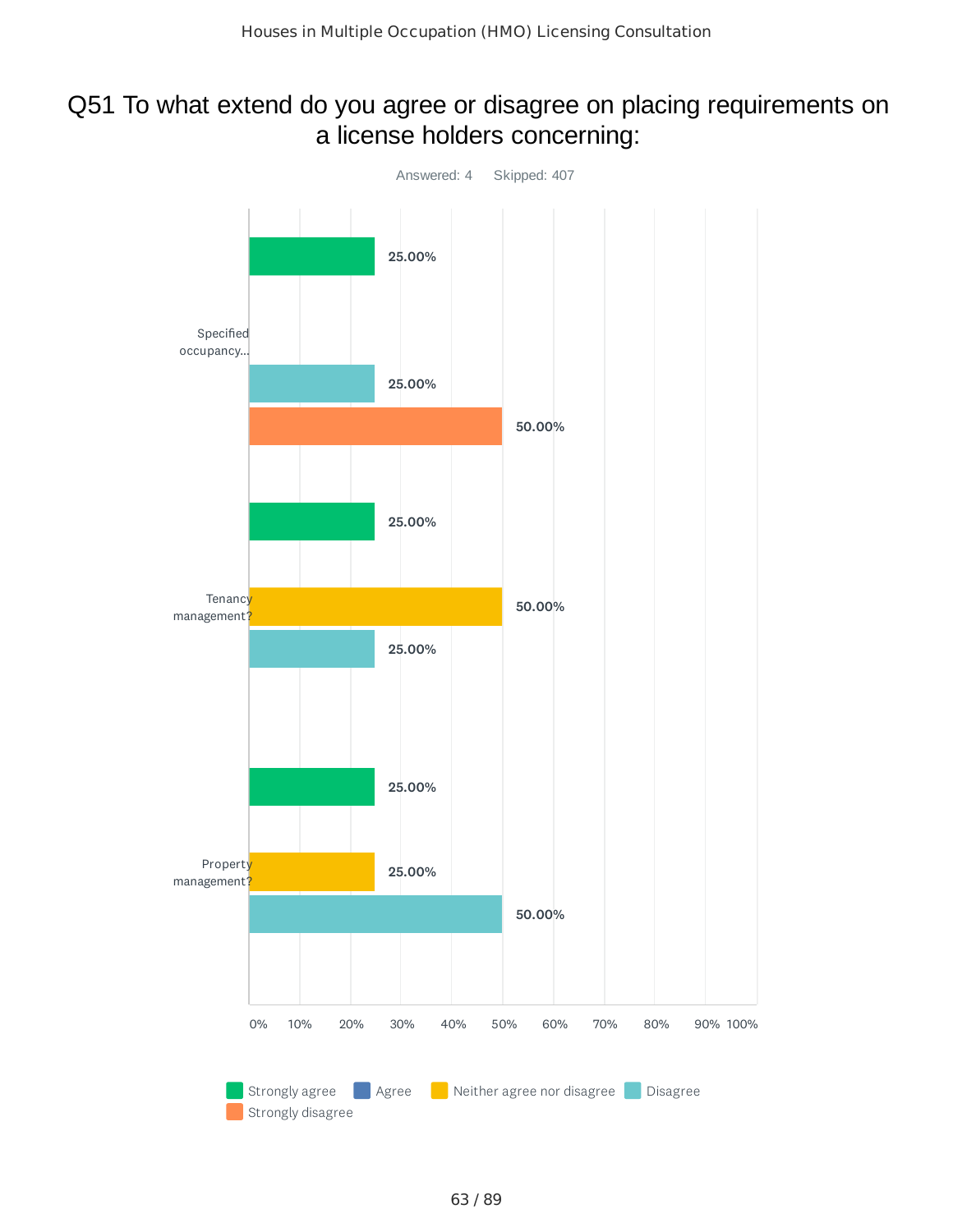#### Houses in Multiple Occupation (HMO) Licensing Consultation

|                                | <b>STRONGLY</b><br><b>AGREE</b> | <b>AGREE</b>  | <b>NEITHER AGREE NOR</b><br><b>DISAGREE</b> | <b>DISAGREE</b> | <b>STRONGLY</b><br><b>DISAGREE</b> | <b>TOTAL</b> | <b>WEIGHTED</b><br><b>AVERAGE</b> |
|--------------------------------|---------------------------------|---------------|---------------------------------------------|-----------------|------------------------------------|--------------|-----------------------------------|
| Specified<br>occupancy levels? | 25,00%                          | $0.00\%$<br>0 | $0.00\%$                                    | 25.00%          | 50.00%                             | 4            | 3.75                              |
| Tenancy<br>management?         | 25.00%                          | $0.00\%$<br>0 | 50.00%                                      | 25.00%          | $0.00\%$                           | 4            | 2.75                              |
| Property<br>management?        | 25.00%                          | $0.00\%$<br>0 | 25.00%                                      | 50.00%          | $0.00\%$                           | 4            | 3.00                              |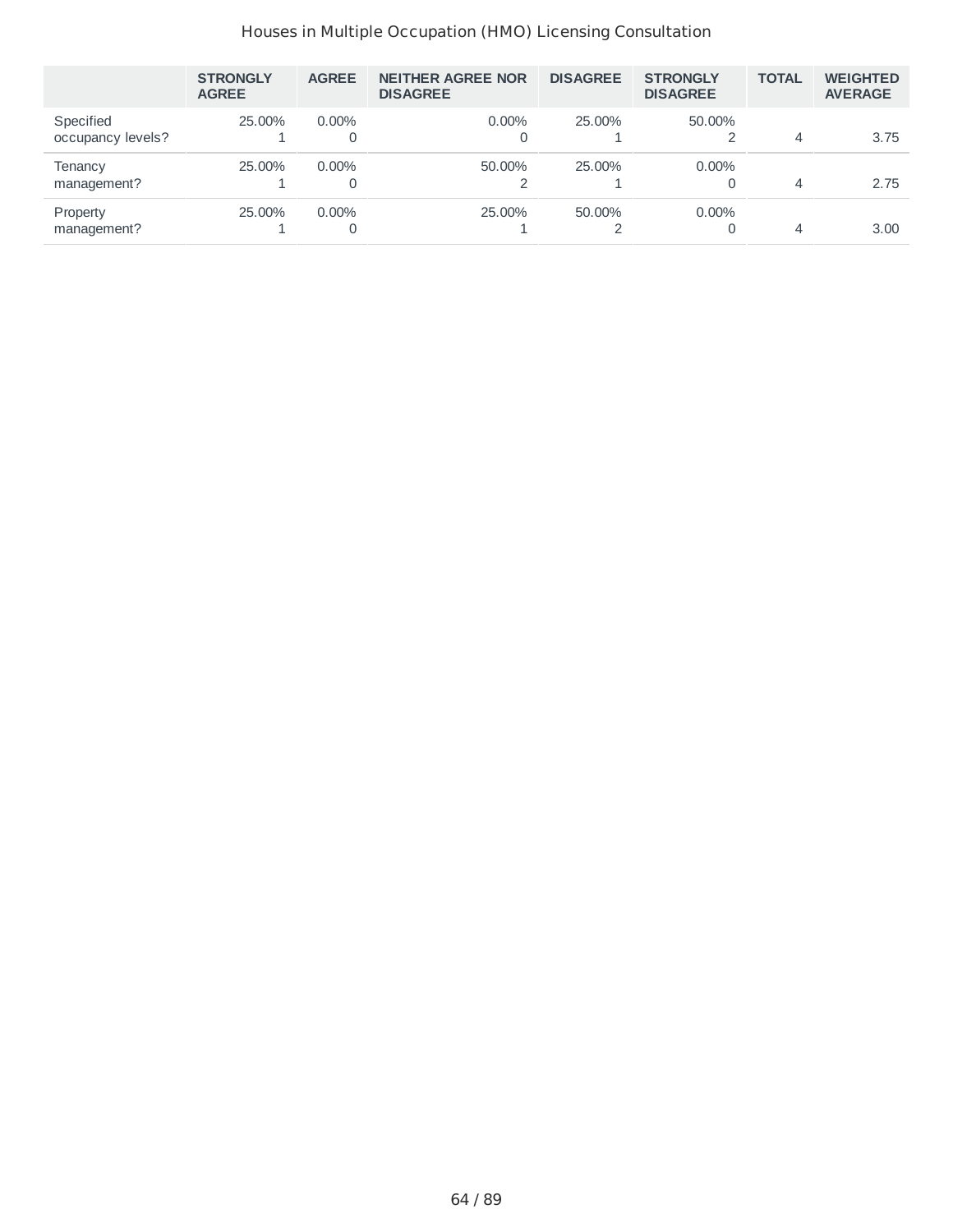#### Q52 We propose offering discounts in certain circumstances. Please tell us to what extent you would agree or disagree to:

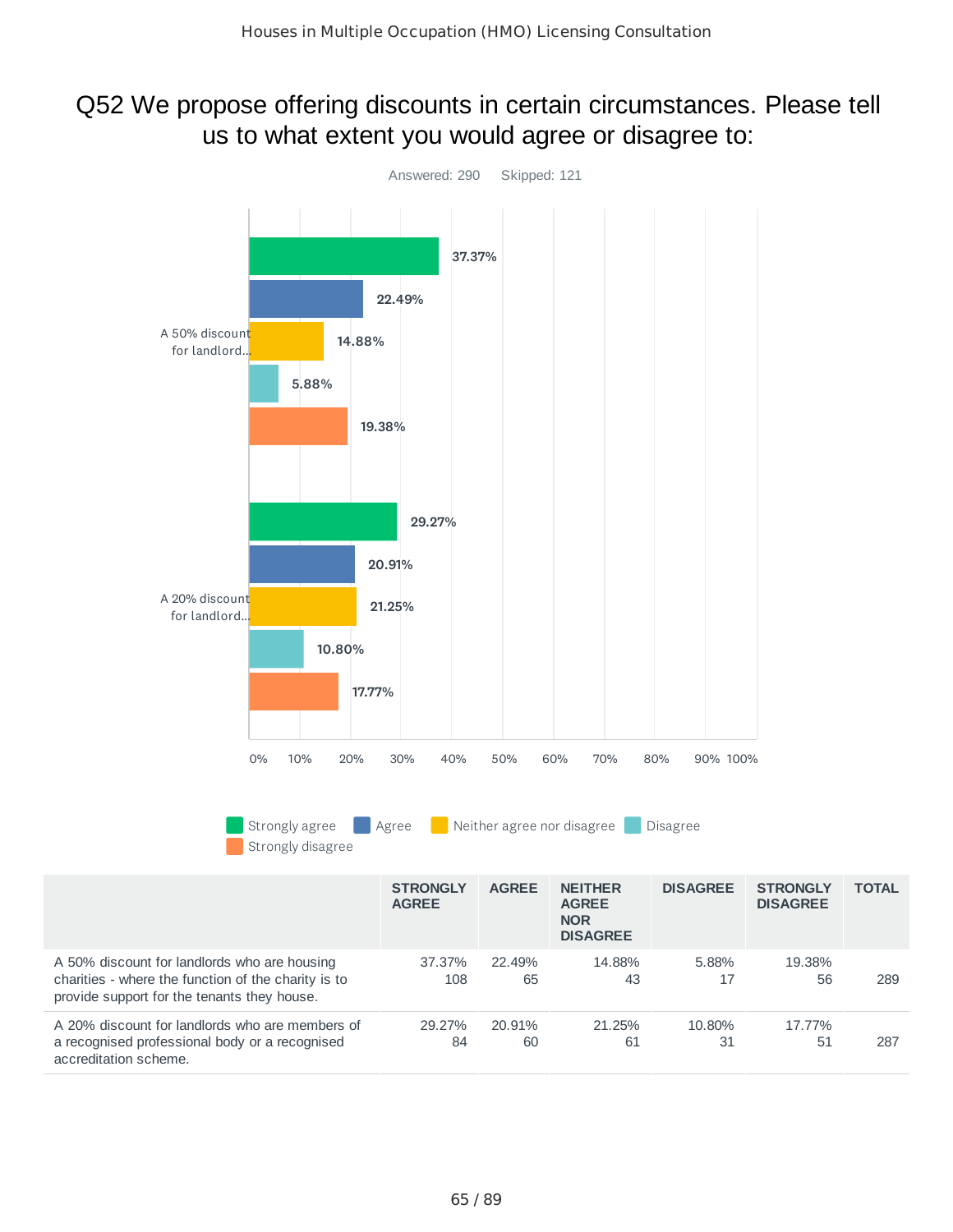## Q53 Would you like to see any other discounts?



| <b>ANSWER CHOICES</b> | <b>RESPONSES</b> |     |
|-----------------------|------------------|-----|
| Yes                   | 48.39%           | 135 |
| <b>No</b>             | 51.61%           | 144 |
| <b>TOTAL</b>          |                  | 279 |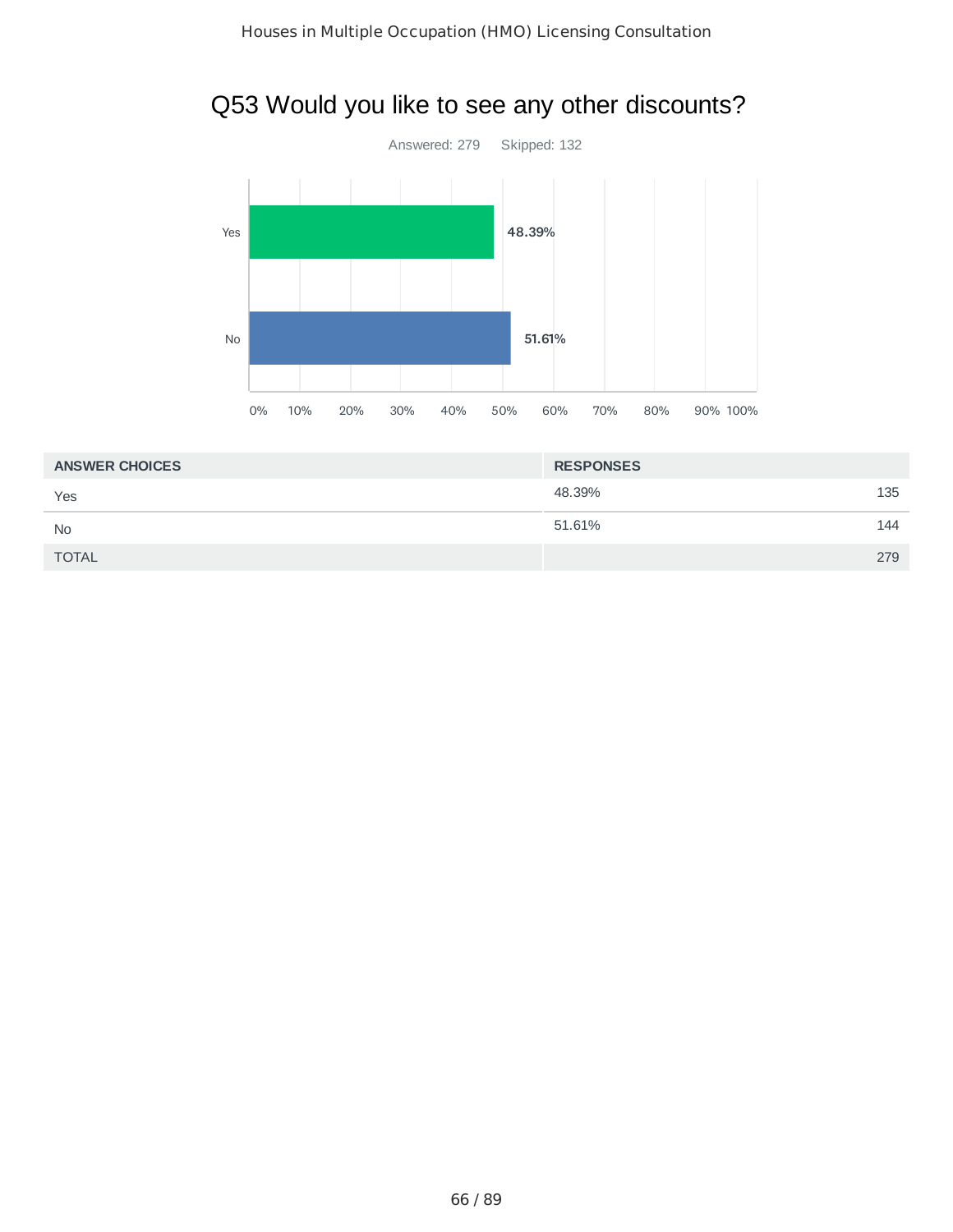## Q54 If yes, please set out the type of discount you would like to see.

Answered: 132 Skipped: 279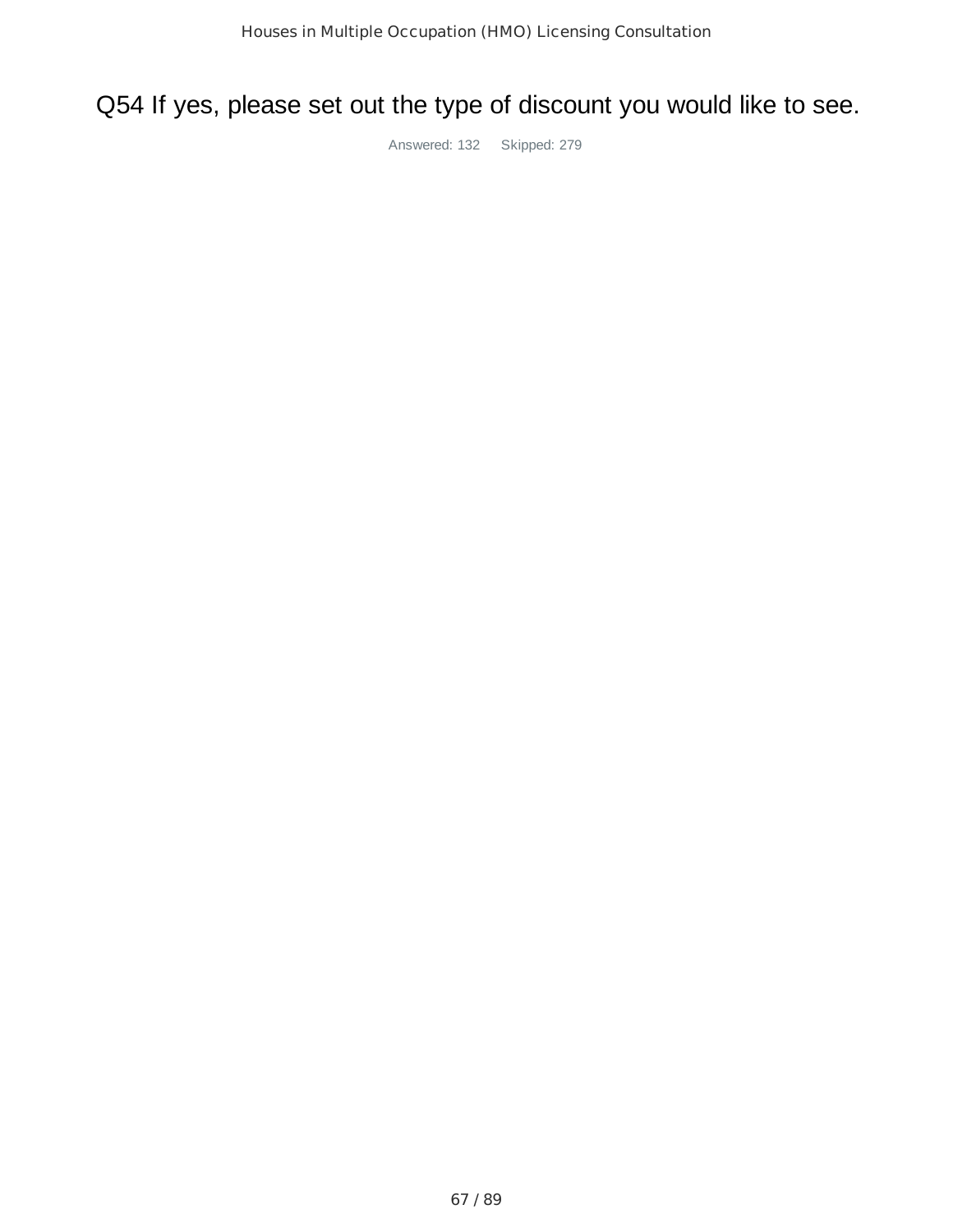Q55 The Council is considering a fee disincentive. Where the Council discovers a dwelling is not licensed that should be, the licence fee could be increased by a further 30% over the advertised fee level. Please tell us to what extent to you agree or disagree with this approach?



| <b>ANSWER CHOICES</b>      | <b>RESPONSES</b> |     |
|----------------------------|------------------|-----|
| Strongly agree             | 33.91%           | 98  |
| Agree                      | 17.65%           | 51  |
| Neither agree nor disagree | 10.73%           | 31  |
| <b>Disagree</b>            | 10.38%           | 30  |
| Strongly disagree          | 27.34%           | 79  |
| <b>TOTAL</b>               |                  | 289 |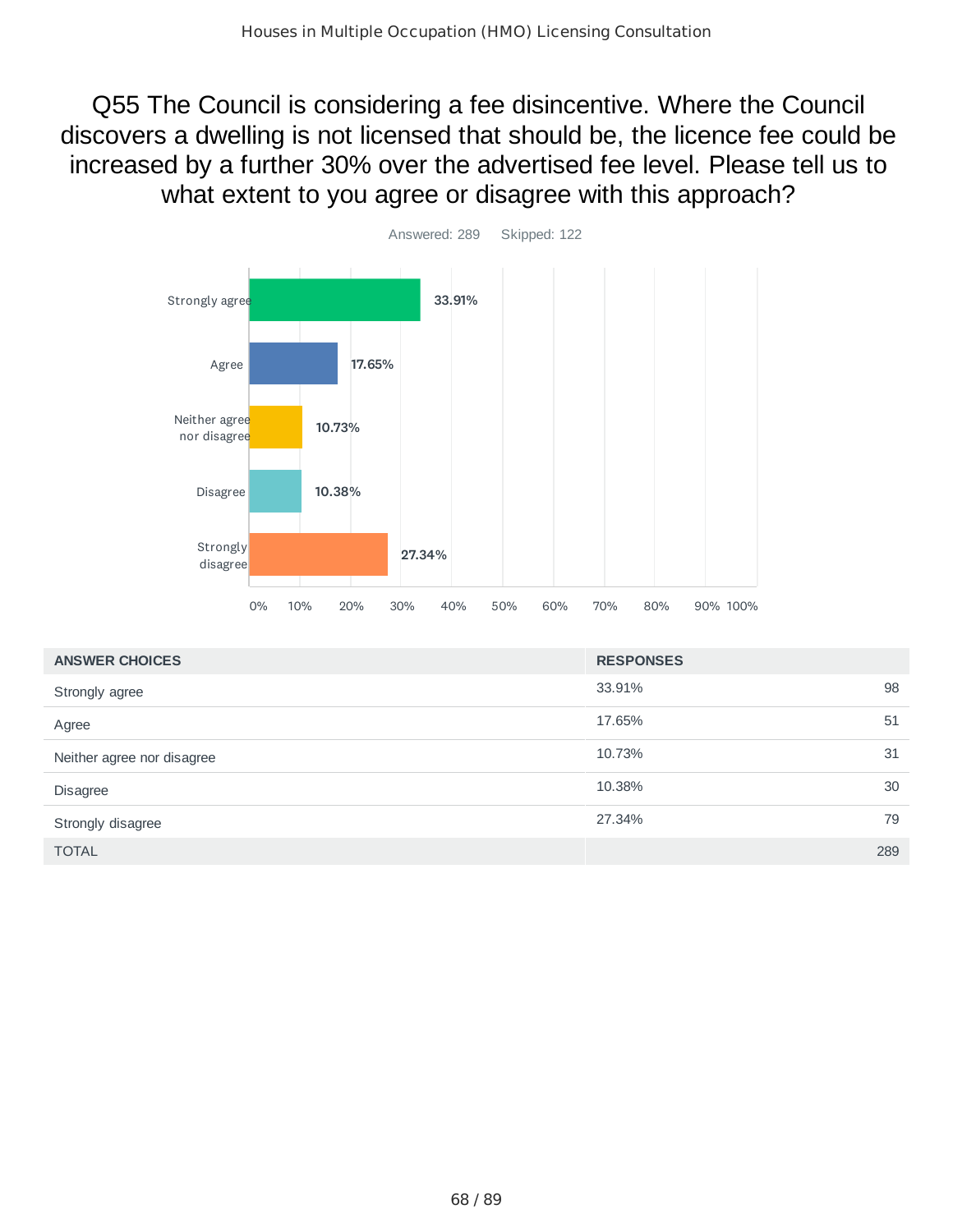Q56 The Council is also consulting on proposed conditions it will attach to a licence, You can find out more about this in the consultation document. Please tell us to what extent to you agree or disagree with this approach?



| <b>ANSWER CHOICES</b>      | <b>RESPONSES</b> |
|----------------------------|------------------|
| Strongly agree             | 62<br>21.99%     |
| Agree                      | 18.79%<br>53     |
| Neither agree nor disagree | 69<br>24.47%     |
| <b>Disagree</b>            | 27<br>9.57%      |
| Strongly disagree          | 71<br>25.18%     |
| <b>TOTAL</b>               | 282              |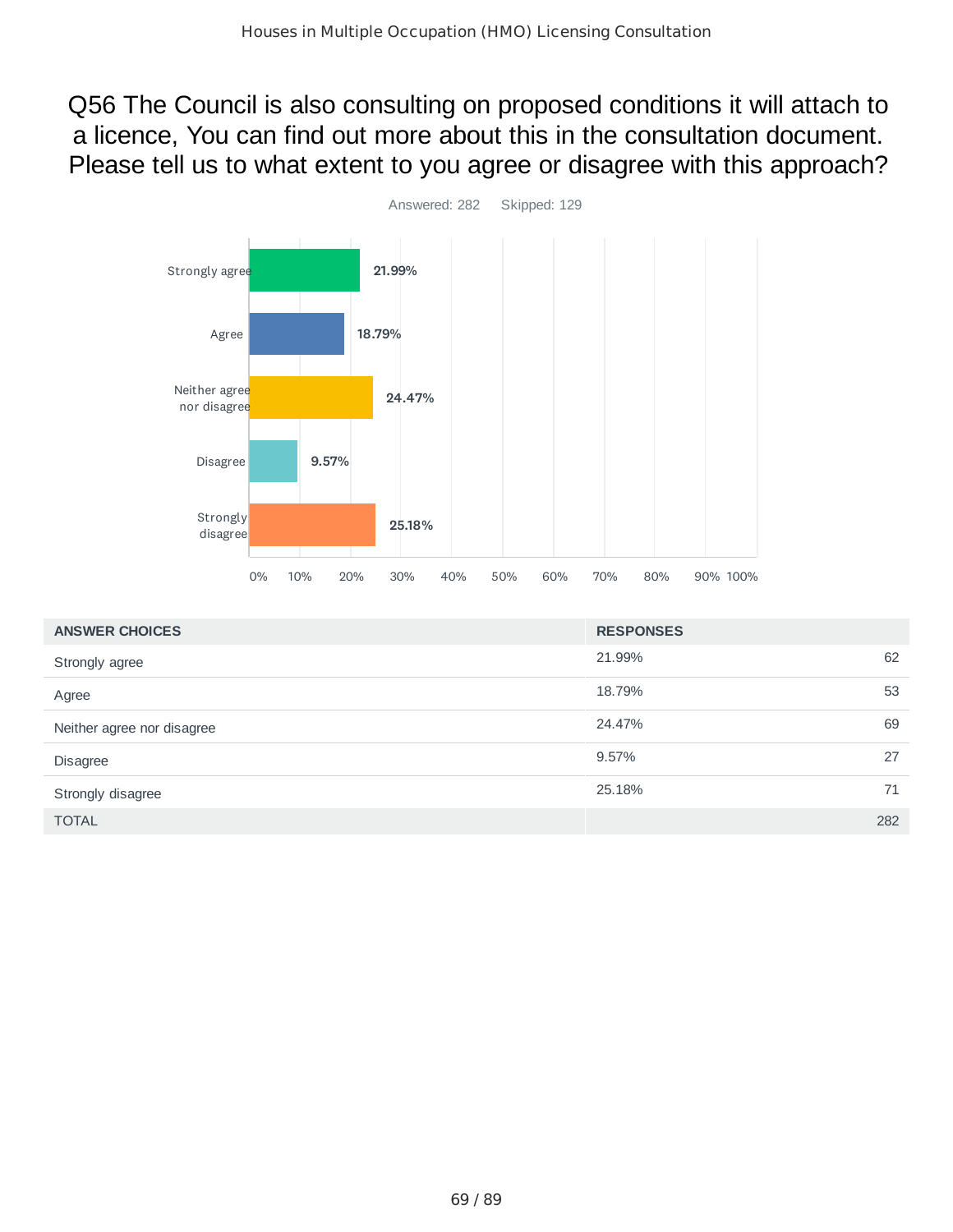#### Q57 If you disagree please state the conditions you disagree with and why?

Answered: 94 Skipped: 317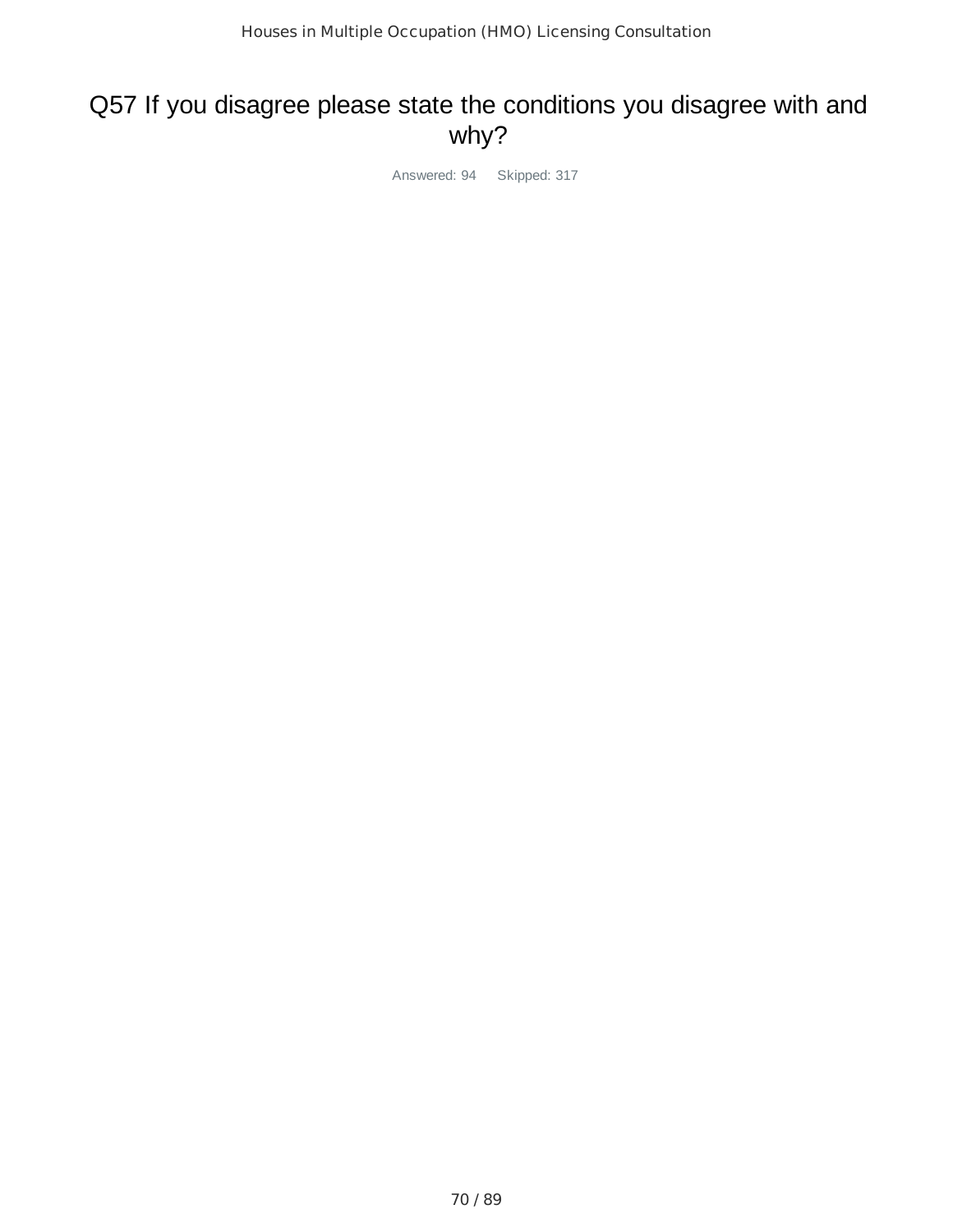## Q58 If you agree please set out what you would like to see?

Answered: 92 Skipped: 319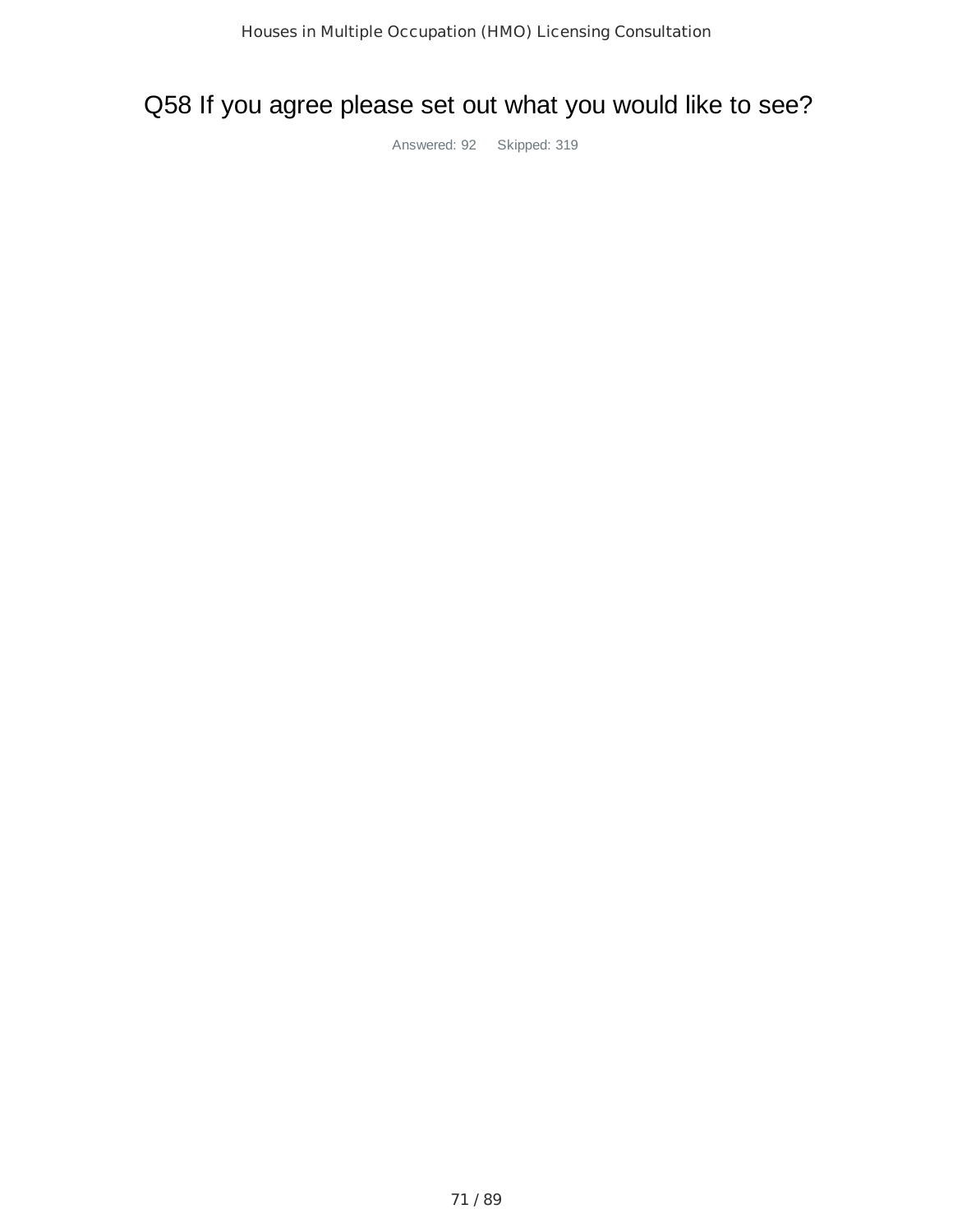Q59 The Council is also consulting on proposed amenity standards (room sizes, kitchen and bathroom facilities, etc.) that it would require in HMOs. These can be found in the consultation document. To what extent do you agree or disagree with these standards?



| <b>ANSWER CHOICES</b>      | <b>RESPONSES</b> |     |
|----------------------------|------------------|-----|
| Strongly agree             | 32.98%           | 94  |
| Agree                      | 23.16%           | 66  |
| Neither agree nor disagree | 12.98%           | 37  |
| <b>Disagree</b>            | 9.47%            | 27  |
| Strongly disagree          | 21.40%           | 61  |
| <b>TOTAL</b>               |                  | 285 |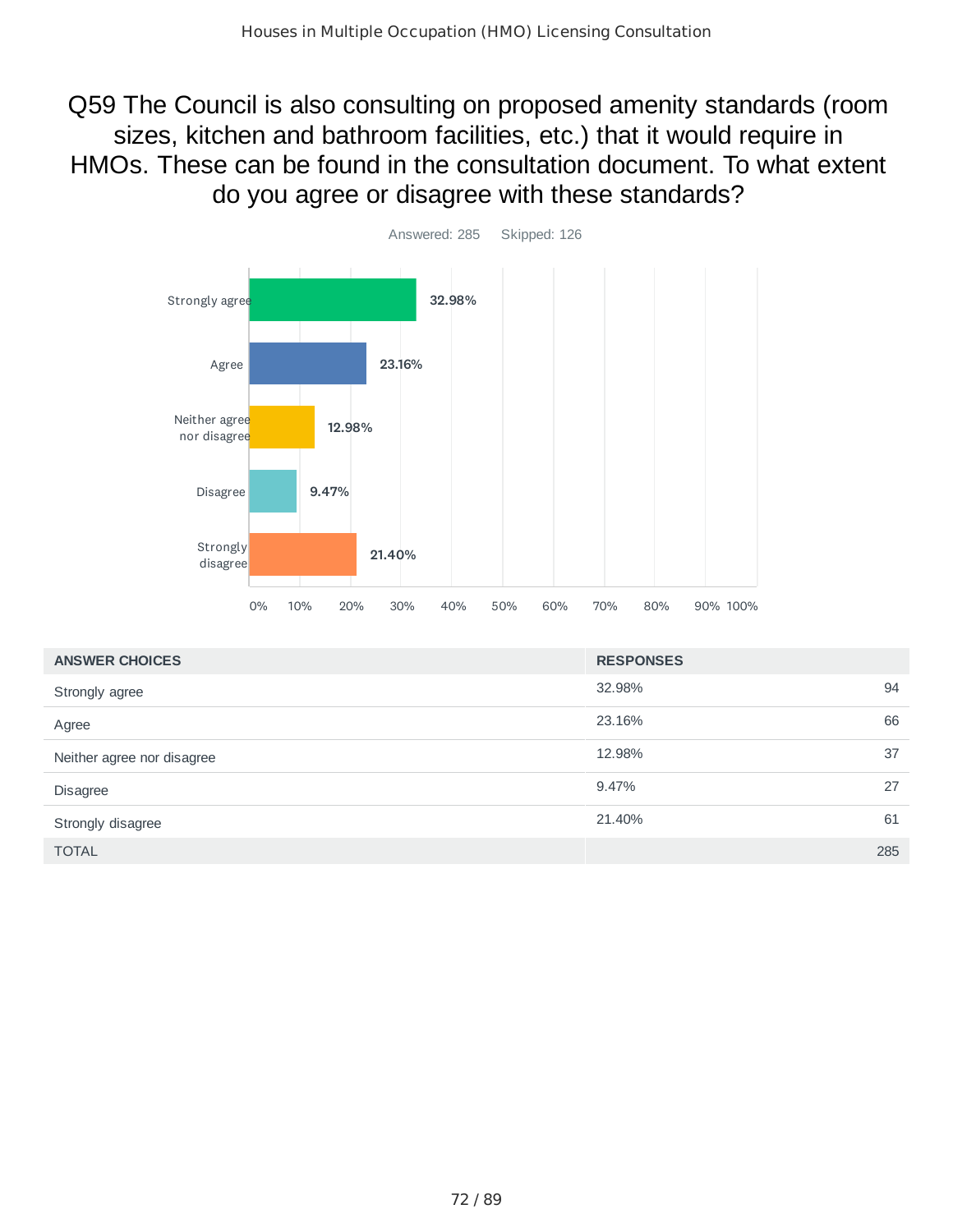## Q60 If you disagree please state any specific standards you disagree with and why?

Answered: 59 Skipped: 352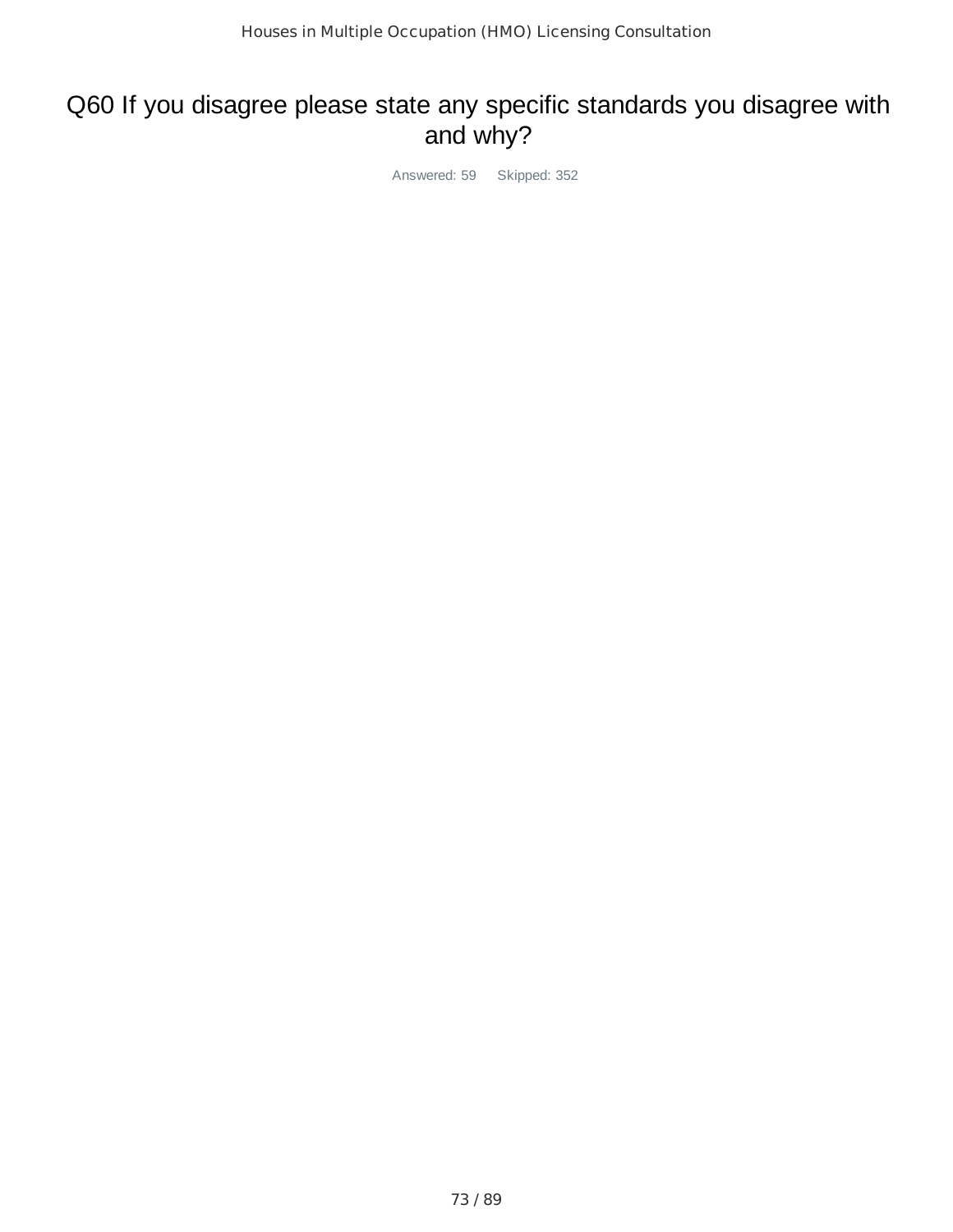## Q61 Would you like to see any other standards added?



| <b>ANSWER CHOICES</b> | <b>RESPONSES</b> |     |
|-----------------------|------------------|-----|
| Yes                   | 28.62%           | 79  |
| <b>No</b>             | 71.38%           | 197 |
| <b>TOTAL</b>          |                  | 276 |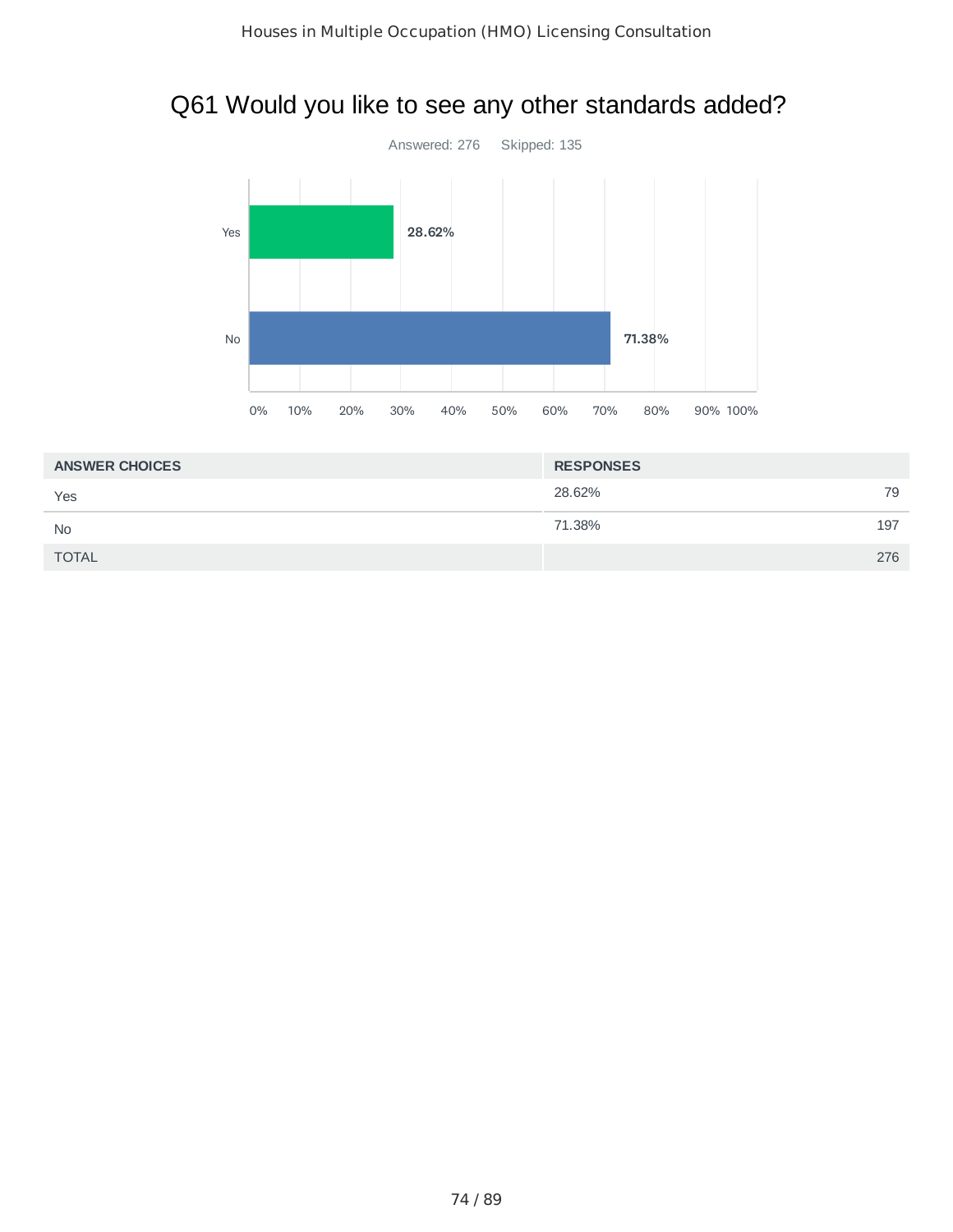## Q62 If yes, please let us know what you would like to see?

Answered: 66 Skipped: 345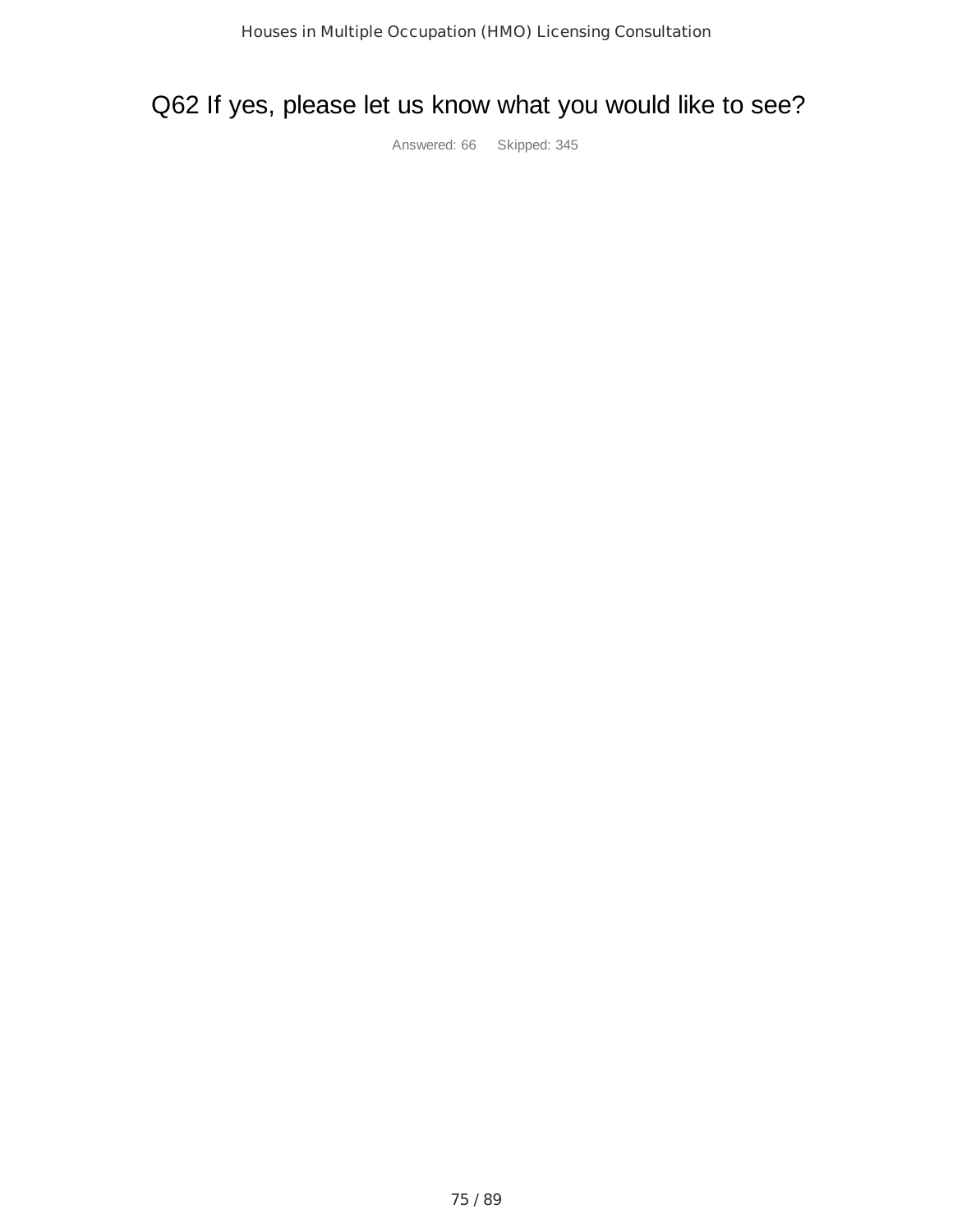## Q63 To what extent would you agree or disagree to a 'scores on the doors' scheme that identifies the quality of rental properties, like the stickers you see on restaurants and takeaways?



| <b>ANSWER CHOICES</b>      | <b>RESPONSES</b> |     |
|----------------------------|------------------|-----|
| Strongly agree             | 24.56%           | 70  |
| Agree                      | 17.19%           | 49  |
| Neither agree nor disagree | 20.35%           | 58  |
| <b>Disagree</b>            | 10.18%           | 29  |
| Strongly disagree          | 27.72%           | 79  |
| <b>TOTAL</b>               |                  | 285 |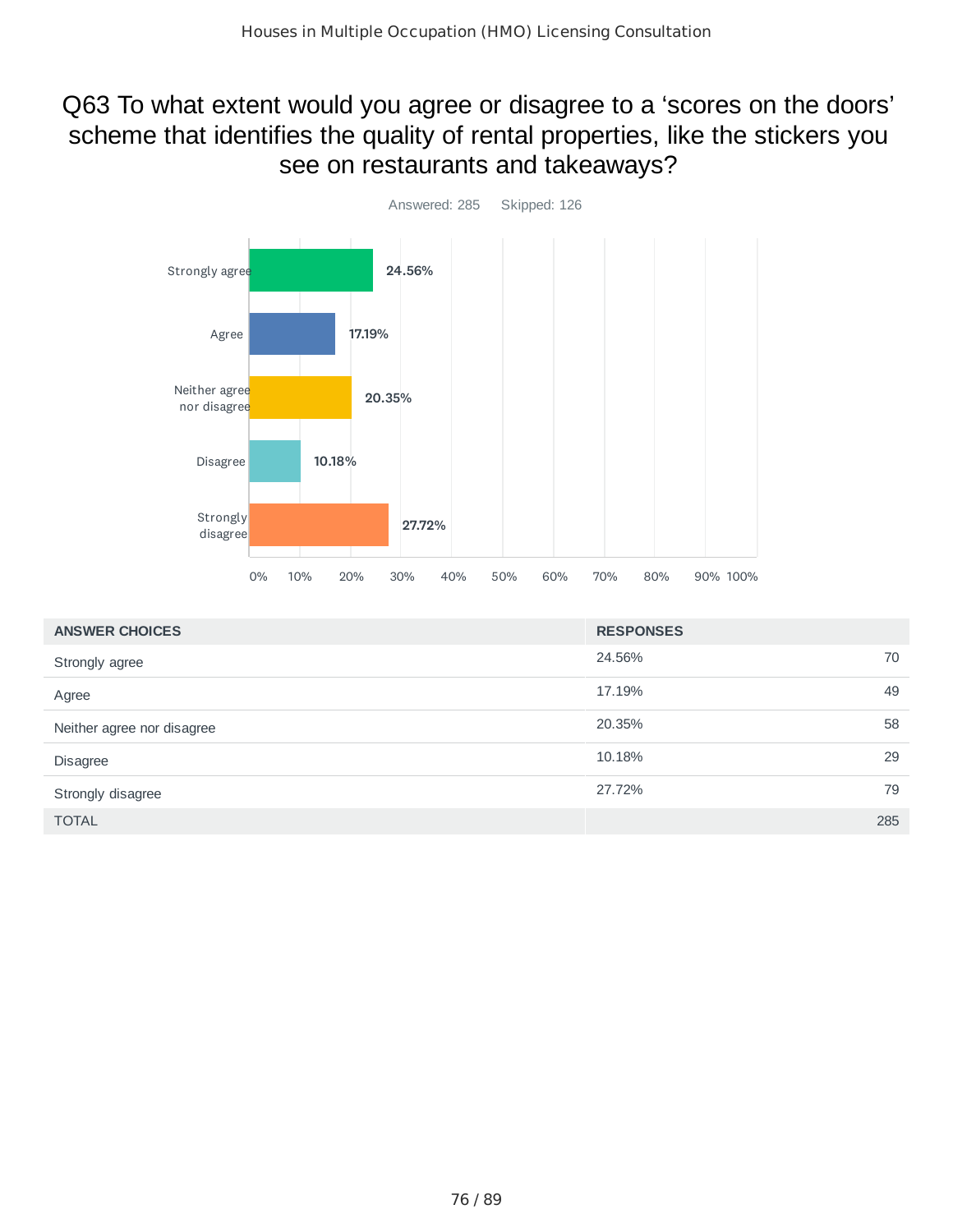## Q64 Please use this space to make any other comments you wish about the proposed Licensing scheme:

Answered: 141 Skipped: 270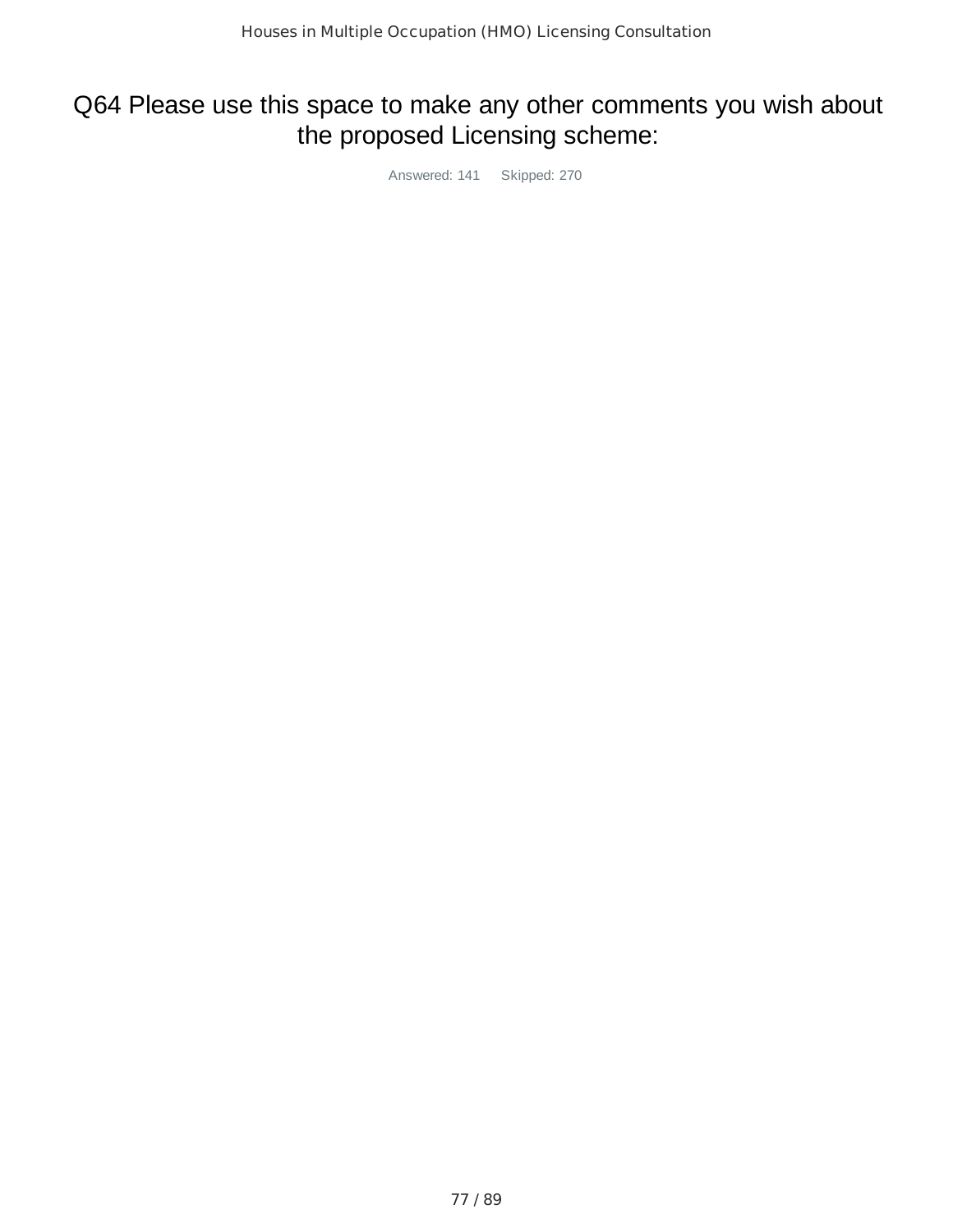### Q65 Which of these activities best describes what you are doing at present?

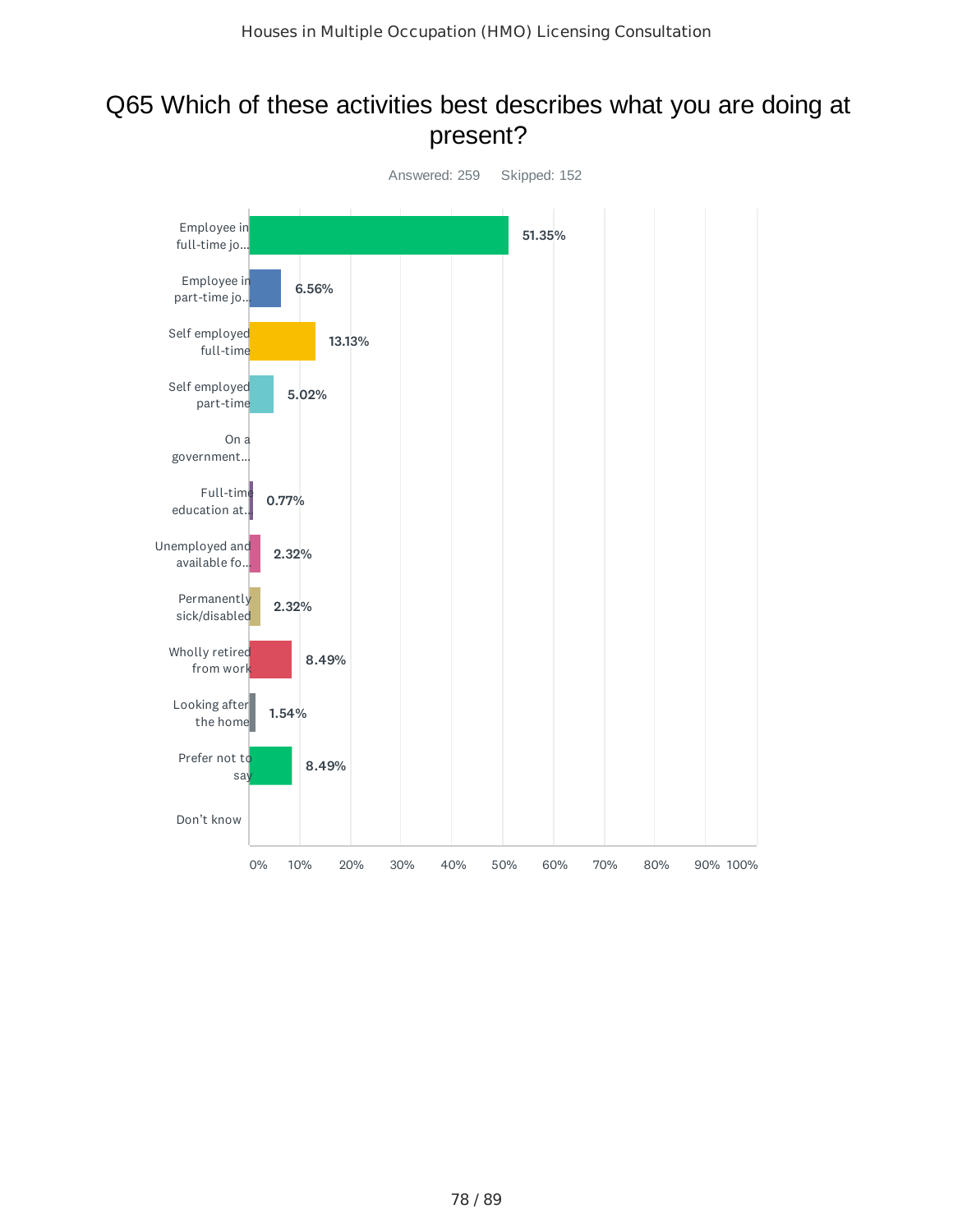#### Houses in Multiple Occupation (HMO) Licensing Consultation

| <b>ANSWER CHOICES</b>                                                                        | <b>RESPONSES</b> |                |
|----------------------------------------------------------------------------------------------|------------------|----------------|
| Employee in full-time job (30 hours plus per week)                                           | 51.35%           | 133            |
| Employee in part-time job (under 30 hours per week)                                          | 6.56%            | 17             |
| Self employed full-time                                                                      | 13.13%           | 34             |
| Self employed part-time                                                                      | 5.02%            | 13             |
| On a government supported training programme (e.g. Modern Apprenticeship/ Training for Work) | 0.00%            | $\mathbf 0$    |
| Full-time education at school, college or university                                         | 0.77%            | 2              |
| Unemployed and available for work                                                            | 2.32%            | 6              |
| Permanently sick/disabled                                                                    | 2.32%            | 6              |
| Wholly retired from work                                                                     | 8.49%            | 22             |
| Looking after the home                                                                       | 1.54%            | $\overline{4}$ |
| Prefer not to say                                                                            | 8.49%            | 22             |
| Don't know                                                                                   | 0.00%            | $\Omega$       |
| <b>TOTAL</b>                                                                                 |                  | 259            |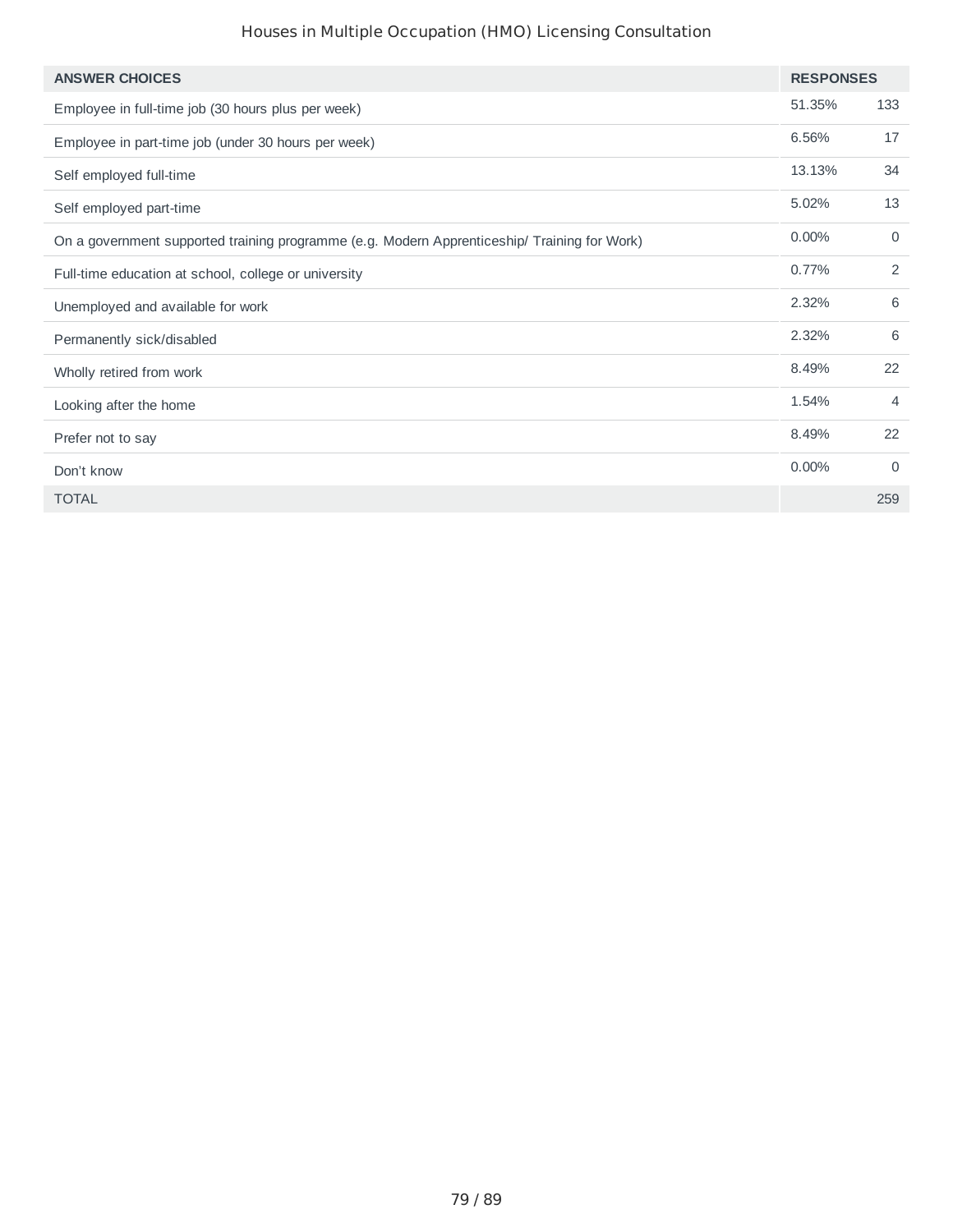

| $25 - 34$ | 14.50%                                                                    |
|-----------|---------------------------------------------------------------------------|
| $35 - 44$ | 24.43%                                                                    |
| 45-54     | 26.72%                                                                    |
| 55-64     | 20.61%                                                                    |
| 65-74     | 7.25%                                                                     |
| 75-84     | 2.67%                                                                     |
| $85+$     | 0.38%                                                                     |
|           | $0\%$<br>10%<br>20%<br>30%<br>40%<br>50%<br>70%<br>80%<br>90% 100%<br>60% |

# Q66 Which age group applies to you?

| <b>ANSWER CHOICES</b> | <b>RESPONSES</b>        |  |
|-----------------------|-------------------------|--|
| Under 18              | $\overline{0}$<br>0.00% |  |
| 18-24                 | $\mathsf 9$<br>3.44%    |  |
| 25-34                 | 38<br>14.50%            |  |
| 35-44                 | 64<br>24.43%            |  |
| 45-54                 | 70<br>26.72%            |  |
| 55-64                 | 54<br>20.61%            |  |
| 65-74                 | 19<br>7.25%             |  |
| 75-84                 | $\overline{7}$<br>2.67% |  |
| $85+$                 | $\mathbf{1}$<br>0.38%   |  |
| <b>TOTAL</b>          | 262                     |  |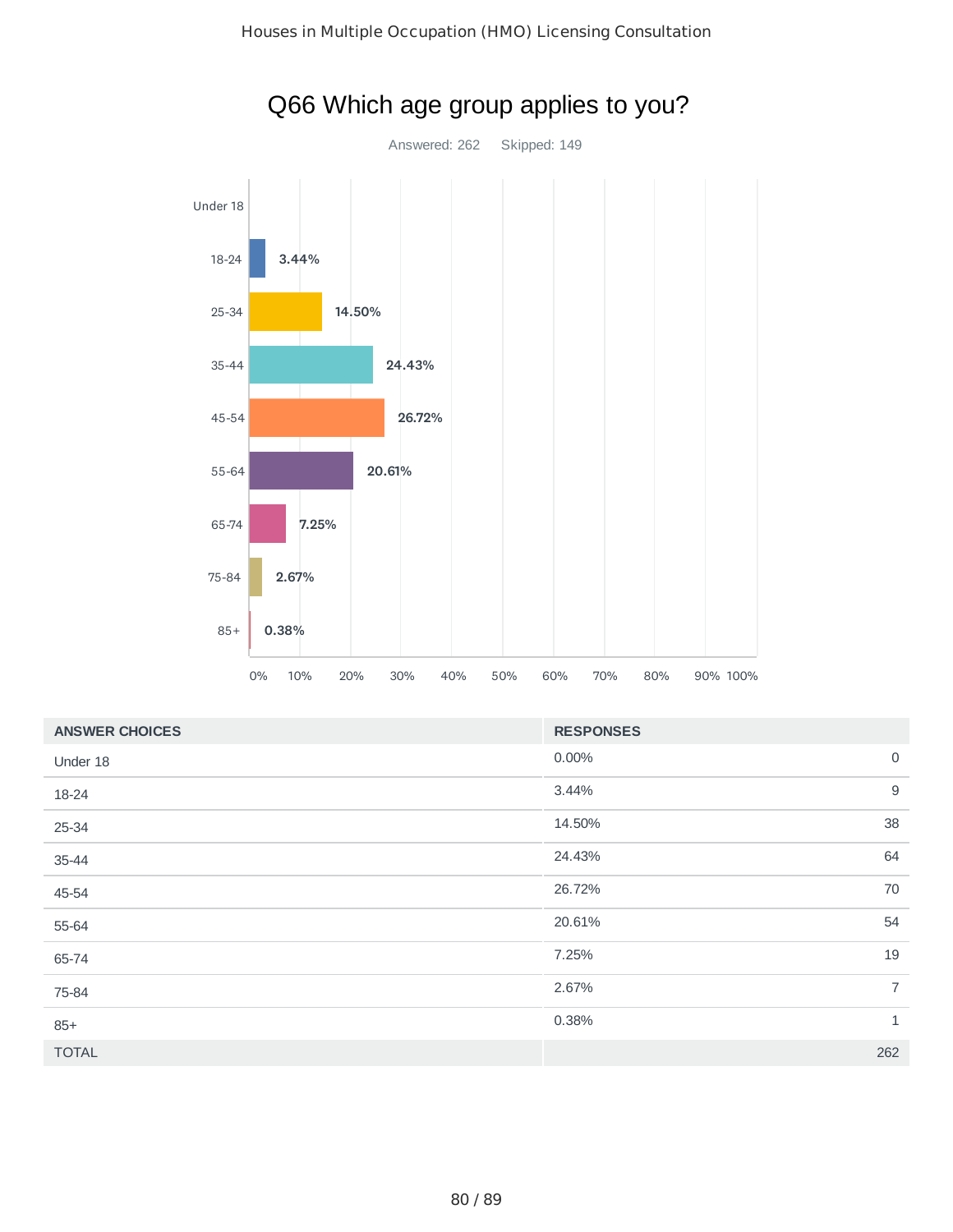# Q67 What is your ethnic group?

Answered: 233 Skipped: 178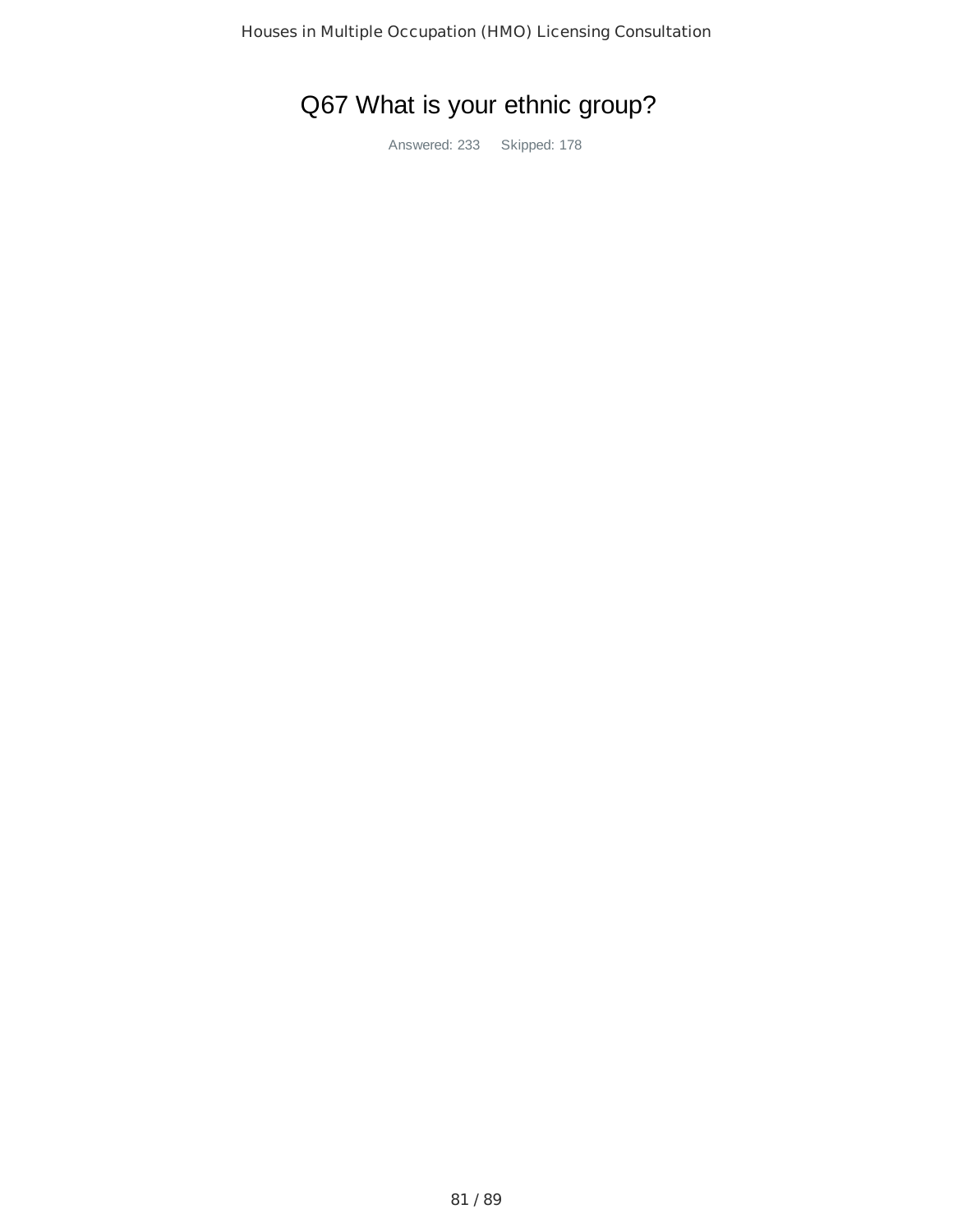

#### Houses in Multiple Occupation (HMO) Licensing Consultation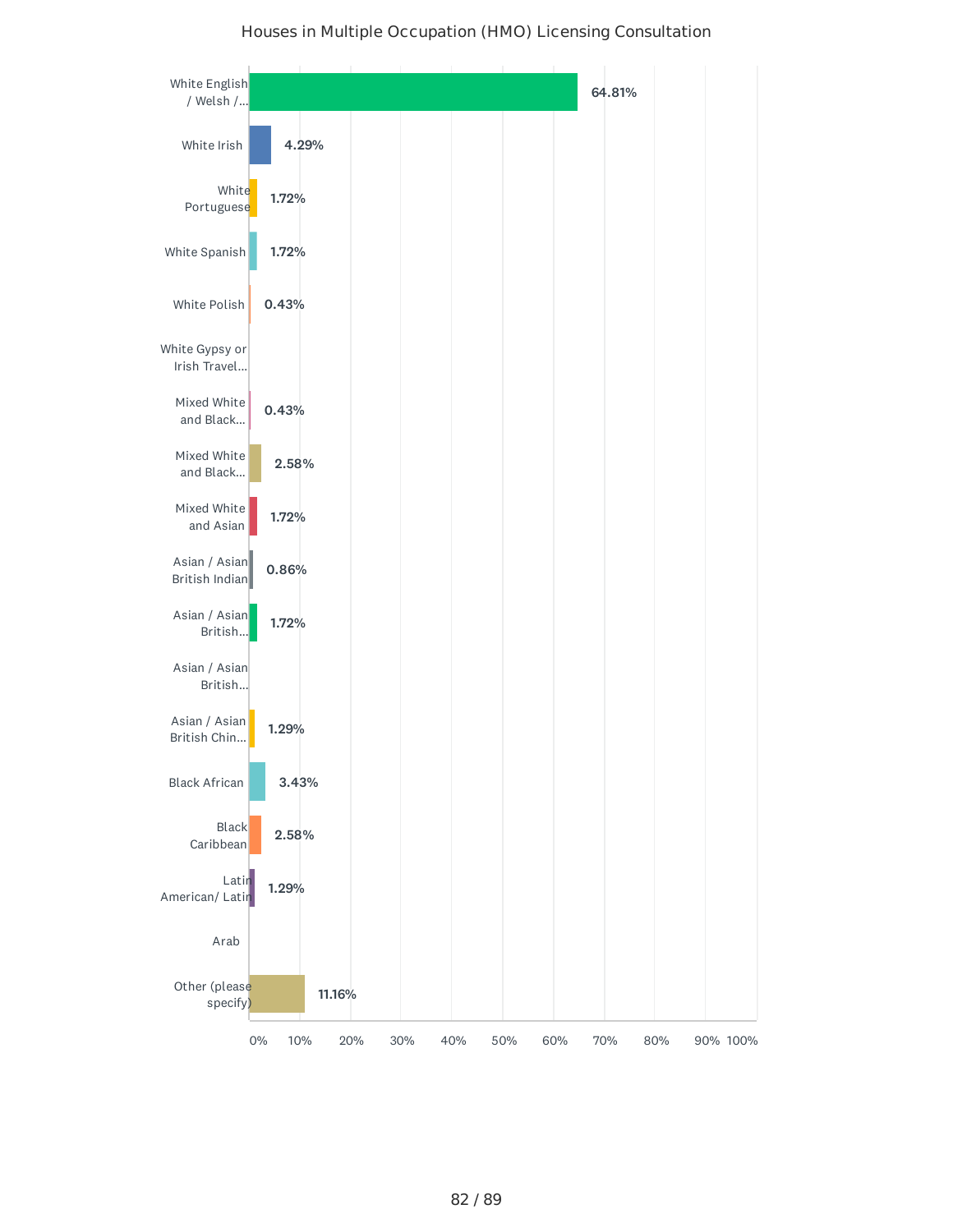#### Houses in Multiple Occupation (HMO) Licensing Consultation

| <b>ANSWER CHOICES</b>                                       | <b>RESPONSES</b> |                |
|-------------------------------------------------------------|------------------|----------------|
| White English / Welsh / Scottish / Northern Irish / British | 64.81%           | 151            |
| White Irish                                                 | 4.29%            | 10             |
| White Portuguese                                            | 1.72%            | $\overline{4}$ |
| White Spanish                                               | 1.72%            | $\overline{4}$ |
| White Polish                                                | 0.43%            | $\mathbf{1}$   |
| White Gypsy or Irish Traveller                              | $0.00\%$         | $\mathbf 0$    |
| Mixed White and Black Caribbean                             | 0.43%            | $\mathbf{1}$   |
| Mixed White and Black African                               | 2.58%            | 6              |
| Mixed White and Asian                                       | 1.72%            | $\overline{4}$ |
| Asian / Asian British Indian                                | 0.86%            | 2              |
| Asian / Asian British Pakistani                             | 1.72%            | $\overline{4}$ |
| Asian / Asian British Bangladeshi                           | 0.00%            | $\mathbf 0$    |
| Asian / Asian British Chinese                               | 1.29%            | 3              |
| <b>Black African</b>                                        | 3.43%            | 8              |
| <b>Black Caribbean</b>                                      | 2.58%            | 6              |
| Latin American/ Latin                                       | 1.29%            | 3              |
| Arab                                                        | 0.00%            | $\mathbf 0$    |
| Other (please specify)                                      | 11.16%           | 26             |
| <b>TOTAL</b>                                                |                  | 233            |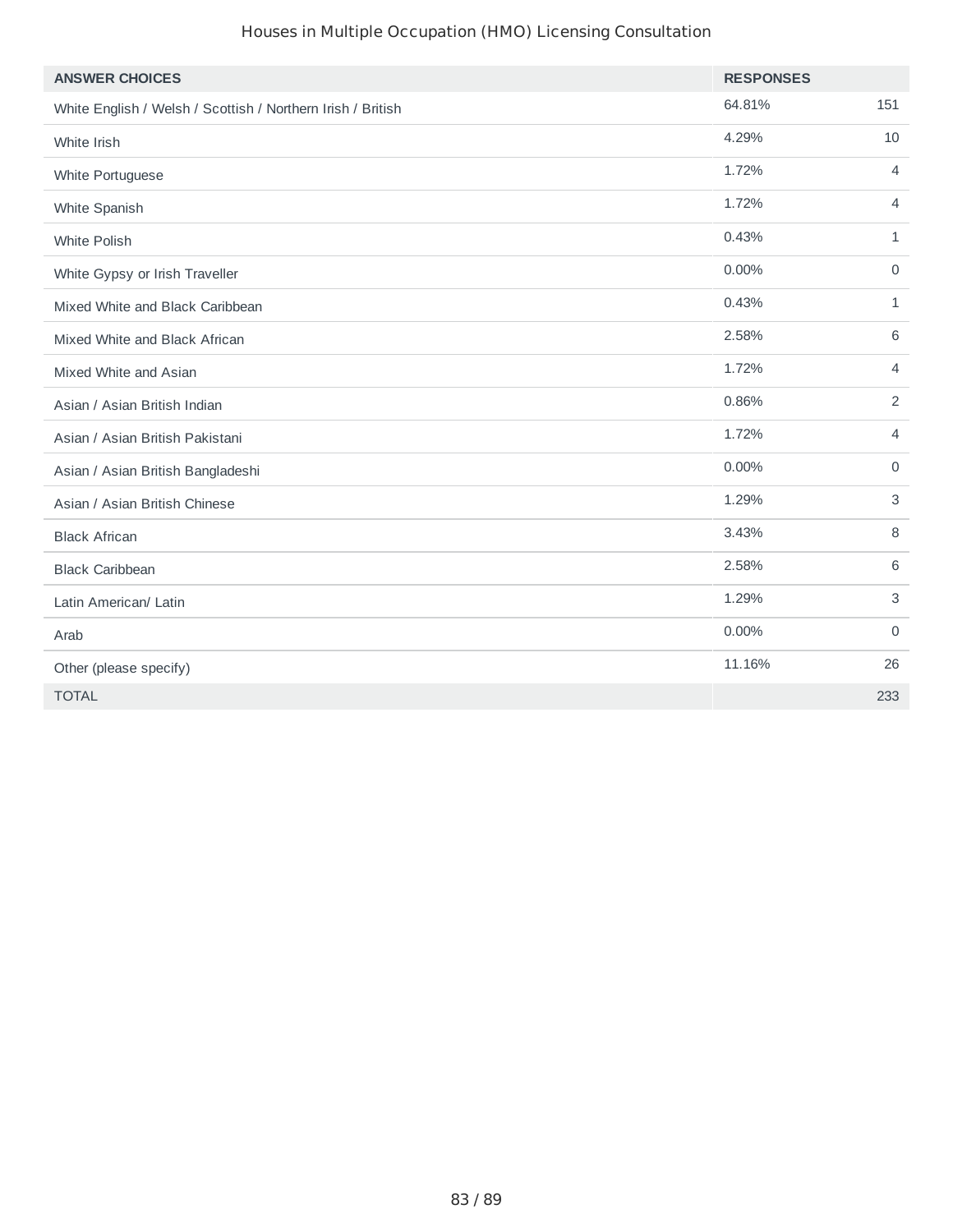

| Q68 What is your sex or gender identity? |  |  |
|------------------------------------------|--|--|
|                                          |  |  |

| <b>ANSWER CHOICES</b> | <b>RESPONSES</b> |    |
|-----------------------|------------------|----|
| Male                  | 42.25%<br>109    |    |
| Female                | 44.57%<br>115    |    |
| Other                 | 1.16%            | 3  |
| Non-binary            | 0.78%            | 2  |
| I prefer not to say   | 11.24%           | 29 |
| <b>TOTAL</b>          | 258              |    |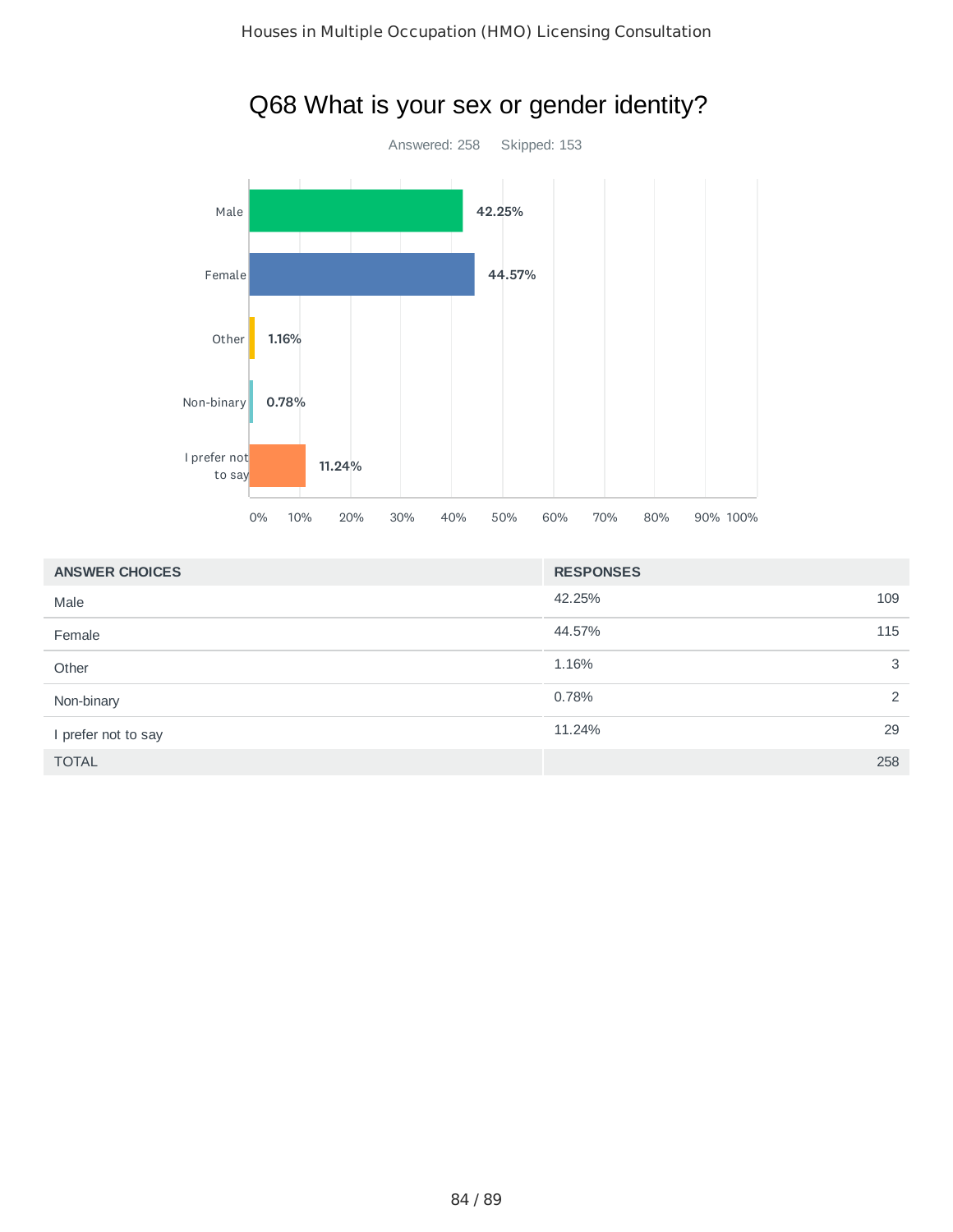

| <b>ANSWER CHOICES</b> | <b>RESPONSES</b> |                |
|-----------------------|------------------|----------------|
| English I             | 94.07%           | 238            |
| Portuguese D          | 1.19%            | 3              |
| Yoruba I              | 0.00%            | $\mathbf 0$    |
| Polish I              | 0.00%            | $\mathsf{O}$   |
| Spanish II            | 1.58%            | $\overline{4}$ |
| French [              | 1.19%            | $\mathbf{3}$   |
| Italian I             | 0.40%            | $\mathbf{1}$   |
| Somalian II           | 0.79%            | 2              |
| Twi D                 | 0.79%            | $\overline{2}$ |
| <b>TOTAL</b>          |                  | 253            |

# Q69 What is your main language?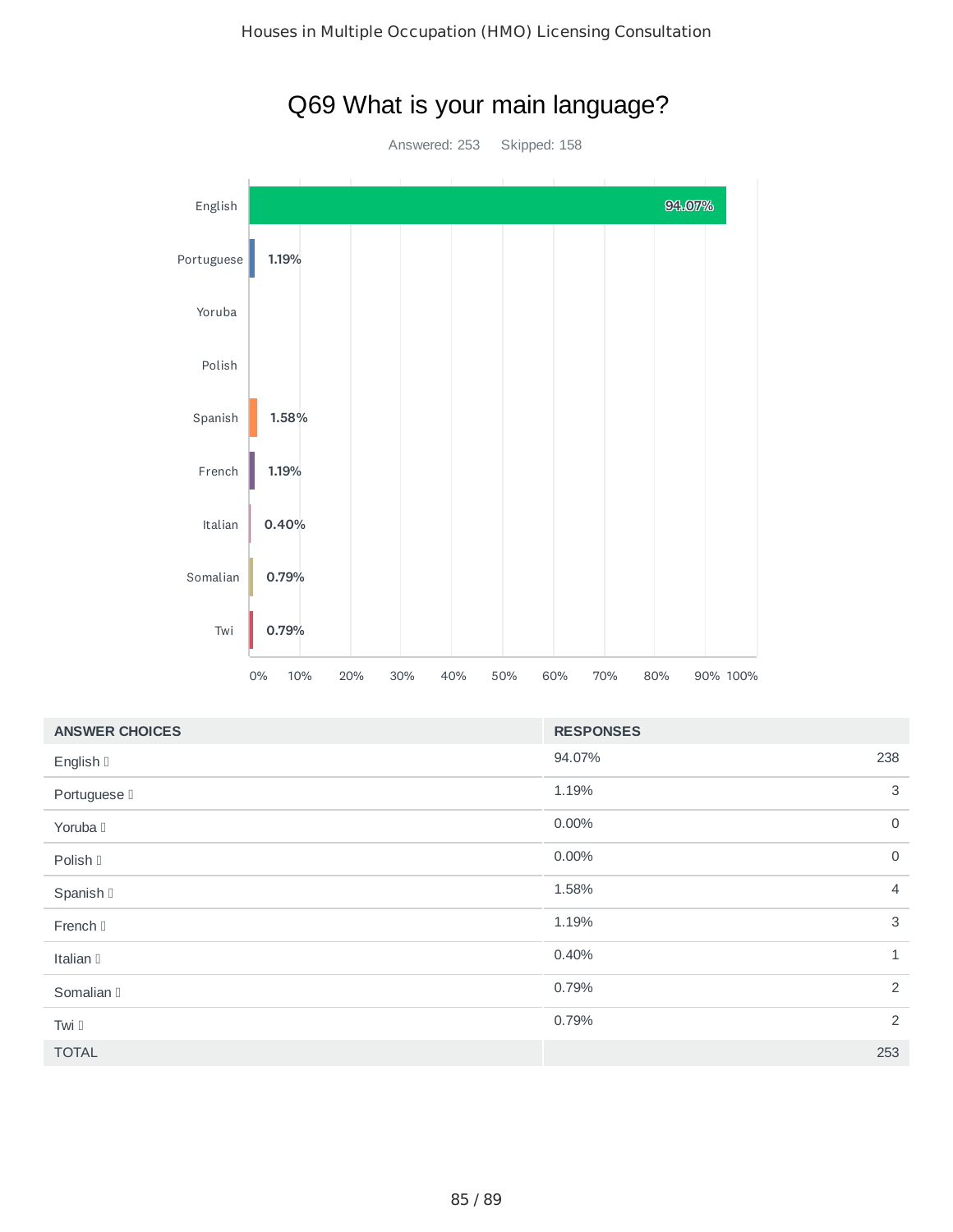

| Q70 Which best describes your sexual orientation? |  |
|---------------------------------------------------|--|
|---------------------------------------------------|--|

| <b>ANSWER CHOICES</b>                 | <b>RESPONSES</b> |                |
|---------------------------------------|------------------|----------------|
| I am heterosexual                     | 52.78%           | 133            |
| I am gay or lesbian                   | 8.33%            | 21             |
| am bisexual                           | 2.38%            | 6              |
| I am pansexual                        | 0.40%            | 1              |
| am asexual                            | 1.59%            | $\overline{4}$ |
| I do not wish to answer this question | 30.95%           | 78             |
| Don't know                            | 3.57%            | 9              |
| <b>TOTAL</b>                          |                  | 252            |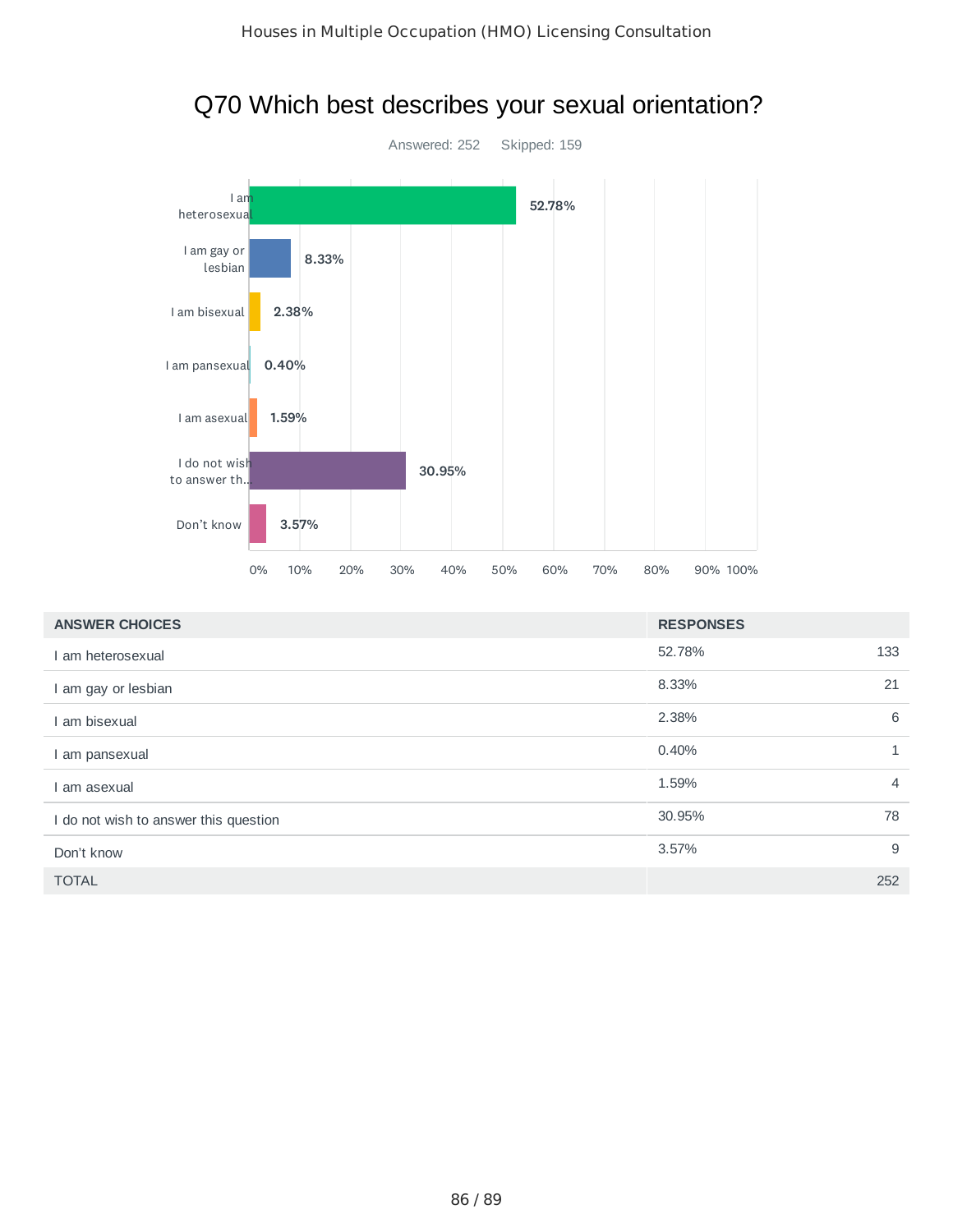## Q71 Are your day-to-day activities limited because of a health problem or disability which has lasted, or is expected to last, at least 12 months? Please include problems related to old age



| <b>ANSWER CHOICES</b> | <b>RESPONSES</b> |    |
|-----------------------|------------------|----|
| Yes, limited a lot    | 6.90%            | 18 |
| Yes, limited a little | 11.49%           | 30 |
| <b>No</b>             | 81.61%<br>213    |    |
| <b>TOTAL</b>          | 261              |    |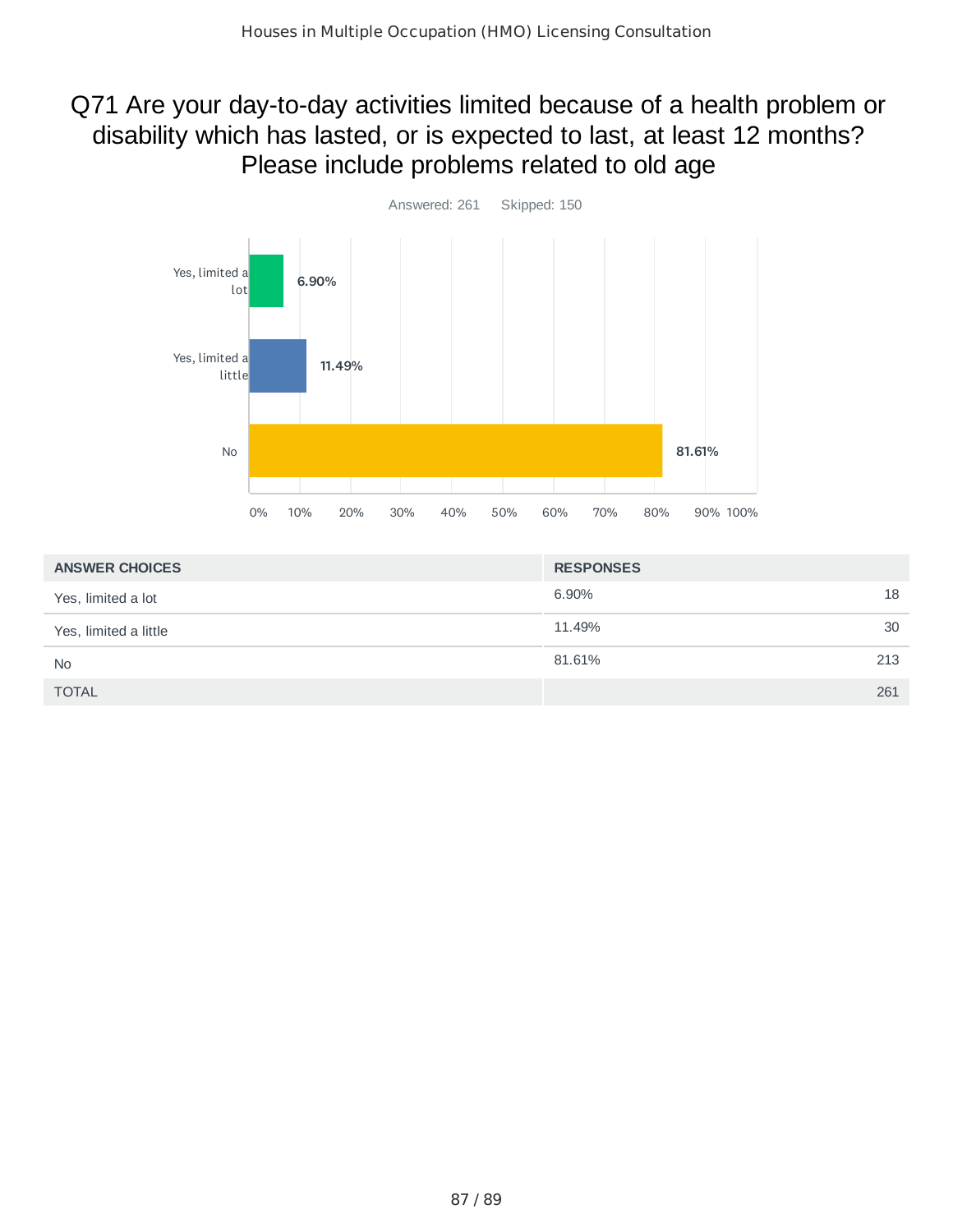### Q72 Would you like to be kept updated with the results of this consultation?



| <b>ANSWER CHOICES</b> | <b>RESPONSES</b> |     |
|-----------------------|------------------|-----|
| Yes                   | 62.40%           | 161 |
| <b>No</b>             | 37.60%           | 97  |
| <b>TOTAL</b>          |                  | 258 |